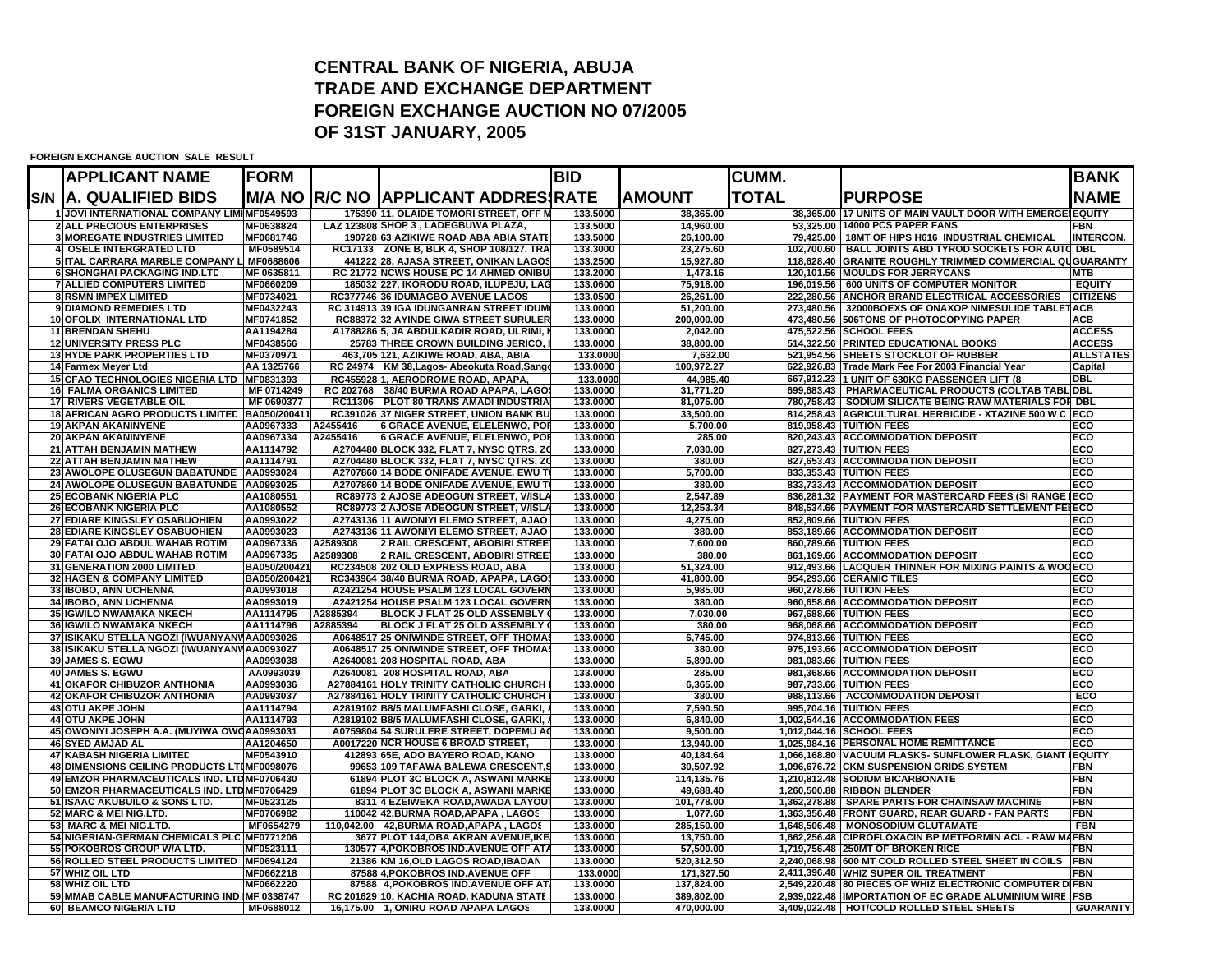| 61 LUCKY FIBRES (NIG) LIMITED                   | MF0689683    |                 | 87644 KM 5, ITOKIN ROAD, ITAMOPE VILLA          | 133.0000 | 29,945.00    |                           | 3,438,967.48 PIGMENTS FOR COLORING MATTERS                            | <b>GUARANTY</b>  |
|-------------------------------------------------|--------------|-----------------|-------------------------------------------------|----------|--------------|---------------------------|-----------------------------------------------------------------------|------------------|
|                                                 |              |                 |                                                 |          |              |                           |                                                                       |                  |
| 62 TRACTOR & EQUIPMENT NIGERIA LII MF0736274    |              |                 | 241,553.00   BILLINGSWAY OREGUN INDUSTRIA       | 133.0000 | 133,500.00   |                           | 3,572,467.48 2X NEW CATERPILLAR GENERATOR SET MODE GUARANTY           |                  |
| 63 TRACTOR & EQUIPMENT NIGERIA LIMMF0736329     |              |                 | 241553 BILLINGSWAY OREGUN INDUSTRIA             | 133.0000 | 55,678.53    |                           | 3,628,146.01 3X NEW CATERPILLAR FORKLIFT TRUCK, MODEGUARANTY          |                  |
| 64 TRACTOR & EQUIPMENT NIGERIA LIMMF0609987     |              |                 | 241553 BILLINGSWAY OREGUN INDUSTRIA             | 133.0000 | 30,096.64    |                           | 3,658,242.65 20X NEW VARIOUS OLYMPIAN GENERATOR SETGUARANTY           |                  |
| 65 TRACTOR & EQUIPMENT NIGERIA LIM MF0736324    |              |                 | 241553 BILLINGSWAY OREGUN INDUSTRIA             | 133.0000 | 107,964.00   |                           | 3,766,206.65 4X NEW CATERPILLAR GENERATOR SET MODE GUARANTY           |                  |
| 66 ZUBIS AND COMPANY NIGERIA LIMITI MF0499844   |              |                 | 131580 NO 22 MARKET ROAD, ABA, ABIA S           | 133.0000 | 62,750.00    |                           | 3,828,956.65   100MT SUBS: 230 GSM, SIZE: 36"X49" (C-WHITE GUARANTY   |                  |
|                                                 |              |                 |                                                 | 133.0000 | 19,170.00    |                           |                                                                       |                  |
| 67 NEIMETH INT'L PHARMACEUTICAL PL MF0647759    |              |                 | 1,557 1, HENRY CARR STREET, IKEJA, LAC          |          |              |                           | 3,848,126.65 INDUSTRIAL RAW MATERIALS FOR THE MANUF HALLMARK          |                  |
| 68 ZEBLON INTERNATIONAL LTD                     | MF0693782    |                 | 192,429 38/40 ASA ROAD, ABA ABIA STATE,         | 133.0000 | 26,000.00    |                           | 3,874,126.65 NEW GRANDKING125, OLD GRANDKING125, NEVHALLMARK          |                  |
| 69 JOHNNY INDUSTRIES NIG. LTD.                  | MF0729751    |                 | RC 15238 430, IKORODU ROAD, OJOTA, LAGO         | 133.0000 | 28,075.67    |                           | 3,902,202.32 MOULDS (FOR MANUFACTURING OF PLASTICS) INDO              |                  |
| 70 HENRICH INTERNATIONAL ASSOCIAT MF0245985     |              |                 | 245389 27 ENITAN STREET AGUDA SURULE            | 133.0000 | 12,772.30    |                           | 3,914,974.62 PVC & RUBBER AGRICULTURAL IRRIGATION HIINTERCON.         |                  |
| <b>71 PATRICK NDUKA OKEKE</b>                   | AA0048952    |                 | A0406360 24 G CAPPA ESTATE MARYLAND LA          | 133.0000 | 5,000.00     |                           | 3,919,974.62 SCHOOL FEE REMITTANCE                                    | LIBERTY          |
|                                                 |              |                 |                                                 |          |              |                           |                                                                       |                  |
| 72 BEL PAPYRUS LIMITED                          | MF0808726    |                 | 87929 PLOT 6, KUDIRAT ABIOLA WAY, ORI           | 133.0000 | 46,331.22    |                           | 3,966,305.84 FORMING BOX FOR TISSUE PAPER CONVERTININ.I.B             |                  |
| 73 TRACTOR & EQUIPMENT NIG LTD                  | MF0609966    |                 | 241553 No. 2, BILLINGSWAY (OFF SECRETA          | 133.0000 | 19,298.00    |                           | 3,985,603.84 1 X OLYMPIAN G/SET                                       | <b>N.I.B</b>     |
| <b>74 TRACTOR &amp; EQUIPMENT NIG LTD</b>       | MF0736323    |                 | 241553 No. 2, BILLINGSWAY (OFF SECRETA          | 133.0000 | 103,010.47   |                           | 4,088,614.31 1 X DP25NT LIFT TRUCK                                    | N.I.B            |
| 75 TRACTOR & EQUIPMENT NIG LTD                  | MF0736270    |                 | 241553 No. 2, BILLINGSWAY (OFF SECRETA          | 133.0000 | 39,066.05    |                           | 4,127,680.36 1 X DP30 LIFT TRUCK                                      | N.I.B            |
| 76 TRACTOR & EQUIPMENT NIG LTD                  | MF0736326    |                 | 241553 No. 2, BILLINGSWAY (OFF SECRETA          | 133.0000 | 113,000.00   |                           | 4,240,680.36 CAT.BACKHOE LOADER                                       | N.I.B            |
|                                                 |              |                 |                                                 |          |              |                           |                                                                       |                  |
| 77 TRACTOR & EQUIPMENT NIG LTD                  | MF0736327    |                 | 241553 No. 2, BILLINGSWAY (OFF SECRETA          | 133.0000 | 339,642.36   |                           | 4,580,322.72 3 X CAT3508 G/SETS                                       | <b>N.I.B</b>     |
| <b>78 KINGSMAT AGRO ALLIED</b>                  | MF0824201    |                 | 136,005.00 30B, BABS ANIMASHAUN STREET S        | 133.0000 | 22.685.0000  |                           | 4,603,007.72 ING MACHINES AND 2 SETS BOX TYPE HEATER   PLATINUM       |                  |
| 79 HIRALCO NIGERIA LIMITED                      | MF0656140    |                 | 441274 A.G. LEVENTIS YARD, IDDO HOUSE,          | 133.0000 | 15,000.00    |                           | 4,618,007.72 BUILDING MATERIALS (ROOFING SHEETS, SANI PRUDENT         |                  |
| 80 RAPU ONONUJU                                 | AA1061422    | A2187656        | 43, AFRIBANK STREET, VICTORIA IS                | 133.0000 | 13,548.35    |                           | 4,631,556.07 SCHOOL FEES                                              | <b>PRUDENT</b>   |
|                                                 |              |                 |                                                 |          |              |                           |                                                                       |                  |
| 81 SCOA NIGERIA PLC                             | MF 0544076   |                 | 6293 67, MARINA, LAGOS                          | 133.0000 | 95,473.00    |                           | 4,727,029.07 VARIOUS GENERATOR SETS                                   | <b>REGENT</b>    |
| 82 SCOA NIGERIA PLC                             | MF 0544077   |                 | 6293 67, MARINA, LAGOS                          | 133.0000 | 41,747.15    |                           | 4,768,776.22 VARIOUS INGERSOLL RAND AIR COMPRESSOR REGENT             |                  |
| 83 SCOA NIGERIA PLC                             | MF 0544078   |                 | 6293 67, MARINA, LAGOS                          | 133.0000 | 84,024.00    |                           | 4,852,800.22 VARIOUS NISSAN PICKUP VANS                               | <b>REGENT</b>    |
| 84 COPORETI SUPPORT SERVICES                    | MF0767108    |                 | RC482768 HSE 1, PLOT 10, BLK 31, ADMIRALT       | 133.0000 | 1,170,640.00 |                           | 6,023,440.22   PAYMENT FOR ATM MACHINES                               | STB              |
|                                                 | MF 0036716   |                 |                                                 | 133.0000 |              |                           | 7,168,240.22 Purchase of 3600 sets of Jincheng Motorcycles in TCB PLC |                  |
| 85 Sinti Nigeria Ltd                            |              |                 | 398938 22 Cairo Street Wuse II Abuja            |          | 1,144,800.00 |                           |                                                                       |                  |
| 86 DIMACON INDUSTRIES LTD.                      | MF 0579298   | RC 103651       | PLOT C69 JAY MOMOH CLOSE AMU                    | 133.0000 | 40,011.52    |                           | 7,208,251.74 POLYESTHER RESINS                                        | <b>TRANS</b>     |
| 87 NOVEL DRUGS                                  | MF 0579014   | <b>RC 32293</b> | <b>6 GBANGBA STREET, OFF SADIKU \</b>           | 133.0000 | 11,000.00    |                           | 7,219,251.74   MENTHOL CRYSTAL - PHARM. RAW MATERIALS TRANS           |                  |
| 88 CHANCHANGI AIRLINES (NIG) LTD                | AA1416542    |                 | 237,627.00   8 AHMADU BELLO WAY KADUNA          | 133.0000 | 1,655.21     |                           | 7,220,906.95 PAYMENT FOR OVERFLY CHARGES                              | UTB              |
| <b>89 IDDO PLASTICS LIMITED</b>                 | MF 0607215   |                 | 3454 PLOT 4C, IJORA CAUSEWAY, IJORA,            | 133.0000 | 19,150.00    |                           | 7,240,056.95   6PAIRS OF MICKY EVA MOULDS FOR CHILDRENWEMA            |                  |
| 90 T.O. ADAWUOFOR & CO. LTD.                    | MF0178981    |                 |                                                 |          | 59,800.00    |                           |                                                                       | FBN              |
|                                                 |              |                 | 362803 6A, IKPECHA STREET, ABA                  | 132.9800 |              |                           | 7,299,856.95 650 BAGS OF DRIED FISH HEADS                             |                  |
| 91 TOMEZ NIGERIA LIMITED                        | MF 0472769   |                 | RC 126236 2ND FLOOR, 5/7 QUEENS BARRACK         | 132.9800 | 98,861.00    |                           | 7,398,717.95 IMPORTATION OF CKD BICYCLE COMPONENTS NAL                |                  |
| 92 NANFANG MOTOR NIG LTD                        | MF0738018    |                 | RC510226 KM38 LAGOS-ABEOKUTA EXPRESS            | 132.9700 | 306,525.00   |                           | 7.705.242.95 PAYMENT FOR NEW MOTORCYCLE NANFANG ASTB                  |                  |
| 93 Tadeco Ind.Ent.Nig.Ltd                       | MF 0547318   |                 | RC 84536 21, Kosoko Street, Lagos               | 132.9600 | 50,000.00    |                           | 7,755,242.95 Paper Sheets (Raw Materials For Printing                 | Capital          |
| 94 MONA STEEL & PLASTIC INDUSTRIES MF- 0714307  |              |                 | RC257751 PLOT NO 1617 DANMOLE STREET,           | 132.9600 | 50,245.00    |                           | 7,805,487.95 MILD STEEL HOT ROLLED COILS QUALITY S232 DBL             |                  |
|                                                 |              |                 |                                                 |          |              |                           |                                                                       |                  |
| 95 NAMOH INDUSTRIES NIGERIA LTD                 | MF0727301    |                 | RC 305526 96 NNAMDI AZIKIWE STREET IDUMO        | 132.9600 | 16,226.50    |                           | 7,821,714.45 ELECTRIC ACCUMULATORS LEAD ACID                          | <b>HABIB</b>     |
| 96 ARIZONA TRADING LIMITED                      | MF0486812    |                 | 297012 1B, OZUMBA MBADIWE STREET, V/I           | 132.9600 | 110,000.00   |                           | 7,931,714.45 WHITE-LINED CHIPBOARD: RAW MATERIALS FON.I.B             |                  |
| 97 Bhojraj Industries                           | MF 0207831   |                 | RC 4614   Plot C, Block 1X, State Highway, Ilup | 132.9500 | 91,546.69    |                           | 8,023,261.14   Synthetic Multiple Folded Yarn                         | Capital          |
| 98 CRYSTAL GLASS NIG.LTD                        | MF0778251    |                 | RC72539 153 OLD OJO ROAD KUJE-AMUWO             | 132.9500 | 446,428.58   |                           | 8,469,689.72   BRONZE FLOAT GLASS SIZE                                | <b>CITIZENS</b>  |
|                                                 |              |                 |                                                 |          |              |                           |                                                                       | <b>DBL</b>       |
| 99 OKECHINA NIG LIMITED                         | MF 0785170   |                 | RC136976 15, MURTALA MOHAMMED INT'L             | 132.9500 | 40,950.00    |                           | 8,510,639.72 126 UNITS BRAND NEW ULTIMATE FOUR-                       |                  |
| 100 RIVERS VEGETABLE OIL                        | MF 0690368   |                 | RC11306   PLOT 80 TRANS AMADI INDUSTRIA         | 132.9500 | 78,750.00    |                           | 8,589,389.72   250MTS OF TYPE B1/2 SILICATE                           | <b>DBL</b>       |
| <b>101 HONDA MFG NIG LTD</b>                    | MF0522395    |                 | 29448 KILO 6, OTA / IDIROKO EXPRESSWA           | 132.9500 | 45,750.00    |                           | 8,635,139.72 HONDA MOTORCYCLE MODEL CGL125 (600 SETIFBN               |                  |
| <b>102 LITHO CHROME LTD</b>                     | MF0270795    |                 | 7497 PLOT 16A BLOCK F, OLUYOLE ESTA             | 132.9500 | 23,697.57    |                           | 8,658,837.29 LEVER, ROLLER, BUSHING - SPARE PARTS                     | <b>FBN</b>       |
| <b>103 NESTLE NIGERIA PLC</b>                   | MF0638919    |                 | 6540 22/24 INDUSTRIAL AVENUE, ILUPEJU           | 132.9500 | 164,160.00   |                           | 8,822,997.29 720000MTS SKIM MILK POWDER                               | <b>FBN</b>       |
| 104 SUNRISE INT'L NIG LTD                       | MF 0575052   |                 | RC 43011 103, DOCEMO STREET, 2ND FLOOR,         | 132.9500 | 19,330.00    |                           | 8,842,327.29 IMPORTATION OF AGRICULTURAL MILLING MACFSB               |                  |
|                                                 |              |                 |                                                 |          |              |                           |                                                                       |                  |
| <b>105 GLOPEX TRADING NIG LTD</b>               | MF0605996    |                 | 447768 11A BURMA ROAD, APAPA LAGOS              | 132.9500 | 61,815.41    |                           | 8,904,142.70 GLORIE BRAND OF MILK                                     | <b>GUARANTY</b>  |
| 106 JOTT LTD                                    | MF0635727    |                 | 84599 1-5 ADIJATU ADISA STREET, OFF C           | 132.9500 | 17,916.70    |                           | 8,922,059.40 29,167 DOZ LADIES SHOPPING BAGS                          | UTB              |
| 107 FAR EAST PAINT LUSTRE INK IND.LTIMF0333839  |              |                 | 163588 PLOT 170/171 TRANS-AMADI IND.ES          | 132.9400 | 55,178.40    |                           | 8,977,237.80 ACETONE - INDUSTRIAL CHEMICAL                            | <b>FBN</b>       |
| 108 SMV TOOLS LTD                               | MF 0600927   |                 | RC 603233 103, DOCEMO STREET, IDUMOTA LA        | 132.9400 | 50,079.98    |                           | 9,027,317.78 IMPORTATION OF HAND TOOLS SUCH AS HAMMFSB                |                  |
| <b>109 NEWBISCO LIMITED</b>                     | MF0526244    |                 | 146773 4 NIWIL CLOSE OFF OBA AKRAN AV           | 132.9300 | 205,510.00   |                           | 9,232,827.78 GAUGE ROLLER MACHINE FOR BISCUITS INDUSAFRI              |                  |
|                                                 |              |                 |                                                 |          |              |                           |                                                                       |                  |
| 110 EMSONS TECHNICAL SUPPLIES & SEIMF0705191    |              |                 | RC38047 6, OJO STREET LAGOS                     | 132.9300 | 24,360.00    |                           | 9,257,187.78 ELECTRICAL ACCESSORIES(SWITCHES /SOCKECITIZENS           |                  |
| 111 CLASSIC BEVERAGES NIG. LIMITED   MF 0797878 |              |                 | RC376144 PLOT 9A, BLOCK E, AMUWO ODOFI          | 132.9300 | 81,116.61    |                           | 9,338,304.39 264 KITS OF APPLE CONCENTRATE WITH 528 P(DBL             |                  |
| 112 UNIVERSAL STEELS LTD.                       | MF0654801    |                 | 7146 UNIVERSAL STEELS CRESCENT, OF              | 132.9300 | 42,440.00    |                           | 9,380,744.39   400 SETS TUNDISH BOARD                                 | <b>FBN</b>       |
| <b>113 TANYCHEM INDUSTRIES LIMITED</b>          | MF 0739792   |                 | 505006 6/8 SAMUEL ANIBABA STREET, KET           | 132.9300 | 91,328.25    |                           | 9,472,072.64 HIGH DENSITY POLYETHYLENE FILM GRADE                     | <b>MBC</b>       |
| <b>114 TANYCHEM INDUSTRIES LIMITED</b>          | MF 0685251   |                 | 505006 6/8 SAMUEL ANIBABA STREET, KET           | 132.9300 | 39,927.61    |                           | 9,512,000.25   ARTIFICIAL POLYPROPYLENE RESINS                        | <b>MBC</b>       |
| <b>115 ARS NIGERIA LIMITED</b>                  |              |                 |                                                 |          |              |                           |                                                                       |                  |
|                                                 |              |                 |                                                 |          |              |                           |                                                                       |                  |
|                                                 | MF0739990    |                 | RC51278 10/12 INDUSTRIAL ESTATE STREET          | 132.9300 | 130,000.00   |                           | 9,642,000.25   192MTS ARTIFICIAL RESINS POLYPROPYLENE                 | <b>UBA</b>       |
| <b>116 MERCURY MILLS LTD</b>                    | MF0603850    |                 | RC51277 10/12 INDUSTRIAL ESTATE STREET          | 132.9300 | 8,885.00     |                           | 9,650,885.25 400 PIECES TENSIONERS AND TOOLS.                         | <b>UBA</b>       |
| <b>117 OBAJANA CEMENT PLC</b>                   | MF0269248    |                 | 208767 1, ALFRED REWANE ROAD, FALOM             | 132.9200 | 1,690,420.05 |                           | 11,341,305.30 97 KILOMETRES OF PIPE FOR PIPELINE CONSTIACCESS         |                  |
|                                                 |              |                 | 249607 63. ENU OWA STREET, IDUMOTA, LA          |          |              |                           |                                                                       |                  |
| <b>118 DARUTEX NIG LTD</b>                      | MF0640750    |                 |                                                 | 132.9200 | 92,834.00    |                           | 11,434,139.30 ELEECTRONICS, - AUDIO, VIDEO TAPES                      | <b>ALLSTATES</b> |
| 119 G.M.O AND COMPANY LTD                       | MF0408724    |                 | RC5328 1 ABIMBOLA SADIPE STREET, WEST           | 132.9200 | 19,383.60    |                           | 11,453,522.90 22,000 UNITS OF COMPLETE BICYCLE IN CKD C(BOND          |                  |
| <b>120 CIC LIMITED</b>                          | BA050/200421 |                 | RC480642 36/39 CREEK ROAD, APAPA, LAGOS         | 132.9200 | 226,575.00   | 11,680,097.90 FROZEN FISH |                                                                       | <b>ECO</b>       |
| <b>121 SAM PHARMACEUTICALS LTD</b>              | MF0167695    |                 | RC9354 47-57 MARTINS STREET LAGOS               | 132.9200 | 12,220.00    |                           | 11,692,317.90 METRONIDAZOLE INJECTION                                 | ETB              |
| <b>122 SAM PHARMACEUTICALS LTD</b>              | MF0267118    |                 | RC9354 47-57 MARTINS STREET LAGOS               | 132.9200 | 60,655.00    |                           | 11,752,972.90 METHYLDOPA BP2002, CIMETIDUE USP25, PARAETB             |                  |
|                                                 |              |                 |                                                 |          |              |                           |                                                                       |                  |
| <b>123 SAM PHARMACEUTICALS LTD</b>              | MF0267122    |                 | RC9354 47-57 MARTINS STREET LAGOS               | 132.9200 | 89,675.00    |                           | 11.842.647.90 METRONIDAZOLE BR200 VITAMIN C BP 2002. LEETB            |                  |
| 124 IBALEX NIGERIA LTD.                         | MF0576909    |                 | 152885 PLOT 407/413 APAPA-OSHODI EXPR           | 132.9200 | 47,182.24    |                           | 11,889,830.14 GRANITE TILES                                           | FBN              |
| 125 ZENITH PLASTIC IND.LTD.                     | MF0609717    |                 | 3,475.00   KM 16,ABA EXPRESSWAY, PORT HA        | 132.9200 | 46,009.30    |                           | 11,935,839.44 TOLUENE - INDUSTRIAL CHEMICAL                           | <b>FBN</b>       |
| <b>126 PAVAN INTERNATIONAL LIMITED</b>          | MF 0670996   |                 | RC 101801 44, ENUOWA STREET, 2ND FLOOR,         | 132.9200 | 73,926.76    |                           | 12,009,766.20 IMPORTATION OF PCS OF RADIO CASSETTE                    | <b>FIRST</b>     |
| <b>127 DANGOTE INDUSTRIES LIMITED</b>           | MF0616801    |                 | 71242 1 ALFRED REWANE ROAD, FALOM               | 132.9200 | 3,182,800.00 |                           | 15,192,566.20 45,000 MT OF GREY ORDINARY PORTLAND CEMIGUARANTY        |                  |
|                                                 |              |                 |                                                 |          |              |                           |                                                                       | <b>MTB</b>       |
| <b>128 HARRY CHRISTINA AGBAN</b>                | AA 0341441   |                 | A2453730 SPDC MDE-OHN, PORT HARCOURT,           | 132.9200 | 2,305.00     |                           | 15,194,871.20 SCHOOL FEES                                             |                  |
| <b>129 DELI FOODS NIGERIA LTD</b>               | MF0576914    |                 | 335743 PLOT 14, BLOCK B, APAPA - OSHOD          | 132.9200 | 32,000.00    |                           | 15,226,871.20   ROTARY MOULDER                                        | <b>N.I.B</b>     |
| <b>130 DELI FOODS NIGERIA LTD</b>               | MF0689349    |                 | 335743 PLOT 14, BLOCK B, APAPA - OSHOD          | 132.9200 | 21,550.94    |                           | 15,248,422.14   DOUGH MIXER                                           | N.I.B            |
| <b>131 DANGOTE INDUSTRIES LTD</b>               | MF0582738    |                 | RC71242   1, ALFRED REWANE ROAD, IKOYI -        | 132.9200 | 2,998,110.00 |                           | 18,246,532.14   41,070.00 M/TONS OF GREY ORDINARY PORTLA OCEANIC      |                  |
| <b>132 DANGOTE INDUSTRIES LTD</b>               | MF0582746    |                 | RC71242   1, ALFRED REWANE ROAD, IKOYI -        | 132.9200 | 2,312,100.00 |                           | 20,558,632.14   10,000.00 M/TONS OF BETTER HARD RED WINTI OCEANIC     |                  |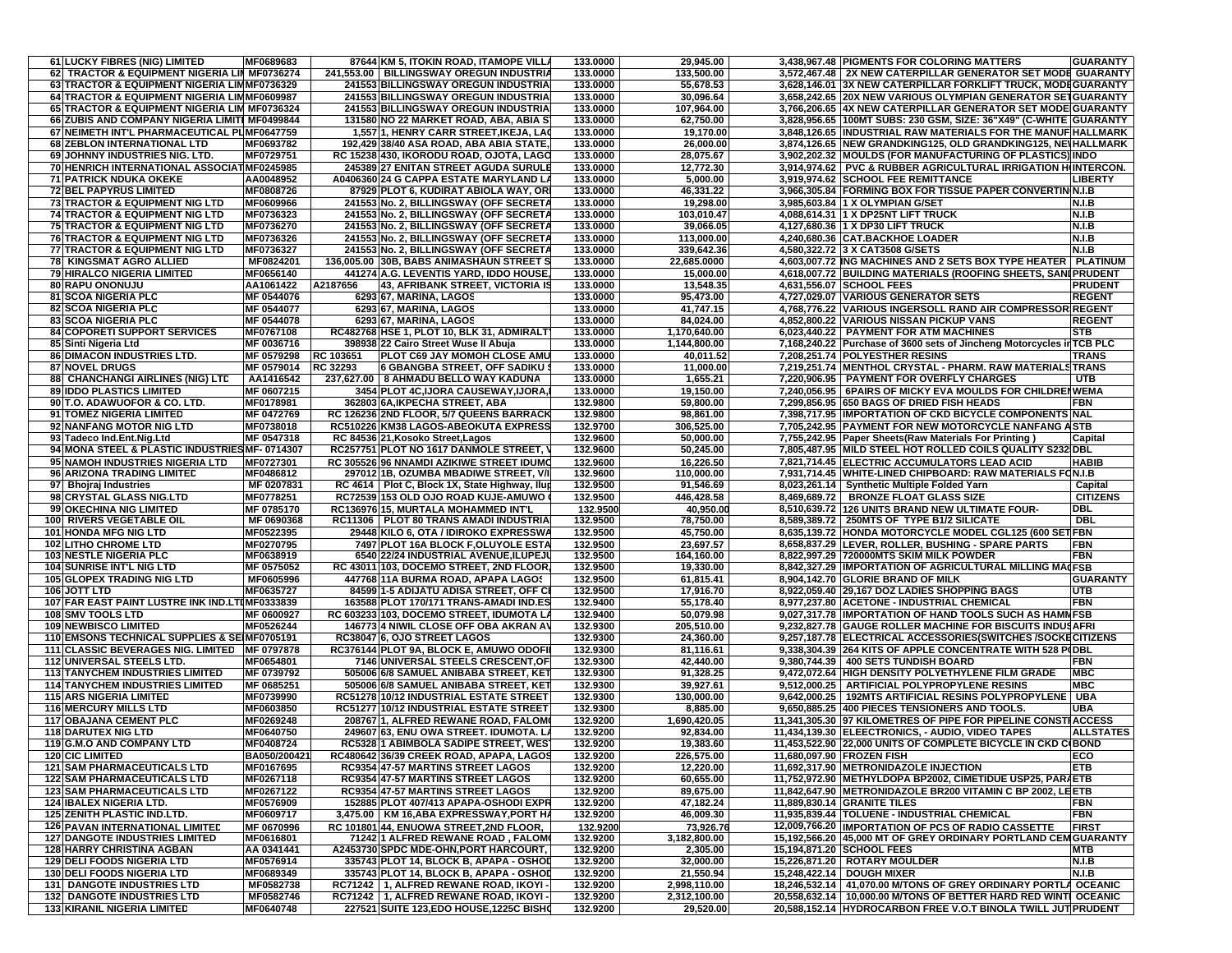| <b>134 BARTHMANSION ENTERPRISES</b>            | MF0621064  |            | 985903 1/3, CREEK ROAD, APAPA, LAGOS                             | 132.9100 | 17,208.00    |                          | 20,605,360.14 GRINDING MILL PARTS & HAND TOOLS                   | <b>ACCESS</b>   |
|------------------------------------------------|------------|------------|------------------------------------------------------------------|----------|--------------|--------------------------|------------------------------------------------------------------|-----------------|
| 135 EQUATOR MEDICS INTERNATIONAL LIMF0620845   |            |            | 245296 13, OLOWU STREET, IKEJA, LAGOS                            | 132.9100 | 49,432.48    |                          | 20,654,792.62 MEDICAL DISPOSABLE SYRINGES WITH NEEDLIACCESS      |                 |
| 136 MICKEY LADEY COMMERCIAL COMPAMF0620811     |            |            |                                                                  |          |              |                          |                                                                  | <b>ACCESS</b>   |
|                                                |            |            | 213134 33, ISALE AGBEDE STREET, LAGOS                            | 132.9100 | 60,027.20    |                          | 20,714,819.82 BICYCLE COMPONENTS IN CKD (ALL NEW)                |                 |
| 137 EMSONS TECHNICAL SUPLIES & SER MF0691663   |            |            | 38047 6, OJO STREET, LAGOS                                       | 132.9100 | 12,530.00    |                          | 20,727,349.82 COMBS AND MIRRORS                                  | <b>ACCESS</b>   |
| <b>138 NYCIL LIMITED</b>                       | MF0711735  |            | 27148 24 TALABI STR OFF ADENIYI JONES                            | 132.9100 | 47,460.00    |                          | 20,774,809.82 PHTHALIC ANHYDRIDE                                 | AFRI            |
| 139 GILMOR ENGINEERING (NIG) LTD               | MF0409215  |            | RC329599 NO. 7 USUMA STREET, MAITAMA AE                          | 132.9100 | 393,477.32   |                          | 21,168,287.14 BFS CONCRETE PIPES AND CONSTRUCTION MABOND         |                 |
| 140 GILMOR ENGINEERING (NIG) LTD               | MF0409216  |            | RC329599 NO. 7 USUMA STREET, MAITAMA AE                          | 132.9100 | 136,785.60   |                          | 21,305,072.74 NEW CONSTRUCTION ORU BATCHING PLANT M BOND         |                 |
| <b>141 GILMOR ENGINEERING (NIG) LTD</b>        | MF0409217  |            | RC329599 NO. 7 USUMA STREET, MAITAMA AE                          | 132.9100 | 81,608.80    |                          | 21,386,681.54 CONCRETE BLOCK MAKING MACHINE MODEL CBOND          |                 |
| <b>142 GILMOR ENGINEERING (NIG) LTD</b>        | MF0409218  |            | RC329599 NO. 7 USUMA STREET, MAITAMA AE                          | 132.9100 | 800.000.00   |                          | 22,186,681.54 27 UNITS OF MACK TIPPER TRUCKS MODEL D.I BOND      |                 |
| <b>143 GILMOR ENGINEERING (NIG) LTD</b>        | MF0409219  |            | RC329599 NO. 7 USUMA STREET, MAITAMA AE                          | 132.9100 | 245,000.00   |                          | 22,431,681.54   5 UNITS OF MACK PRIME MOVER TRUCKS AND BOND      |                 |
| <b>144 GILMOR ENGINEERING (NIG) LTD</b>        | MF0409220  |            | RC329599 NO. 7 USUMA STREET, MAITAMA AE                          | 132.9100 | 79,784.99    |                          | 22,511,466.53 BRAND NEW CONSTRUCTION CAGING MACHINEBOND          |                 |
| <b>145 KING AIRLINES AND TRAVELS LTD</b>       | AA0825242  |            | RC164976 4TH FLOOR, N.S.E. BUILDING, VICTO                       | 132.9100 | 16,409.75    |                          | 22,527,876.28 AIRCRAFT MAINTENANCE FEE                           | <b>BOND</b>     |
| 146 West African Seasoning Co Ltd              | MF 0559133 |            | RC 164542 37, Creek Road, Apapa, Lagos                           | 132.9100 | 282,240.00   |                          | 22,810,116.28 Ajinomoto Monosoduim Glutamate                     | Capital         |
| <b>147 OLYMPIC INKS LIMITED</b>                | MF0705779  |            | RC133210 VEEPEE IND.AVE.KM 38 LAGOS                              | 132.9100 | 59.528.00    |                          | 22,869,644.28 POLYURETHANE RESIN A45P                            | <b>CITIZENS</b> |
| <b>148 SHAKTI INDUSTRIES LIMITED</b>           | MF0705771  |            | RC419934 4, DABARA STREET OLOWOGBOWO                             | 132.9100 | 45,450.00    | 22,915,094.28 LLDPE 1018 |                                                                  | <b>CITIZENS</b> |
| <b>149 TAANA LIMITED</b>                       | MF0633111  |            | RC294223 34 IDUMAGBO AVENUE LAGOS                                | 132.9100 | 109.693.13   | 23.024.787.41 FLAHLIGHTS |                                                                  | <b>CITIZENS</b> |
|                                                |            |            | RC236757 77/79 ERIC MOORE SURULERE LAG                           |          |              |                          |                                                                  |                 |
| <b>150 TONILLA NIGERIA LIMITED</b>             | MF0412463  |            |                                                                  | 132.9100 | 82,638.64    |                          | 23,107,426.05 AGRIC.MACHINERY PRIME MOVERS FOR CORN CITIZENS     |                 |
| <b>151 CHIZZY NIGERIA LIMITED.</b>             | MF 0797967 |            | RC-93191 NO. 8, ISHERI ROAD, IKEJA, LAGOS                        | 132.9100 | 144,450.00   |                          | 23,251,876.05 BASF - ACRONAL 290 D [90MT]- INDUSTRIAL RADBL      |                 |
| 152 CROWNSTAR COMM. INVESTMENT LTMF0703926     |            |            | RC81823 13, EREKO STREET, LAGOS                                  | 132.9100 | 26,397.90    |                          | 23,278,273.95 AKAI FREEZERS                                      | DBL             |
| <b>153 EASYLAND VENTURES LIMITED</b>           | MF0185144  |            | RC504891 143/145 BROAD STREET, LAGOS                             | 132.9100 | 85,072.06    |                          | 23,363,346.01 TIGER BRAND GENERATORS                             | DBL             |
| <b>154 EUNISELL LIMITED</b>                    | MF-0701967 |            | RC218607 PLOT 216 ETIM INYANG CRESCENT                           | 132.9100 | 169,956.15   |                          | 23,533,302.16 ADDITIVES FOR LUBRICATING OIL- LZ 8900X            | DBL             |
| <b>155 LEOPLAST INDUSTRY LIMITED</b>           | MF-0793366 |            | RC210675 PLOT K, KOPEK ROAD, OFF FATAI A                         | 132.9100 | 277,630.99   |                          | 23,810,933.15 208 METRIC TONS POLYPROPYLENE PRIME VIRDBL         |                 |
| 156 MONTANA INDUSTRIES NIGERIA LIMITMF-0737746 |            |            | RC168635 KM 16, IKORODU ROAD, OJOTA, BE                          | 132.9100 | 45,994.18    |                          | 23,856,927.33 RAW MATERIALS- PREPARED PIGMENTS                   | DBL             |
| <b>157 OBIKE INDUSTRIES NIG. LIMITED</b>       | MF 0797592 |            | RC-84560 NO. 4, OPEBI ROAD IKEJA, LAGOS                          | 132.9100 | 107,232.50   |                          | 23,964,159.83 ODORIFEROUS MIXTURE - RAW MATERIAL FOR DBL         |                 |
| <b>158 OOMS-RA LIMITED</b>                     | MF0650915  |            | RC15915 4, OJU-OLOKUN STREET, LAGOS                              | 132.9100 | 8,101.22     |                          | 23,972,261.05 GLASSWARE BEER MUGS                                | DBL             |
| <b>159 RADIUM NIGERIA LTD</b>                  | MF0703928  |            | RC492433   133, AHMADU BELLO WAY, VICTOR                         | 132.9100 | 2,549.46     |                          | 23,974,810.51   ASSORTED ORNAMENTS MADE OF METAL                 | <b>DBL</b>      |
| <b>160 YOBINAM LIMITED</b>                     | MF0702521  |            | RC403214 4, OJU-OLOKUN STREET, LAGOS                             | 132.9100 | 12,951.90    |                          | 23,987,762.41   ASSORTED DINNER SETS - 20PCS                     | DBL             |
| <b>161 ODU JOHNSON OLADIPO</b>                 | AA1010185  |            | C664323 10A, TEACHERS AVENUE, BEACHL                             | 132.9100 | 89.55        |                          | 23,987,851.96 TUITION FEES                                       | EQUITY          |
| 162 OLYMPIC ENTERPRISES NIGERIA LIM MF0660756  |            |            | 57706 4, DABARA STREET, OLOWOGBOW                                | 132.9100 | 87,300.00    |                          | 24,075,151.96 90MT OF ARTIFICIAL RESINS - PVC                    | <b>EQUITY</b>   |
| <b>163 OLYMPIC INKS LIMITED</b>                | MF0660757  |            | 133210 4, DABARA STREET, OLOWOGBOW                               | 132.9100 | 13,542.00    |                          | 24,088,693.96 14,800 KGS OF SOLVENT NAPHTA 90/200.               | EQUITY          |
| 164 VIKREN CORPORATION NIG. LIMITED MF0267049  |            |            | RC230628 19 MARTINS STREET LAGOS                                 | 132.9100 | 50,000.00    | 24,138,693.96 FLASHLIGHT |                                                                  | FTB             |
| <b>165 NYCIL LIMITED</b>                       | MF0711733  |            | 27148 24, TALABI STREET, IKEJA, LAGOS                            | 132.9100 | 98,582.40    |                          | 24,237,276.36 FATTY ACID - INDUSTRIAL RAW MATERIAL               | -BN             |
| <b>166 NYCIL LIMITED</b>                       | MF0711734  |            | 27148 24, TALABI STREET, IKEJA, LAGOS                            | 132.9100 | 71,190.00    |                          | 24,308,466.36 PHTHALIC ANHYDRIDE - INDUSTRIAL CHEMICAL FBN       |                 |
| <b>167 NYCIL LIMITED</b>                       | MF0711737  |            | 27148 24, TALABI STREET, IKEJA, LAGOS                            | 132.9100 | 42,204.00    |                          | 24,350,670.36 MALEIC ANHYDRIDE - INDUSTRIAL CHEMICAL             | FBN             |
| <b>168 SPINTEX MILLS NIGERIA LIMITED</b>       | MF 0275891 |            | 6864 37/39 IGANMU INDUSTRIAL ESTATE                              | 132.9100 | 100,191.68   |                          | 24,450,862.04 SPARE PARTS FOR TEXTILE MACHINERY                  | FBN             |
| <b>169 UNILEVER NIGERIA PLC.</b>               | MF0638808  |            | 11311.BILINGSWAY OREGUN IKEJA LAG                                | 132.9100 | 105,888.40   |                          | 24,556,750.44 WISHMASTER UN199406P ODORIFEROUS MIXTUFBN          |                 |
| 170 UNILEVER NIGERIA PLC.                      | MF0769006  |            | 113 1, BILINGSWAY OREGUN IKEJA ,LAG                              | 132.9100 | 17,114.40    |                          | 24,573,864.84 TONSIL OPTIMUM BLEACHING EARTH - INDUSTIFBN        |                 |
| 171 UNILEVER NIGERIA PLC.                      | MF0604432  |            | 1131, BILINGSWAY OREGUN IKEJA                                    | 132.9100 | 64,209.60    |                          | 24,638,074.44 SODIUM CARBOXYMETHYL CELLULOSE                     | -BN             |
| 172 TAO OLUSOLA INTERNATIONAL VENTMF 0787208   |            | RC 465268  | 54, BUARI STREET, OFF PALM AVE                                   | 132.9100 | 22,132.32    |                          | 24,660,206.76   2 FCL CLEAR FLOAT GLASS SIZE 321X220CM           | FIDELITY        |
| <b>173 FOUANI NIGERIA LIMITED</b>              | MF0068095  |            | 400780 11/13 WAREHOUSE ROAD APAPA L.                             | 132.9100 | 290,560.00   |                          | 24,950,766.76 COLOURED TELEVISION                                | GUARANTY        |
| <b>174 LATERNA VENTURES</b>                    | MF0073910  |            | 202868 13, OKO-AWO CLOSE VICTORIA                                | 132.9100 | 80,000.00    |                          | 25,030,766.76 BOOKS & BIBLES                                     | GUARANTY        |
| 175 MILAN NIG LTD                              | MF0182777  |            | 43724 52A KOFO ABAYOMI STREET, V/I LA                            | 132.9100 | 2,393,161.00 |                          | 27,423,927.76 THAILAND RICE                                      | GUARANTY        |
| <b>176 NUCHEM NIG. LTD</b>                     | MF0949508  |            | 199711 38 KOFO ABAYOMI STREET VICTOR                             | 132.9100 | 285,120.00   |                          | 27,709,047.76 APPROX 512 MB OF POLYPROPYLENE FOR PLAGUARANTY     |                 |
| <b>177 PERIDOT PRODUCTS LTD</b>                | MF0689132  |            | 166218 43/49 OSHODI EXP. WAY, ISOLO                              | 132.9100 |              |                          | 27,794,022.76 HDPE-RM FOR PLASTIC INDUSTRY                       | GUARANTY        |
|                                                |            |            | RC 166397 15, KOPADE LANE, 2ND FLOOR IDU                         |          | 84,975.00    |                          | 27,849,997.96 ELECTRIC KETTLES, SANDWICH MAKER AND EIGUARDIAN    |                 |
| <b>178 LAVASH NIGERIA LIMITED</b>              | MF 0679989 |            |                                                                  | 132.9100 | 55,975.20    |                          |                                                                  |                 |
| <b>179 LAVASH NIGERIA LIMITED</b>              | MF 0640043 |            | RC 166397 15, KOPADE LANE, 2ND FLOOR IDU                         | 132.9100 | 15,444.80    |                          | 27,865,442.76 1,349 SETS OF OVEN                                 | GUARDIAN        |
| <b>180 LAVASH NIGERIA LIMITED</b>              | MF 0679999 |            | RC 166397 15, KOPADE LANE, 2ND FLOOR                             | 132.9100 | 21,046.40    |                          | 27,886,489.16 2,430 UNITS OF RADIO CASSETTE RECORDERS GUARDIAN   |                 |
| <b>181 ARVEE INDUSTRIES LIMITED</b>            | MF0727625  |            | RC 130676 35/37 GBOLADE ADEBANJO STREE                           | 132.9100 | 193,500.00   |                          | 28,079,989.16 BIAXIALLY ORIENTED POLYPROPYLENE FILM              | <b>HABIB</b>    |
| <b>182 OCEANDRIVE FOODS LIMITED</b>            | MF0727671  |            | RC 509627 53 LAWSON STREET LAGOS                                 | 132.9100 | 2,395.05     |                          | 28,082,384.21 VARIOUS FAST FOOD EQUIPMENTS                       | HABIB           |
| 183 PENTAGON PLASTIC INDUSTRIES LTIMF0061336   |            |            | RC 400509 3 AJIBADE OKE STREET AJAO EST                          | 132.9100 | 114,946.37   |                          | 28,197,330.58 INJECTION MOULDING MACHINES AND SPARES HABIB       |                 |
| <b>184 IDUGBOI, BENSON EKWUGWUM</b>            | AA1099916  | TUI 207725 | 42, ADEOLA HOPEWELL STREET, V                                    | 132.9100 | 450.00       |                          | 28,197,780.58 2005 C.I.S.A. EXAM REGISTRATION FEES               | INDO            |
| <b>185 IRVING SINAT LIMITED</b>                | MF0674637  |            | RC 146218 11E, OBAGUN AVENUE, OFF FATAI                          | 132.9100 | 11,532.80    |                          | 28,209,313.38 WHITE OIL (COSMETIC RAW MATERIAL)                  | INDO            |
| <b>186 AUSCHIDI NIGERIA ENTERPRISES</b>        | MF0645617  |            | 987281 ZONE C, BLOCK 9, SHOP 107 TRADE                           | 132.9100 | 24,667.00    |                          | 28,233,980.38 AUTO PARTS, GRINDING MILLS PARTS , LOCKS INTERCON. |                 |
| <b>187 VEE NETWORKS LIMITED</b>                | AA 0930109 |            | 398557 27, ADEYEMO ALAKIJA STREET, VIC                           | 132.9100 | 301,941.78   |                          | 28,535,922.16 MIGA PREMIUM PAYMENT TO ERICSSON                   | MBC             |
| <b>188 UNILEVER NIGERIA PLC</b>                | MF0738810  |            | 11311, BILLINGSWAY OREGUN, IKEJA L                               | 132.9100 | 335,000.00   |                          | 28,870,922.16 SODIUM CARBONATE LIGHT FOR PRODUCTION N.I.B        |                 |
| 189 WEST AFRICAN SEASONING CO. LTD MF0488663   |            |            | 164542 37, CREEK ROAD APAPA LAGOS                                | 132.9100 | 299,880.00   |                          | 29,170,802.16 MONOSODIUM GLUTAMATE                               | N.I.B           |
| 190 CADBURY NIGERIA PLC                        | MF0623599  |            | <b>RC4151 LATEEF JAKANDE ROAD, AGINDIN</b>                       | 132.9100 | 10,532.08    |                          | 29,181,334.24   HIGH SPEED BELT PRESS, CHISEL, FINGER CU OCEANIC |                 |
| 191 CADBURY NIGERIA PLC                        | MF0824550  |            | RC4151   LATEEF JAKANDE ROAD, AGINDIN                            | 132.9100 | 9,500.00     |                          | 29,190,834.24   1-OFF MARKEM 5200 CONTROLLER -EQUIPMT I OCEANIC  |                 |
| 192 CADBURY NIGERIA PLC                        | MF0623600  |            | RC4151   LATEEF JAKANDE ROAD, AGINDIN                            | 132.9100 | 9,382.77     |                          | 29,200,217.01   2" SVS AUTO BUTTERFLY VALVE, SOLENOID V, OCEANIC |                 |
| <b>193 UNILEVER NIGERIA PLC</b>                | MF0769043  |            | RC113 1 BILLINGSWAY ROAD, OREGUN, LA                             | 132.9100 | 1,029,710.00 |                          | 30,229,927.01 PAYMENT FOR STPP 94% MINI POWDER (DETERSTB         |                 |
| <b>194 UNILEVER NIGERIA PLC</b>                | MF0179489  |            | RC113 1 BILLINGSWAY ROAD, OREGUN, LA                             | 132.9100 | 103,398.40   |                          | 30,333,325.41 PAYMENT FOR CLOSE-UP TOOTHBRUSH (FLOWSTB           |                 |
| 195 DANGOTE NIG. LIMITED,                      | MF 0765713 |            | 71,242.00 3, OSBORNE ROAD IKOYI LAGOS                            | 132.9100 | 2,500,250.00 |                          | 32,833,575.41   12,250MT OF BRAZILIAN CANE RAW SUGAR             | <b>ZENITH</b>   |
| <b>196 ACB INTERNATIONAL BANK PLC</b>          | AA1054378  |            | RC 453 106/108 BROAD STREET LAGOS                                | 132.9000 | 450.00       |                          | 32,834,025.41 CITA EQUANT FEES                                   | ACB             |
| 197 DAYO-OLAGUNJU, OLUBUNMI ONAJI AA0977991    |            |            | A1024035 PLOT 1665, OYIN JOLAYEMI STREET, VICTORIA ISLAND, LAGOS | 132.9000 | 1,997.89     |                          | 32,836,023.30 PERSONAL TRAVEL ALLOWANCE                          | <b>ACCESS</b>   |
| <b>198 JUSTFOOD LIMITED</b>                    | MF0620081  |            | 155007 3, BANK LANE, ILUPEJU INDUSTRIA                           | 132.9000 | 84,857.23    |                          | 32,920,880.53 COMMELLE ICECREAM POWDER                           | <b>ACCESS</b>   |
| 199 OLAGUNJU ADEDAPO ADEDAYC                   | AA0977992  |            | A0739984 PLOT 1665, OYIN JOLAYEMI STREET                         | 132.9000 | 2,000.00     |                          | 32,922,880.53 PERSONAL TRAVEL ALLOWANCE                          | <b>ACCESS</b>   |
| 200 OVERSEAS MERCANTILE & MANUFA(MF0620247     |            |            | 12256 17/18, KOLAWOLE SHONIBARE STR                              | 132.9000 | 59,835.41    |                          | 32,982,715.94 REELS OF SEMI CHEMICAL FLUTING                     | <b>ACCESS</b>   |
| <b>201 BEST COMMUNICATIONS LIMITED</b>         | AA1325995  |            | 365,362.00 8 LAWANSON ROAD SURULERE LA                           | 132.9000 | 18,650.00    |                          | 33,001,365.94 VSAT SERVICE FEES                                  | AFRI            |
| 202 BLACKHORSE PLASTICS INDUSTRY LMF0671686    |            |            | 39191 359/361 OLD OJO RD BADAGRY EXP                             | 132.9000 | 174,760.00   |                          | 33,176,125.94 COPOLYMER INJECTION CTV 448/2448TC                 | AFRI            |
| 203 C.A.P PHARMACY                             | MF0668353  |            | 122277 80/82 SARI IGANMU RD ORILE LAGO                           | 132.9000 | 21,424.76    |                          | 33,197,550.70 ASSORTED ELECTRICAL TRANSFORMERS                   | AFRI            |
| <b>204 ETCO NIGERIA LIMITED</b>                | MF0468917  |            | 3457 14 CREEK ROAD APAPA LAGOS                                   | 132.9000 | 6,991.39     |                          | 33.204.542.09 SANITARY EQUIPMENT                                 | AFRI            |
| <b>205 FARMEX LIMITED</b>                      | MF0668006  |            | 24974 KM 38 LAGOS ABEOKUTA ROAD OT                               | 132.9000 | 24,400.00    |                          | 33,228,942.09 ORHEPTAL CAPSULES 30'S                             | AFRI            |
| 206 GRAND CEREALS AND OIL MILLS LIM MF0214630  |            |            | 54291 KM 17 ZAWAN ROUNDABOUT                                     | 132.9000 | 24,036.89    |                          | 33,252,978.98 MAGNET GAUS ETC. (PARTS FOR FEEDMILLING AFRI       |                 |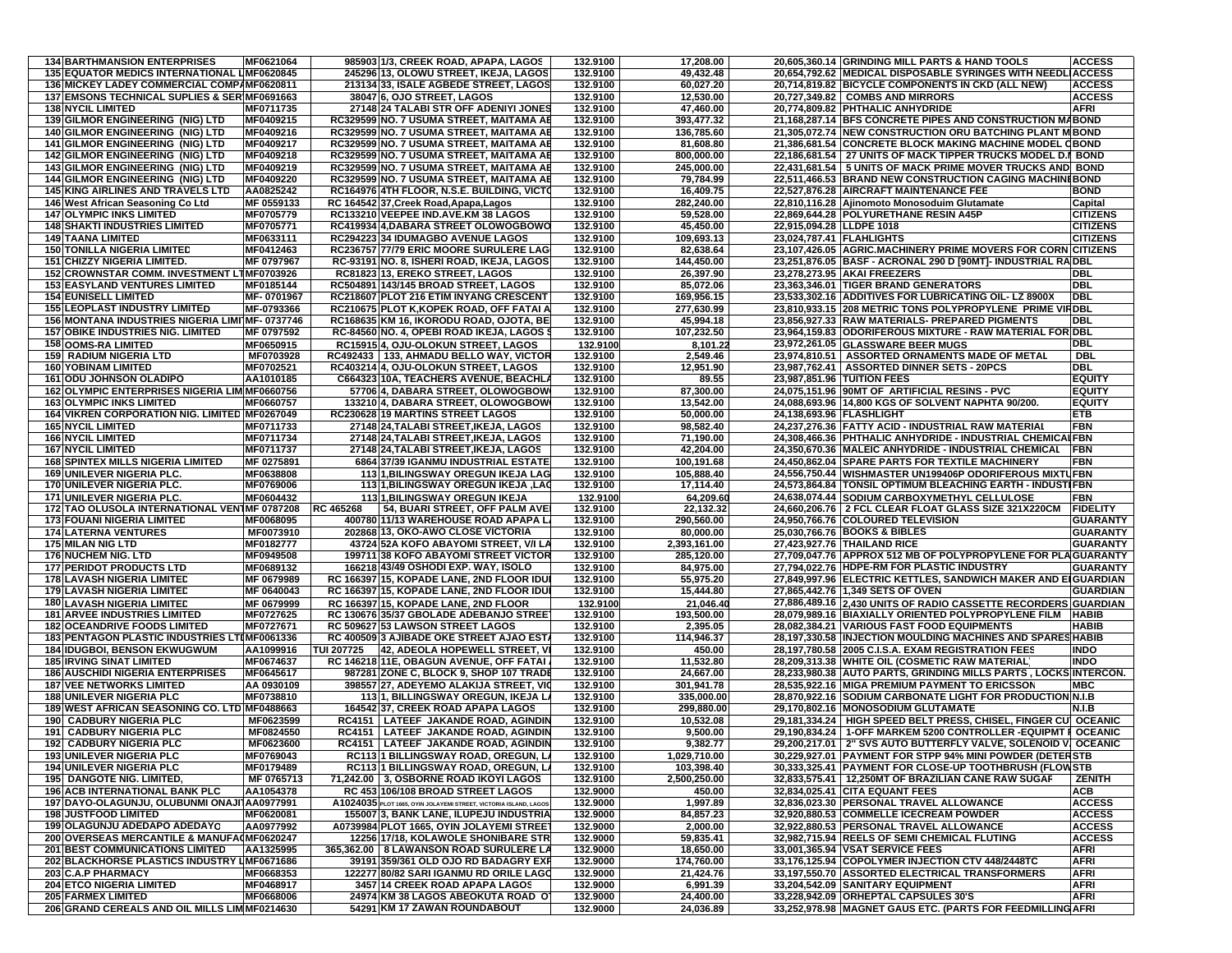| 207 PAZ SCIENTIFIC SERVICES LTD                                                | AA1316090              | A1066123 8 APONGBON ST. OFF BROAD STRE                                           | 132.9000             | 3,631.50                     | 33,256,610.48 TUITION FEE                                                                                                | AFRI                               |
|--------------------------------------------------------------------------------|------------------------|----------------------------------------------------------------------------------|----------------------|------------------------------|--------------------------------------------------------------------------------------------------------------------------|------------------------------------|
| 208 PAZ SCIENTIFIC SERVICES LTD                                                | AA1316089              | A1066123 8 APONGBON ST. OFF BROAD STRE                                           | 132.9000             | 3,093.50                     | 33,259,703.98 LIVING COST /STUDENT UPKEEP                                                                                | AFRI                               |
| 209 SHAHADA A.M                                                                | AA1317400              | A0462060 TOTAL NIGERIA PLC NO 4 AFRIBAN                                          | 132.9000             | 2,042.00                     | 33,261,745.98 TUITION FEE                                                                                                | AFRI                               |
| 210 VEE NETWORKS LIMITED                                                       | MF0668463              | 398557 PLOT 1678 OFF SANUSI FAFUNWA                                              | 132.9000             | 1,669,667.00                 | 34,931,412.98 ERICSSON GSM TRANSMISSION&SWITCHING EQAFRI                                                                 |                                    |
| 211 BEFS IN, LTD                                                               | MF0194172              | 136213 H85 ALABA INT'L MAKT., LAGOS                                              | 132.9000             | 32.192.00                    | 34,963,604.98 COLOURED TV, VCD AND DVDS                                                                                  | ALLSTATES                          |
| 212 FRAJEND INVESTMENT LTD                                                     | MF0169275              | 308194 34, BOLA STREET EBUTE METTA. L                                            | 132.9000             | 318,000.00                   | 35,281,604.98 NEW MOTOR CYCLE IN CKD. FORM CG125, FRA ALLSTATES                                                          |                                    |
| 213 NIGERITE                                                                   | AA0788906              | 1894 41 OBA AKRAN, AVENUE. IKEJA, LA                                             | 132.9000             | 21.353.92                    | 35,302,958.90 INTERIM DIVIDEND REMMITANCE                                                                                | <b>ALLSTATES</b>                   |
| 214 Cormart Nig Ltd                                                            | MF 0756989             | RC 34618 14, Chivita Avenue, Apakun-Oshodi, L                                    | 132.9000             | 63,634.00                    | 35,366,592.90 Lanette AO(Raw Material For Manufacture)                                                                   | Capital                            |
| 215 Cormart Nig Ltd                                                            | MF 0756988             | RC 34618 14. Chivita Avenue. Apakun-Oshodi. L                                    | 132.9000             | 55,054.00                    | 35,421,646.90 Lanette 20 (Raw Material For Manufacture)                                                                  | Capital                            |
| 216 KABAD NIG LTD                                                              | MF 0497830             | RC 90069 6 Abeokuta Express-Way, Mangoro B                                       | 132.9000             | 22,600.00                    | 35.444.246.90 Float Glass                                                                                                | Capital                            |
| 217 GEO-GRACE INDUSTRIES NIG.LTD                                               | MF0710725<br>MF0277322 | RC259225 17 NEW MARKET ROAD NNEWI ANA                                            | 132.9000             | 100,000.00                   | 35,544,246.90 USED MOTORCYCLES(SANYANG)                                                                                  | <b>CITIZENS</b><br><b>CITIZENS</b> |
| 218 HENRY & HENRY LTD<br>219 LMDA NIG.LTD                                      |                        | RC174210 14 BAJULAIYE STREET IDUMOTA LA                                          | 132.9000<br>132.9000 | 17,578.00                    | 35,561,824.90 BICYCLE TUBES IN CKD FORM                                                                                  |                                    |
| <b>220 NIFEX LIMITED</b>                                                       | MF0251646<br>MF0708255 | RC33927 45 OJO GIWA STREET JANKARA OF<br>RC192845 122 ST.MICHAEL'S ROAD ABA ABIA | 132.9000             | 33,141.10<br>73,000.00       | 35,594,966.00   INDUSTRIAL SEWING MACHINES<br>35,667,966.00   USED GENERATOR AND SPARE PARTS                             | <b>CITIZENS</b><br><b>CITIZENS</b> |
| 221 NIRA SOUNDS LABORATORY LTD                                                 | MF0450240              | RC353035 10 DUPE OTEGBOLA IND.WAY OFF                                            | 132.9000             | 53,000.00                    | 35,720,966.00   AUDIO CASSETTE HOUSING C-O INBOX                                                                         | <b>CITIZENS</b>                    |
| 222 O.G.CHUMA STORES NIG.LTD                                                   | MF0378084              | RC63849 86 SIMPSON STREET EBUTE METTA                                            | 132.9000             | 19,083.00                    | 35,740,049.00 ADHESIVE TAPES                                                                                             | <b>CITIZENS</b>                    |
| 223 RICHFUNDS & FINANCE INVESTMENT AA0640437                                   |                        | RC215477 77A OLD OJO ROAD AMUWO-KUJE                                             | 132.9000             | 7,500.00                     | 35,747,549.00 SCHOOL FEES                                                                                                | <b>CITIZENS</b>                    |
| <b>224 SUSHIRA LIMITED</b>                                                     | MF0633732              | RC600206 34 IDUMAGBO AVENUE LAGOS                                                | 132.9000             | 15,540.06                    | 35,763,089.06   HURRICANE LANTERNS                                                                                       | <b>CITIZENS</b>                    |
| 225 LAVIGAR PROCESSING & PACKAGIN MF0572372                                    |                        | 462,041.00 75, OREGUN ROAD IKEJA LAGOS                                           | 132.9000             | 200,000.00                   | 35,963,089.06 FROZEN FISH                                                                                                | <b>CON. TRUS</b>                   |
| 226 ADELEYE IDAYAT FOLASHADE                                                   | AA 1095926             | A 2434033 WORLD WIDE INSURANCE CO. LTD                                           | 132.9000             | 1071.78                      | 35,964,160.84 CONFERENCE FEES                                                                                            | COOP                               |
| 227 APATA M.B.A                                                                | AA 1095662             | A 0249715 2ND AVENUE 208 ROAD A CLOSE                                            | 132.9000             | 2500.00                      | 35,966,660.84 SCHOOL FEES                                                                                                | COOP                               |
| 228 COOP BANK PLC IBADAN                                                       | AA 1095665             | RC 2566 30 MARINA LAGOS                                                          | 132.9000             | 939.32                       | 35,967,600.16 SWIFT FEES                                                                                                 | COOP                               |
| 229 DAVOLAD LIMITED                                                            | AA 0665488             | A 0665488 99 PALM AVENUE MUSHIN LAGOS                                            | 132.9000             | 39023.20                     | 36,006,623.36 IND. MAT.WHITE CARBON PAPER                                                                                | COOP                               |
| 230 LILIAN ADENIKE OKUDOH                                                      | AA 1095667             | A 0476559 1-5 EBEM OHA STREET OKOTA                                              | 132.9000             | 7800.00                      | 36,014,423.36 SCHOOL FEES                                                                                                | COOP                               |
| 231 LILIAN ADENIKE OKUDOH                                                      | AA 1095459             | A 0476559 1-5 EBEM OHA STREET OKOTA                                              | 132.9000             | 9750.00                      | 36,024,173.36 SCHOOL FEES                                                                                                | COOP                               |
| 232 TISCO NIGERIA LTD                                                          | MF 0665435             | RC 19988 TISCO PLAZA PLOT 6 BLK B CBD A                                          | 132.9000             | 25892.00                     | 36,050,065.36   IND.PHARMACEUTICAL MATERIALS                                                                             | COOP                               |
| 233 WHITEX IND NIG, LTD                                                        | MF 0665333             | RC 39175 2A OBOKUN STREET OFF COKER                                              | 132.9000             | 35892.00                     | 36,085,957.36  IND. MAT.(ACRONAL 296D)                                                                                   | COOP                               |
| 234 AGRICULTURAL TECHNOLOGIES                                                  | MF 0431485             | RC 370684 13 CREEK ROAD APAPA ,LAGOS ST                                          | 132.9000             | 46,143.11                    | 36,132,100.47 VITAMINS AND TRACE ELEMENTS                                                                                | DBL                                |
| 235 BOND CHEMICAL IND. LTD                                                     | MF-0717504             | RC-80507 22A ALAFIA STREET MUSHIN LAGO                                           | 132.9000             | 101,040.00                   | 36,233,140.47 METRONIDAZOLE POWDER BP96                                                                                  | DBI                                |
| <b>236 BOND CHEMICAL IND. LTD</b>                                              | MF-0717505             | RC-80507 22A ALAFIA STREET MUSHIN                                                | 132.9000             | 46.920.00                    | 36,280,060.47 ASPIRIN CRYSTALS 20/60 BP/USP                                                                              | DBL                                |
| 237 EBONY HOSPITALS LTD.                                                       | AA-1214145             | PH/05101746 9, ORAZI ROAD, RUMUOLA, PORT H                                       | 132.9000             | 13,813.64                    | 36,293,874.11 SCHOOL FEES FOR CHIEKWEM I                                                                                 | DBI                                |
| 238 EMEL ENTERPRISES LTD.                                                      | MF0752261              | RC28701 136/138 NNAMDI AZIKIWE STREET,                                           | 132.9000             | 65,413.00                    | 36,359,287.11 FLASHLIGHTS                                                                                                | dbl                                |
| 239 IBEFAC INT'L LTD                                                           | MF-0703068             | RC 276207 23 ALAENYI STREET OWERRI, IMO \$                                       | 132.9000             | 43,200.00                    | 36,402,487.11 MILTRIG (PALMITIC / STEARIC ESTER): RAW MA DBL                                                             |                                    |
| 240 LUCHARIS NIGERIA LIMITED                                                   | MF 0701501             | RC 321890 21, OGUNSUJI CLOSE OFF ALLEN A                                         | 132.9000             | 41,280.00                    | 36,443,767.11 KYNOFOS 18 GRANDE (DI-CALCIUM PHOSPHATIDBL                                                                 |                                    |
| 241 MIX AND BAKE                                                               | MF 0566737             | RC 30225 20 NORTH AVENUE APAPA, LAGOS                                            | 132.9000             | 1,082,400.00                 | 37,526,167.11   4,400,000.00 M.T U.S NO.2 HARD RED WINTER WDBL                                                           |                                    |
| <b>242 PRESTIGE COSMETICS LTD</b>                                              | MF0384693              | RC168123 4 COSCHARIS TREET, KIRIKIRI IND'L                                       | 132.9000             | 15,850.00                    | 37,542,017.11 EMPTY GLASS BOTTLES 15ML, ASSORTED CAP DBL                                                                 |                                    |
| 243 RATCON CONSTRUCTION COMPANY MF 0793581                                     |                        | RC152405 PLOT 1, ONI & SONS STREET, RING                                         | 132.9000             | 27.630.00                    | 37,569,647.11 CRUSHER SPARE PARTS                                                                                        | DBL                                |
| 244 RATCON CONSTRUCTION COMPANY MF 0793564                                     |                        | RC152405 PLOT 1, ONI & SONS STREET, RING                                         | 132.9000             | 55,000.00                    | 37,624,647.11 DYNAPAC 11011K SERIAL NO. 865368                                                                           | DBL                                |
| 245 RATCON CONSTRUCTION COMPANY MF 0793583<br><b>246 SAMEER ENT NIG LTD</b>    | MF0703151              | RC152405 PLOT 1, ONI & SONS STREET, RING                                         | 132.9000<br>132.9000 | 107,000.00<br>48,310.00      | 37,731,647.11 CATERPILLAR WHEEL LOADER 966F2<br>37,779,957.11   COMPACT PETROL GENERATORS                                | DBI<br>DBL                         |
| <b>247 VIVA METHANOL LIMITED</b>                                               | AA0829428              | RC26332 239C KOFO ABAYOMI STREET, VICT<br>RC411260 11A OSBORNE ROAD, IKOYI, LAGO | 132.9000             | 84,126.53                    | 37,864,083.64 FINAL PAYMENT FOR GEOTECHNICAL/SOIL                                                                        | DBL                                |
| 248 WEST AFRICA MILK COMPNAY (NIGE MF-0672310                                  |                        | RC11330 PLOT 7B, ACME ROAD, OGBA INDUS                                           | 132.9000             | 240,000.00                   | 38,104,083.64 80 METRIC TONNES OF ANHYDROUS MILKFAT 9DBL                                                                 |                                    |
| 249 BROADBAND TECHNOLOGIES LIMITE MF0660606                                    |                        | 204028 8B, ADEMOLA STREET, OFF AWOLD                                             | 132.9000             | 211,357.00                   | 38,315,440.64 TELECOMMUNICATION VSAT EQUIPMENT                                                                           | EQUITY                             |
| <b>250 ISICHEI INNOCENT THOMAS</b>                                             | AA0530316              | A1838798 HGT3, STALLION ESTATE, LOBITO                                           | 132.9000             | 5,795.00                     | 38,321,235.64 PAYMENT OF TUITION FEES.                                                                                   | <b>EQUITY</b>                      |
| <b>251 JOBIKAN NIGERIA LIMITED</b>                                             | MF0660412              | 177134 PLOT 41, KUDIRAT ABIOLA WAY, OI                                           | 132.9000             | 173,376.00                   | 38,494,611.64 RAW MATERIAL- POLYPROPYLENE / PP H1501                                                                     | <b>EQUITY</b>                      |
| 252 NIYI & NIYI TRADING COMPANY                                                | MF0659263              | 139957 15, KARIMU KOTUN STREET, SABO,                                            | 132.9000             | 23,910.39                    | 38,518,522.03 COMPUTER CASING AND ZAIKO 21 INCH COLO                                                                     | <b>EQUITY</b>                      |
| 253 KARESHMA INTERNATIONAL LIMITED MF0691030                                   |                        | RC27056 18, OBUN EKO STREET 2ND FLOOR                                            | 132.9000             | 7,236.65                     | 38,525,758.68 TOYS: TRUMP FOOTBALL, PIANO, WATER GAMEETB                                                                 |                                    |
| 254 ADEKUNBI PHARMACEUTICAL NIG. LIMF0654280                                   |                        | 71780 72, IGA - IDUGANRAN STREET, LAG                                            | 132.9000             | 57,360.00                    | 38,583,118.68 RAYGLO S & V PILLS , RAYGLO WORM TABLET\$FBN                                                               |                                    |
| 255 ADMIRAL OVERSEAS (NIG.)LTD                                                 | MF0276891              | 369010 NO 24A, OREGUN ROAD, IKEJA LAGO                                           | 132.9000             | 250,000.00                   | 38,833,118.68 1950 MTS OF HERRING FROZEN FISH                                                                            | FBN                                |
| 256 CROWN FLOUR MILLS LIMITED                                                  | MF0475166              | 8575 TIN CAN ISLAND GATE NO. 2                                                   | 132.9000             | 891,700.00                   | 39,724,818.68 3,800 MT RED WINTER WHEAT                                                                                  | FBN                                |
| <b>257 GMT NIGERIA LIMITED</b>                                                 | MF 0711489             | 333700 14 GERARD ROAD IKOYI LAGOS                                                | 132.9000             | 644,505.81                   | 40,369,324.49 SWEETENED CONDENSED FULL CREAM MILK PFBN                                                                   |                                    |
| 258 GODBLESS EZENWATA NIG.LTD.                                                 | MF0523126              | 164905 3/5 UDEGBOKA STREET, NKPOR, ON                                            | 132.9000             | 147,000.00                   | 40,516,324.49 1 UNIT MERCEDES BENZ BUS PLATFORM MODEFBN                                                                  |                                    |
| <b>259 GUINNESS NIGERIA PLC</b>                                                | MF0654681              | 771 24, OBA AKRAN AVENUE, INDUSTRIA                                              | 132.9000             | 65,707.27                    | 40,582,031.76 2010 KG FREE VICFINE - BREWING RAW MATER FBN                                                               |                                    |
| 260 GUINNESS NIGERIA PLC                                                       | MF0654680              | 771 24, OBA AKRAN AVENUE, INDUSTRIA                                              | 132.9000             | 7,746.00                     | 40,589,777.76   COPPER FININGS - WHIRLFLOC POWDER - BREFBN                                                               |                                    |
| <b>261 GUINNESS NIGERIA PLC</b>                                                | MF0654677              | <b>771 24.0BA AKRAN</b>                                                          | 132.9000             | 192.589.22                   | 40,782,366.98 MPA 1 A ENZYME - BREWING RAW MATERIAL                                                                      | FBN                                |
| 262 GUINNESS NIGERIA PLC                                                       | MF0654678              | 771.00 24, OBA AKRAN AVENUE, INDUSTRIA                                           | 132.9000             | 138,045.78                   | 40,920,412.76   800 KG BIOFOAM K - BREWING RAW MATERIAL FBN                                                              |                                    |
| <b>GUINNESS NIGERIA PLC</b><br>263                                             | MF0654679              | 771.00 24, OBA AKRAN AVENUE, INDUSTRIA                                           | 132.9000             | 65,364.56                    | 40,985,777.32   13500 KG YEAST NUTRIENT - BREWING RAW M.                                                                 | <b>FBN</b>                         |
| 264 JIMMY VIRGO PRESS LTD.                                                     | MF0771901              | 98140 33, AKINWUNMI STREET, NEW OKO-                                             | 132.9000             | 174,150.75                   | 41,159,928.07 USED HAND GRAFIC MACHINE                                                                                   | FBN                                |
| 265 JIMMY VIRGO PRESS LTD.                                                     | MF0771902              | 98140 33, AKINWUNMI STREET, NEW OKO-                                             | 132.9000             | 82.190.02                    | 41.242.118.09 USED DIE- CUTTING MACHINE                                                                                  | FBN                                |
| <b>266 MRS ESALOMI NAOMI</b><br>267 NIGERIAN EAGLE FLOUR MILLS LIMIT MF0689593 | AA1340015              | A0997566 FIRST BANK OF NIG. PLC, HEAD OF<br>30737 TOLL POINT IBADAN LAGOS EXPRE  | 132.9000             | 2,595.26                     | 41,244,713.35   SCHOOL FEES ( ACCOMMODATION ) OXFORD EFBN<br>43,030,526.68 8,000 MTS IN BULK NO. 3 OR BETTER CWRS WH FBN |                                    |
| 268 OANDO PLC                                                                  | MF0770436              | 6474 2, AJOSE ADEOGUN STREET, VICTO                                              | 132.9000<br>132.9000 | 1,785,813.33<br>8,641,946.81 | 51,672,473.49 PETROLEUM PRODUCT -135,000 MT OF AGO, 63FBN                                                                |                                    |
| <b>269 SUNGLASS LIMITED</b>                                                    | MF0676573              | 198508 PLOT H-8, KUDENDA INDUSTRIAL A                                            | 132.9000             | 34,188.64                    | 51,706,662.13 CHROMITE FLOUR - RAW MATERIAL                                                                              | FBN                                |
| 270 WEST AFRICAN PORTLAND CEMENT MF0628293                                     |                        | <b>1858 ELEPHANT CEMENT HOUSE .IKEJA</b>                                         | 132.9000             | 60,877.22                    | 51,767,539.35 EATH MOVING MACHINERY AND EQUIPMENT FOFBN                                                                  |                                    |
| 271 WEST AFRICAN PORTLAND CEMENT MF0675277                                     |                        | <b>1858 ELEPHANT CEMENT HOUSE, IKEJA</b>                                         | 132.9000             | 128,955.82                   | 51,896,495.17 GUIDE ROLLERS AND HYDRAULIC CLINDERS - SFBN                                                                |                                    |
| 272 WEST AFRICAN PORTLAND CEMENT MF0675278                                     |                        | 1858 ELEPHANT CEMENT HOUSE, IKEJA                                                | 132.9000             | 54,697.12                    | 51,951,192.29 BELTS FOR VEUTOMATIC PACKER FOR CEMEN FBN                                                                  |                                    |
| 273 WEST AFRICAN PORTLAND CEMENT MF0628294                                     |                        | <b>1858 ELEPHANT CEMENT HOUSE, IKEJA</b>                                         | 132.9000             | 58,505.56                    | 52,009,697.85 HONDEN VARIAX INLET VANE CONTROL - SPARFBN                                                                 |                                    |
| <b>274 BHARAT VENTURES LIMITED</b>                                             | MF 0731014             | 491399 12 WAZIRI IBRAHIM CRESCENT, VIC                                           | 132.9000             | 300.000.00                   | 52,309,697.85 ASSORTED HERRING                                                                                           | FBNMB                              |
| <b>275 K K PRODUCTS LIMITED</b>                                                | MF 0662031             | 92068 3RD FLOOR, 15 IDOLUWO STREET,                                              | 132.9000             | 10,435.80                    | 52,320,133.65 HEAD LIGHT GLASS (AUTO PARTS FOR VEHICL FBNMB                                                              |                                    |
| 276 RAJRAP LIMITED                                                             | MF 0662469             | 21627 10 OGUNNIPEBI STREET, OFF AKILO                                            | 132.9000             | 57,325.00                    | 52,377,458.65 PHARMACEUTICAL RAW MATERIAL (PARACETAFBNMB                                                                 |                                    |
| 277 GLOBAL TECHZ INDUSTRIES LIMITED MF 0639723                                 |                        | RC 511249 7, WESTERN AVENUE OJUELEGBA S                                          | 132.9000             | 15,000.00                    | 52,392,458.65 IMPORTATION OFBABIES STROLLERS WITH ACIFIRST ATLAI                                                         |                                    |
| 278 PAVAN INTERNATIONAL LIMITED                                                | MF 0670997             | RC 101801 44, ENUOWA STREET, 2ND FLOOR,                                          | 132.9000             | 31,396.63                    | 52,423,855.28 IMPORTATION OF QUARTZ ALARM CLOCKS                                                                         | FIRST ATLAN                        |
| 279 BERGER PAINTS PLC                                                          | MF0686063              | 1837 OBA AKRAN AVENUE, IKEJA LAGOS                                               | 132.9000             | 9,492.92                     | 52,433,348.20 SILICA FLOUR (RAW MATERIAL FOR PAINT INDUGUARANTY                                                          |                                    |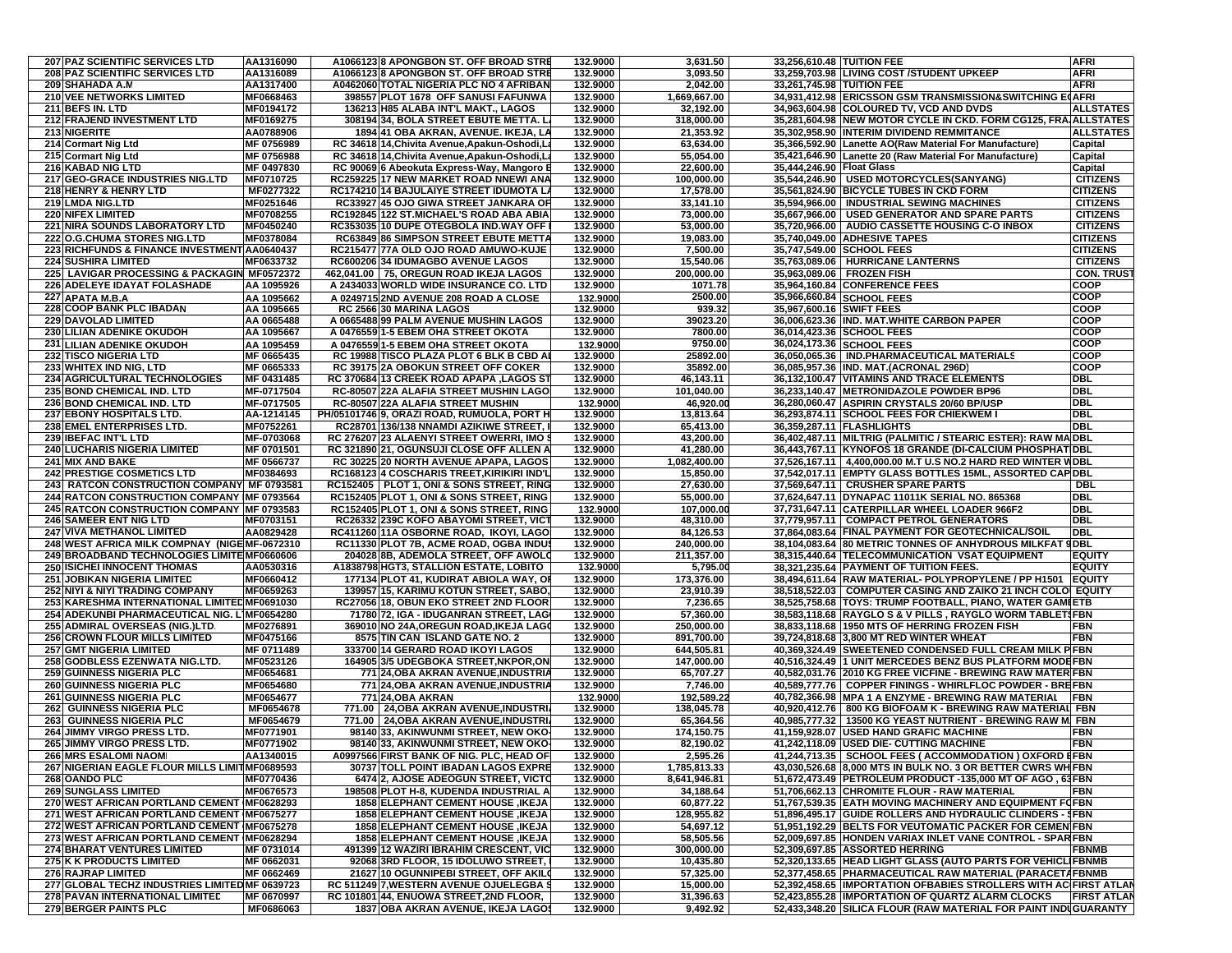| 280 CROWN FLOUR MILLS LIMITED                                                                | MF0764029              |                 | 8.575.00 20 NORTH AVENUE APAPA LAGOS                                                   | 132.9000             | 747,100.00             |                           | 53,180,448.20   3,100 MT OF HARD RED WINTER WHEAT                                                                                    | <b>GUARANTY</b>                  |
|----------------------------------------------------------------------------------------------|------------------------|-----------------|----------------------------------------------------------------------------------------|----------------------|------------------------|---------------------------|--------------------------------------------------------------------------------------------------------------------------------------|----------------------------------|
| <b>GAJO GLOBAL IND. LTD</b><br>281                                                           | MF0686588              |                 | 427,281.00   NO 74, ONITSHA ROAD, NNEWI AN                                             | 132.9000             | 200,000.00             |                           | 53,380,448.20   ASSORTED FAIRLY USED MOTORCYCLES                                                                                     | <b>GUARANTY</b>                  |
| <b>OBASANJO HOLDINGS LTD</b><br>282                                                          | MF0689501              |                 | 89,233.00   AGBELOBA HOUSE, 56 QUARRY RO                                               | 132.9000             | 24,500.00              |                           | 53,404,948.20   LASER CUTTING/CARRING RUBBER MAKING M                                                                                | <b>GUARANTY</b>                  |
| 283 ODIN METAL & PLASTICS CO. LTD                                                            | MF0468117              |                 | 17745 1 ODIN METAL ROAD, OFF SUBERU                                                    | 132.9000             | 16,216.40              |                           | 53,421,164.60 SPARE PARTS- ENAMELLING FURNACE                                                                                        | GUARANTY                         |
| 284 PATPLAST (NIGERIA) LIMITED                                                               | MF0501450              |                 | 157,167.00   7/11 INDUSTRIAL AVENUE, ILUPEJU                                           | 132.9000             | 104,752.20             | 53,525,916.80 PP RAFIA    |                                                                                                                                      | <b>GUARANTY</b>                  |
| 285<br>WEST AFRICAN MILK COMPANY NIG.                                                        | MF0672311              |                 | 11,330.00   PLOT 7B ACME ROAD, IIKEJA INDU                                             | 132.9000             | 48,000.00              |                           | 53,573,916.80   16MT OF AHYDROUS MILK FAT 99.8% MILK FAT                                                                             | <b>GUARANTY</b>                  |
| <b>286 IDDO PLASTICS LIMITED</b>                                                             | MF0697763              |                 | RC 3454 PLOT 4C IJORA CAUSEWAY IJORA                                                   | 132.9000             | 39,040.00              |                           | 53,612,956.80   DOP (DIOCTYL PHTHALATE)                                                                                              | HABIB                            |
| 287 INTERNATIONAL PLASTICS NIGERIA MF0582248                                                 |                        |                 | RC 6551 PLOT 4C IJORA CAUSEWAY IJORA                                                   | 132.9000             | 111,600.00             |                           | 53,724,556.80 BIAXIALLY ORIENTED POLYPROPYLENE FILM                                                                                  | HABIB                            |
| <b>288 VITABIOTICS NIGERIA LTD</b>                                                           | MF0559210              |                 | RC 16471 35 MOBOLAJI JOHNSON AVENUE                                                    | 132.9000             | 22,350.00              |                           | 53.746.906.80 DIBASIC CALCIUM PHOSPHATE USP                                                                                          | HABIB                            |
| 289 MIX & BAKE FLOUR MILL INDUSTRIES MF0764030                                               |                        |                 | 30225 20, NORTH AVENUE APAPA, LAGOS                                                    | 132.9000             | 1,082,400.0000         |                           | 54,829,306.80 RED WINTER WHEAT WITH HS CODE 1001.9000                                                                                | <b>IBTC</b>                      |
| <b>290 COLEMAN TECH IND. LIMITED</b>                                                         | MF0729841              | <b>RC 15410</b> | 149/151, IDIMU ROAD, IKOTUN, LAG                                                       | 132.9000             | 52,938.67              |                           | 54,882,245.47 ALUMINIUM WIRE (FOR CABLE MANUFACTURIN INDO                                                                            |                                  |
| 291 FIDSON HEALTHCARE LIMITED                                                                | MF0473425              |                 | RC 267435 215/219, IKORODU ROAD, OBANIKO                                               | 132.9000             | 22,800.00              |                           | 54,905,045.47  TETRACYCLINE (PHARMACEUTICAL RAW MATHINDO                                                                             |                                  |
| 292 FIDSON HEALTHCARE LIMITED                                                                | MF0802686              |                 | RC 267435 215/219, IKORODU ROAD, OBANIKO                                               | 132.9000             | 34,161.56              |                           | 54,939,207.03 SULPHAMETHOXAZOLE AND TRIMETHOPRIM (PINDO                                                                              |                                  |
| 293 MEGA PLASTICS IND. LIMITED                                                               | MF0674858              | RC 398727       | <b>PLOT 4, ILUPEJU BYE-PASS, ILUPE,</b>                                                | 132.9000             | 61,542.63              |                           | 55,000,749.66 POLY PROPYLENE (PLASTIC RAW MATERIAL)                                                                                  | <b>INDO</b>                      |
| 294 Henry & Henry Limited                                                                    | M0277324               |                 | RC174210   14, Bajulaiye Street, Idumota, Lagos                                        | 132.9000             | 104,047.50             |                           | 55,104,797.16   Bicycle CKD (Tyres and Tubes)                                                                                        | Int. Trust                       |
| 295 ANAMBRA MOTOR MANUFACTURING MF0944753                                                    |                        |                 | 20106 EMENE INDUSTRIAL LAYOUT PLOT                                                     | 132.9000             | 162,960.00             |                           | 55,267,757.16   4 UNITS FBU MERCEDES BENZ TYPE MBLK 162 INTERCON.<br>55.310.774.17 1 UNIT OF SHRINK WRAPPING MACHINE PMK 10INTERCON. |                                  |
| 296 ASSOCITAED MATCH INDUSTRIES LINMF0291441<br>297 ASSOCITAED MATCH INDUSTRIES LI MF0645405 |                        |                 | 7979 PLOT 38, ELEYELE INDUSTRIAL LAT<br>7,979.00 PLOT 38, ELEYELE INDUSTRIAL LA        | 132.9000<br>132.9000 | 43,017.01<br>16,153.60 |                           |                                                                                                                                      |                                  |
|                                                                                              |                        |                 |                                                                                        |                      |                        |                           | 55,326,927.77   20MT MONO-AMMONIUM PHOSPHATE TECH GR INTERCON.                                                                       |                                  |
| 298 ASTRAL INSTRUMENT LIMITED<br>299 ESTENDO POWER PRODUCTS CO LTIMF0662894                  | MF0735196              |                 | 288843 50/52 TOYIN STREET IKEJA LAGOS<br>254170 300 WHARF ROAD APAPA LAGOS N           | 132.9000<br>132.9000 | 21,103.79<br>55,808.00 |                           | 55,348,031.56 LABORATORY EQUIPMENTS (ORBITAL SHAKERINTERCON.                                                                         | <b>INTERCON.</b>                 |
| 300 GOOD YEAR YEAR ENGR                                                                      | MF0052891              |                 | 77194 20 OROYINYIN STREET 3RD FLOOR                                                    | 132.9000             | 62,600.00              |                           | 55,403,839.56 940 PIECES OF GENERATORS<br>55,466,439.56   2780DOZ (75MM/100MM) DOOR LOCKS                                            | INTERCON.                        |
|                                                                                              |                        |                 |                                                                                        |                      |                        |                           |                                                                                                                                      |                                  |
| <b>301 IPCA PHARMA NIGERIA LIMITED</b><br>302 NEFRADAY NIGERIA LIMITED                       | MF0513338<br>MF0645521 |                 | 436506 17 OSOLO WAY AJAO ESTATE<br>21203 12A AKIN ADESOLA STREET VICTOI                | 132.9000<br>132.9000 | 14,689.00<br>3,890.00  |                           | 55,481,128.56   4000KG OF CHLOROQUINE PHOSPHATE<br>55,485,018.56 4500UNITS OF UNPRINTED FLEXIBLE PACKING INTERCON.                   | <b>INTERCON.</b>                 |
| 303 T & Y VENTURES LIMITED                                                                   | MF0282168              |                 | 21245 4 WILBERFORCE HOUSE 182/184 BR                                                   | 132.9000             | 82,214.40              |                           | 55,567,232.96   POLISHED AND UNPOLISHED TILES                                                                                        | <b>INTERCON.</b>                 |
| 304 TECHNOLOGY DISTRIBUTION LIMITED MF0810166                                                |                        |                 | 351814 13A IDOWU MARTINS STREET V/ISL                                                  | 132.9000             | 524,017.67             |                           | 56,091,250.63 COMPONENTS FOR MANUFACTURING OF DESHINTERCON.                                                                          |                                  |
| 305 VEE NETWORK LIMITED                                                                      | MF0736495              |                 | 398557 PLOT 1678 OLAKUNLE BAKARE CL(                                                   | 132.9000             | 562,111.20             |                           | 56,653,361.83 GSM TRANSMISSION EQUIPMENT                                                                                             | <b>INTERCON.</b>                 |
| 306 ADEOLA EBUNOLUWA                                                                         | AA0996176              |                 | A0236300 34 MODELE STREET, SURULERE, L                                                 | 132.9000             | 7,025.00               |                           | 56,660,386.83 SCHOOL FEES                                                                                                            | .EAD                             |
| <b>307 JUNGUD NIGERIA LTD</b>                                                                | <b>MLAS10190</b>       | <b>RCOTUUU</b>  |                                                                                        | 122.9000             | 04,0UU.UU              |                           | 36,743,166.63 GASULINE GENERATURS ZZUV/3UHZ                                                                                          | <u>ו ה</u> ספר.                  |
| 308 FRESTECH ELECTRIC NIG. LTD                                                               | MF 0634005             |                 | RC 497924 24 BREADFRUIT STREET LAGOS                                                   | 132.9000             | 74,864.00              |                           | 56,820,050.83 FREEZER(NEW)                                                                                                           | LION                             |
| <b>309 GRAPHITEK VENTURES LTD</b>                                                            | M 0753251              |                 | RC 134317 379 IKORODU ROAD OJOTA LAGOS                                                 | 132.9000             | 17,735.00              |                           | 56.837.785.83 MELAMINE FORMALDEHYDE POWDER                                                                                           | <b>JON</b>                       |
| 310 ODUMBAKU BUKOLA MAVIS                                                                    | AA 1420999             |                 | A0549483 10 ODUNMBAKU CLOSE THOMAS E                                                   | 132.9000             | 5,230.00               |                           | 56,843,015.83 SCHOOL FEES                                                                                                            | LION                             |
| <b>311 MANNYBANK PLC</b>                                                                     | AA1382555              |                 | RC161020 2 ADEYEMO ALAKIJA STR, V/ISLANI                                               | 132.9000             | 12,045.45              |                           | 56,855,061.28 IT SERVICE CHARGE                                                                                                      | <b>MANNY</b>                     |
| 312 AIR LIQUIDE NIGERIA PLC                                                                  | MF 0675715             |                 | 2,078 104/106, LADIPO OLUWOLE STREET                                                   | 132.9000             | 22,792.59              |                           | 56,877,853.87 FACTORY SPARE PARTS                                                                                                    | мвс                              |
| 313 CHINA HOME & OFFICE EQUIPMENT NMF 0752133                                                |                        |                 | 94737 136/138 NNAMDI AZIKIWE STREET.                                                   | 132.9000             | 105,631.00             |                           | 56,983,484.87 TYRES AND TUBES                                                                                                        | мвс                              |
| 314 CONSTRUMAT NIGERIA LIMITED                                                               | MF 0651156             |                 | 36779 KM 5, APAPA-OSHODI EXPRESSWA                                                     | 132.9000             | 65,443.31              |                           | 57,048,928.18 CERAMIC STOCK TILES                                                                                                    | мвс                              |
| <b>315 EMEL ENTERPRISES LIMITED</b>                                                          | MF 0752259             |                 | 28701 136/138 NNAMDI AZIKIWE STREET,                                                   | 132.9000             | 12,845.00              | 57,061,773.18 DINNER SETS |                                                                                                                                      | мвс                              |
| 316 EMEL ENTERPRISES LIMITED                                                                 | MF 0748498             | 28,701.00       | 136/138 NNAMDI AZIKIWE STREET                                                          | 132.9000             | 11,549.00              |                           | 57,073,322.18   PORCELAIN SETS                                                                                                       | <b>MBC</b>                       |
| <b>317 EMEL ENTERPRISES LIMITED</b>                                                          | MF 0752143             |                 | 28701 136/138 NNAMDI AZIKIWE STREET,                                                   | 132.9000             | 28,644.00              |                           | 57,101,966.18 LIGHT BULBS                                                                                                            | МВС                              |
| 318 EMEL ENTERPRISES LIMITED                                                                 | MF 0748499             |                 | 28701 136/138 NNAMDI AZIKIWE STREET,                                                   | 132.9000             | 12,617.00              |                           | 57,114,583.18 TEA CUP SETS                                                                                                           | МВС                              |
| 319 EMEL ENTERPRISES LIMITED                                                                 | MF 0748498             | 28,701.00       | 136/138 NNAMDI AZIKIWE STREET                                                          | 132.9000             | 11,110.00              |                           | 57,125,693.18   PORCELAIN PLATES                                                                                                     | <b>MBC</b>                       |
| 320 EMEL ENTERPRISES LIMITED                                                                 | MF 0752110             |                 | 28701 136/138 NNAMDI AZIKIWE STREET,                                                   | 132.9000             | 6,701.00               |                           | 57,132,394.18 CERAMIC BOWLS                                                                                                          | МВС                              |
| <b>321 EMEL ENTERPRISES LIMITED</b>                                                          | MF 0752296             |                 | 28701 136/138 NNAMDI AZIKIWE STREET,                                                   | 132.9000             | 50,413.00              |                           | 57,182,807.18   VACUUM FLASKS                                                                                                        | МВС                              |
| 322 EMEL ENTERPRISES LIMITED                                                                 | MF 0752256             |                 | 28701 136/138 NNAMDI AZIKIWE STREET,                                                   | 132.9000             | 32,118.00              |                           | 57,214,925.18 GLASS GLOBES                                                                                                           | МВС                              |
| 323 EMEL ENTERPRISES LIMITED                                                                 | MF 0752141             |                 | 28701 136/138 NNAMDI AZIKIWE STREET,                                                   | 132.9000             | 84,330.00              |                           | 57,299,255.18 CARTONS OF CANDLES                                                                                                     | MBC                              |
| <b>324 PGH LIMITED</b>                                                                       | MF 0709764             |                 | 303667 30, APARA ROAD, PHASE 11, G.R.A P                                               | 132.9000             | 9,268.97               |                           | 57,308,524.15 SPARE PARTS FOR BITELLI ROLLERS                                                                                        | MBC                              |
| 325 AMODY INT.LTD                                                                            | MF 0516045             |                 | RC 225230 25 NNAMDI AZIKIWE STREET, IDUM                                               | 132.9000             | 16,766.80              |                           | 57,325,290.95 CERAMIC FLOOR TILES                                                                                                    | MTB                              |
| <b>326 NNEK INT.CO.LIMITED</b>                                                               | MF 0673243             |                 | RC 267848 BLK 10, SHOP 17, AGRIC COKER BDG                                             | 132.9000             | 77,203.20              |                           | 57,402,494.15 CERAMIC FLOOR TILES                                                                                                    | МТВ                              |
| 327 ROMSON OIL FIELD SERVICES                                                                | MF 0362839             |                 | RC 230228 20 CHIEF BENSON ANORUE STR AP                                                | 132.9000             | 125,160.06             |                           | 57,527,654.21   RAW MATERIALS FOR PETRO-CHEMICAL INDUMTB                                                                             |                                  |
| <b>328 BOULOS ENTERPRISES LIMITED</b>                                                        | MF0315767              |                 | 3763 PLOT 10, BLOCK D ACME ROAD,                                                       | 132.9000             | 415,200.00             |                           | 57,942,854.21 1200 SETS OF JINCHENG MOTORCYCLE IN CKD N.I.B                                                                          |                                  |
| 329 PARCO ENTERPRISES (NIGERIA) LTD MF0793764                                                |                        |                 | 97,069.00   ELEGANZA PLAZA (GEMINI BLOCK                                               | 132.9000             | 10,044.00              |                           | 57,952,898.21 CITRIC ACID-MONOHYDROUS & ANHYDROUS                                                                                    | N.I.B                            |
| 330 PARCO ENTERPRISES (NIGERIA) LTD MF0560277                                                |                        |                 | 97069 ELEGANZA PLAZA (GEMINI BLOCK                                                     | 132.9000             | 45,964.80              |                           | 57,998,863.01 TONSIL BLEACHING EARTH                                                                                                 | N.I.B                            |
| 331 PARCO ENTERPRISES (NIGERIA) LTD MF0488715                                                |                        |                 | 97,069.00   ELEGANZA PLAZA (GEMINI BLOCK                                               | 132.9000             | 66,109.57              |                           | 58,064,972.58 PRINT BOARD                                                                                                            | <b>N.I.B</b>                     |
| 332 PARCO ENTERPRISES (NIGERIA) LTD MF0488722                                                |                        |                 | 97,069.00 ELEGANZA PLAZA (GEMINI BLOCK                                                 | 132.9000             | 47,504.80              |                           | 58,112,477.38   CAUSTIC SODA SOLID                                                                                                   | <b>N.I.B</b>                     |
| 333 PARCO ENTERPRISES (NIGERIA) LTD MF0488141                                                |                        |                 | 97069 ELEGANZA PLAZA (GEMINI BLOCK                                                     | 132.9000             | 42,700.00              |                           | 58,155,177.38 SODIUM TRIPOLYPHOSPHATE                                                                                                | N.I.B                            |
| 334 PARCO ENTERPRISES (NIGERIA) LTD MF0744506                                                |                        |                 | 97069 ELEGANZA PLAZA (GEMINI BLOCK                                                     | 132.9000             | 16,000.00              |                           | 58,171,177.38   POLYMERIC POLYOL                                                                                                     | N.I.B                            |
| 335 FADAHUNSI REMI PRINCE                                                                    | AA 1202325             |                 | A1787803 FIRST TRUST INSURANCE BROKER                                                  | 132.9000             | 2,659.40               |                           | 58,173,836.78 PAYMENT OF UP-KEEP / UTILITY ALLOWANCE FINAL                                                                           |                                  |
| 336 NAL BANK PLC                                                                             | AA 1053653             |                 | RC 2392 NAL TOWERS, 20 MARINA, LAGOS                                                   | 132.9000             | 450.00                 |                           | 58,174,286.78   PAYMENT FOR THE PROVISION OF LINK TO THE NAL                                                                         |                                  |
| 337 NAL BANK PLC<br><b>338 MACREENO ENTERPRISES</b>                                          | AA 1053652             |                 | RC 2393 NAL TOWERS, 20 MARINA, LAGOS                                                   | 132.9000             | 35.00                  |                           | 58,174,321.78 PAYMENT OF PROFESSIONAL SUBSCRIPTION FINAL                                                                             |                                  |
|                                                                                              | MF0683771              |                 | LAZ102541 18, FASANMI STREET, IKOSI KETU L<br>860,914.00 A41/7 AGBOEDO MARKET ORAIFITE | 132.9000             | 13,178.00              |                           | 58,187,499.78 NEW SCAFFOLD BOARDS, NEW STEEL LADDER NBM                                                                              |                                  |
| 339 K.C.KEVINSON AUTO                                                                        | MF0599252              |                 |                                                                                        | 132.9000             | 11,600.0000            |                           | 58,199,099.78 E PADS, REPAIR KIT, GLUE AND JACK "A" TYPE   PLATINUM                                                                  | <b>PRUDENT</b>                   |
| <b>340 AVIAN SPECIALITIES LTD</b>                                                            | MF0658605              |                 | 145818 1, SABINAH CLOSE OFF LAGOS-IBA                                                  | 132.9000             | 1,083.00               |                           | 58,200,182.78 SHORTFALL ON LC                                                                                                        |                                  |
| <b>341 GRANDVILLE NIGERIA LIMITED</b><br><b>342 LAGRA AND ASSOCIATES</b>                     | MF0277085<br>MF0785162 |                 | 487385 4, KOFO ABAYOMI AVENUE, APAPA<br>182893 142/146 APAPA OSHODI EXPRESSW           | 132.9000<br>132.9000 | 9,498.00               | 58,209,680.78 TYRES       | 58,210,522.78 SHORTFALL ON LC                                                                                                        | <b>PRUDENT</b><br><b>PRUDENT</b> |
| <b>343 POWERMAX NIG LTD</b>                                                                  | MF0769551              |                 | RC497313 9 TURTON STREET, SABO YABA, LA                                                | 132.9000             | 842.00<br>101,206.00   |                           | 58.311.728.78 PAYMENT FOR AGRICULTURAL MACHINERY (WISTB                                                                              |                                  |
| 344 SALENAB                                                                                  | MF 0702346             |                 | 57816 25, CREEK ROAD APAPA                                                             | 132.9000             | 262,000.00             |                           | 58,573,728.78   MEDICAL ITEMS REAGENTS 1CT MALARIA KITSSTD. CHART.                                                                   |                                  |
| 345 BIOSCIENCE LABORATORIES                                                                  | AA 1343440             |                 | RC 372678 SUITE D21, EMAB PLAZA, PLOT 751                                              | 132.9000             | 13,100.00              |                           | 58,586,828.78 MEDICAL RESEARCH FEES                                                                                                  | TRADE                            |
| <b>346 NISA PREMIER HOSPITAL</b>                                                             | AA 1343444             |                 | RC 323731 PLOT 618, ALEX EKWUEME WAY JA                                                | 132.9000             | 38,500.90              |                           | 58,625,329.68 MEDICAL CONSULTANCY FEES                                                                                               | TRADE                            |
| 347 AKRON NIGERIA LIMITED                                                                    | M0294284               |                 | RC 5656   AKRON HOUSE 86, ALLEN AVENUE                                                 | 132.9000             | 90,000.00              |                           | 58,715,329.68   6240 MILEX MILK POWDER                                                                                               | <b>TRUST</b>                     |
| <b>348 ARIZONA TRADING LIMITED</b>                                                           | MF0661221              |                 | RC 297012   1B OZUMBA MBADIWE STREET VIC                                               | 132.9000             | 38,088.86              |                           | 58,753,418.54   OXYDISING COMPONENT, POWDER FOR RAPID TRUST                                                                          |                                  |
| <b>349 MICHEAL DOSUMU</b>                                                                    | AA0732565              |                 | A1660276 37, ILUPEJU STREET IKOTUN LAGO                                                | 132.9000             | 4,964.58               |                           | 58,758,383.12 SCHOOL FEES                                                                                                            | TRUST                            |
| 350 SOCIETE DE COMPOUNDAGE NIGERI MF0604593                                                  |                        |                 | RC360677 16/18 YOUNG SHALL GROW ROAD S                                                 | 132.9000             | 48,951.00              |                           | 58,807,334.12 LINEAR LOW DENSITY POLYTHYLENE(INDUSTRUBA                                                                              |                                  |
| <b>351 ULYSSES NIGERIA LIMITED</b>                                                           | MF0603716              |                 | RC100725 227, APAPA ROAD, IGANMU IND. ESI                                              | 132.9000             | 31,560.26              |                           | 58,838,894.38 INDUSTRIAL RAW MATERIALS -REFINED NAPHTUBA                                                                             |                                  |
| <b>352 ULYSSES NIGERIA LIMITED</b>                                                           | MF0603693              |                 | RC100725 227, APAPA ROAD, IGANMU IND. ES                                               | 132.9000             | 31,633.49              |                           | 58,870,527.87 INDUSTRIAL RAW MATERIALS -MASTERBATCH, UBA                                                                             |                                  |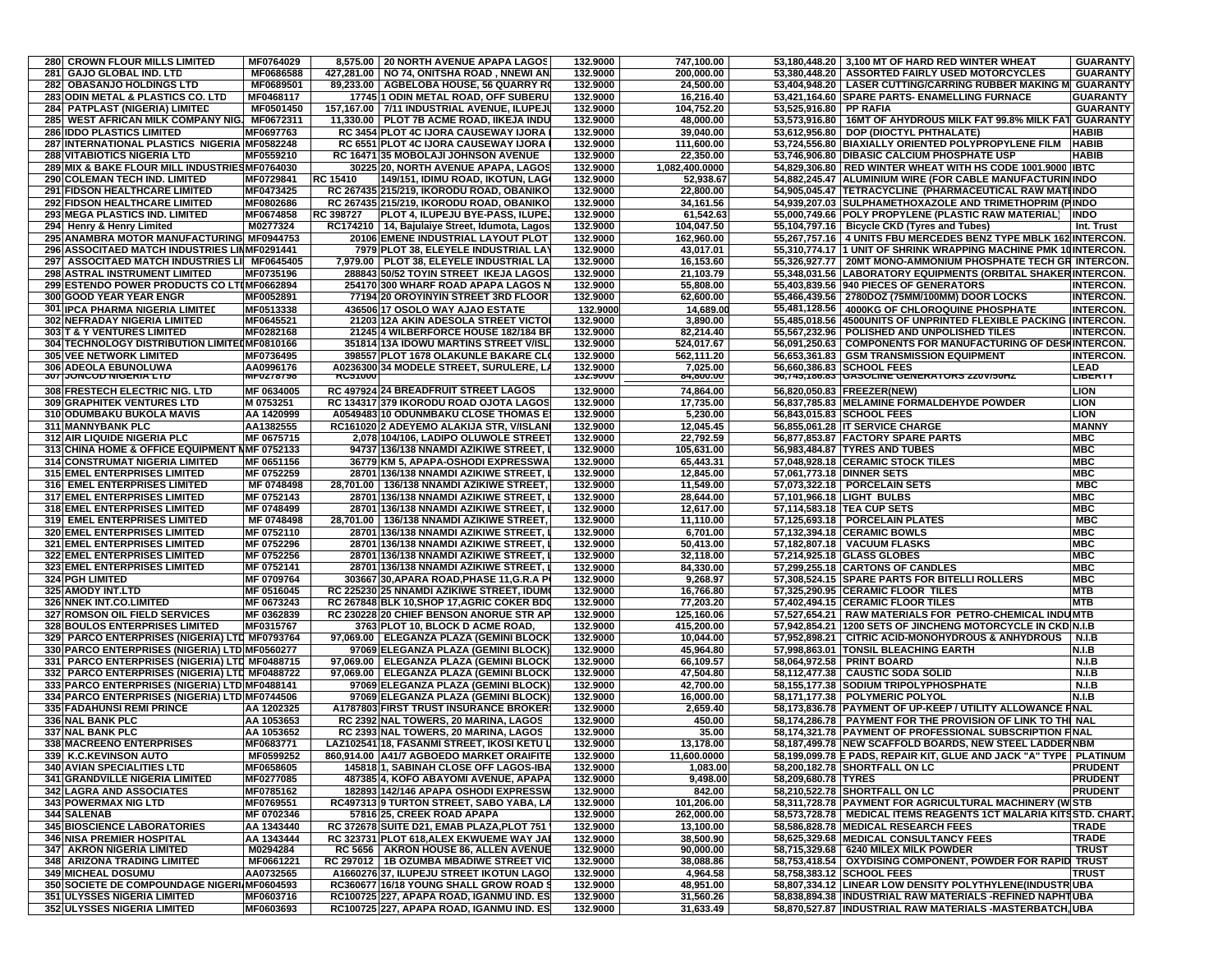| 353 ULYSSES NIGERIA LIMITED                  | MF0603711  |           | RC100725 227, APAPA ROAD, IGANMU IND.       | 132.9000 | 31,883.79     |                     | 58,902,411.66 INDUSTRIAL RAW MATERIALS -REFINED NAPHTUBA        |               |
|----------------------------------------------|------------|-----------|---------------------------------------------|----------|---------------|---------------------|-----------------------------------------------------------------|---------------|
| 354 UNIQUE PHARMACEUTICALS LIMITED MF0675372 |            |           | RC75681 11 FATAI ATERE WAY. MATORI , MUS    | 132.9000 | 14,175.00     |                     | 58,916,586.66 PRINTED PILFER PROOF CAPS FITTED WITH EP UBA      |               |
| 355 UNIQUE PHARMACEUTICALS LIMITED MF0664061 |            |           | RC75681 11 FATAI ATERE WAY. MATORI , MUS    | 132.9000 | 4,279.43      |                     | 58,920,866.09 SPARES FOR AIR COMPRESSOR MODEL                   | <b>UBA</b>    |
|                                              |            |           |                                             |          | 75.000.00     |                     |                                                                 |               |
| 356 UNIQUE PHARMACEUTICALS LIMITED MF0603378 |            |           | RC75681 11 FATAI ATERE WAY. MATORI , MUS    | 132.9000 |               |                     | 58,995,866.09 PETROLEUM JELLY BP SNOW-WHITE                     | <b>UBA</b>    |
| 357 UNIQUE PHARMACEUTICALS LIMITED MF0664062 |            |           | RC75681 11 FATAI ATERE WAY. MATORI ,MUS     | 132.9000 | 7,389.77      |                     | 59,003,255.86 24 NOS HEPA FILTERS                               | <b>UBA</b>    |
| 358 WIREMAKERS NIGERIA LIMITED               | MF0525130  |           | RC77632 95 OJUELEGBA ROAD SURULERE,L        | 132.9000 | 71,800.00     |                     | 59,075,055.86 ONE UNIT OF LADY SANITARY NAPKIN PRODUCUBA        |               |
| 359 AFRICANA FIRST PUBL.LTD                  | M 0334504  |           | 10998 NO 1 AFRICANA FIRST DRIVE             | 132.9000 | 112,320.00    |                     | 59.187.375.86 144000 COPIES OF EDUCATIONAL TEXTBOOKS UBN        |               |
| 360 ANGEL SPINNING AND DYEING LTD            | MF0607378  |           | 66315 NO 8 SHARADA IND.EST. PHASE 11        | 132.9000 | 7,100.00      |                     | 59,194,475.86 80PCS NATURAL SHARPING STONE                      | <b>UBN</b>    |
| <b>361 AVIAN SPECIALITIES LTD</b>            | MF0607065  |           | 145,818.00   14 AYO ADENIYI STREET ORITA CH | 132.9000 | 339.90        |                     | 59,194,815.76   11650 BOVANS GOLDLINE HATCHABLE EGGS,2 UBN      |               |
| <b>362 BEAUTY BASE LTD</b>                   | MF0724684  |           | 223232 152 ABA-OWERRI ROAD ABA              | 132.9000 | 202.21        |                     | 59.195.017.97 AZZONA EXTRA - EFF 27752 CARBOLIC EEF 9833UBN     |               |
| 363 FEMINA HYGIENICAL PROD NIG LTD           | MF0606122  |           | 11160 9E ISOLO IND.AREA PAPA AJAO MU        | 132.9000 | 23,079.55     |                     | 59,218,097.52 63 METRIC TONS NATURAL STEATITE INDIAN TAUBN      |               |
| <b>364 FIRST ALUM.NIG.PLC</b>                | MF0575144  |           | 2288 2 AKILO STREET OGBA IKEJA LAGO         | 132.9000 | 223,000.00    |                     | 59,441,097.52 ALUMINIUM REMELT T-BARS ,INGOT                    | <b>UBN</b>    |
| 365 INT'L BEER & BEV IND NIG LTD             | MF0724818  |           | 24,211.00   1 KUDENDA IND.EST.KADUNA SOU    | 132.9000 | 69,189.97     |                     | 59,510,287.49   BOTTLE FILLER SPARE PARTS                       | <b>UBN</b>    |
| <b>366 NESTLE NIG PLC</b>                    | MF0697535  |           | 6540 22-24 IND.AVENUE ILUPEJU LAGOS         | 132.9000 | 22,610.00     |                     | 59.532.897.49 SOYA TVP-UNCOLOURED COARSE SOYA                   | <b>UBN</b>    |
| 367 NIGERIAN SPANNISH ENGR LTD               |            |           |                                             |          |               |                     |                                                                 |               |
|                                              | MF0712454  |           | 14242 PLOT 62-73 SHARADA IND.EST.PHA        | 132.9000 | 112,604.49    |                     | 59,645,501.98 ILOT AERO 85 BRAND LADIE BRICKS,ILOT SUPEUBN      |               |
| 368 STANDARD PLASTICS IND NIG LTD            | MF07124525 |           | 22229 PLOT 29 (C&D) DANTATA ROAD BOI        | 132.9000 | 154,950.00    |                     | 59,800,451.98 82.5MT UNICELL AD300                              | <b>UBN</b>    |
| 369 SUPER ENGR COY LTD                       | MF0771586  |           | 5258 PLOT 68 IKORODU IND.EST.IKOROD         | 132.9000 | 39.80         |                     | 59,800,491.78 2.00FCL METHYL ISOBUTYL KETONE 26.880MT-HUBN      |               |
| <b>370 UNIQUE PHARM.LTD</b>                  | MF0664053  |           | 75,681.00   11 FATAI ATERE WAY MATORI MUS   | 132.9000 | 177.20        |                     | 59,800,668.98 24 MICROVEE FILTERS( SHORT-FALL)                  | <b>UBN</b>    |
| 371<br><b>WEST AFRICA MILK COY NIG PLC</b>   | MF0672290  | 11.330.00 | PLOT 7B ACME ROAD IKEJA IND.E!              | 132.9000 | 604,576.00    |                     | 60,405,244.98   224 METRIC TONNES SPRAY SKIMMED MILK PO UBN     |               |
| 372 WEST AFRICAN RUBBER PROD NIG L MF0771591 |            |           | 89204 PLOT 68 IKORODU IND.EST.IKOROD        | 132.9000 | 154,950.00    |                     | 60,560,194.98 UNICELL AD 300 .82.5MTS                           | <b>UBN</b>    |
| 373 BASCO NIGERIA LTD                        | MF0583212  |           | 247330 6/2 RACE COURSE SABO ROAD AD/        | 132.9000 | 758,400.00    |                     | 61,318,594.98 NEW MOTORCYCLE SPARE PARTS AND                    | <b>UTB</b>    |
| 374 ESTENDO POWER PRODUCTS CO LTIMF0736030   |            |           | 254,170 300 WHARF ROAD APAPA LAGOS          | 132.9000 | 73,685.00     |                     | 61,392,279.98 132 SETS OF GENERATORS (NEW)                      | UTB           |
| 375 VGC COMMUNICATIONS LTD                   | MF0522295  |           | 270,949.00   10B VGC SHOPPING CENTRE, VICT  | 132.9000 | 51,900.00     |                     | 61,444,179.98   SATELLITE EQUIPMENT                             | <b>UTB</b>    |
| 376 NEWSSTAND AGENCIES LIMITED               | MF 0646108 |           | 122373 6A IYA OLOYE CRESCENT IDI ROKO       | 132.9000 | 52,500.00     |                     | 61,496,679.98   42,000COPIES OF TIMES MAGAZINE FOR JULY (WEMA   |               |
| 377 NEWSSTAND AGENCIES LIMITED               | MF 0647214 |           | 122373 6A IYA OLOYE CRESCENT IDI ROKO       | 132.9000 | 49,066.64     |                     | 61,545,746.62   48,000COPIES OF TIMES MAGAZINES                 | <b>WEMA</b>   |
| 378 NEWSSTAND AGENCIES LIMITED               | MF 0646114 |           | 122373 6A IYA OLOYE CRESCENT IDI ROKO       | 132.9000 | 9,614.01      |                     | 61,555,360.63 3000COPIES OF READERS DIGEST FOR OCTOB WEMA       |               |
|                                              |            |           |                                             |          |               |                     |                                                                 |               |
| 379 ACREAGE INTEGRATED FOOD CO. LTMF0639646  |            |           | 74435 3 ADEWALE TADE STREET, MARY L         | 132.9000 | 7,100.00      |                     | 61,562,460.63 LIQUID FILLING AND POWDER FILLING EQUIPMEZENITH   |               |
| 380 ALJES INVESTMENT NIG. LTD                | MF0083336  |           | 112185 32 ABEOKUTA EXPRESS WAY, LAGO        | 132.9000 | 15,000.00     |                     | 61,577,460.63 4000KG ALUMINIUM PASTE                            | <b>ZENITH</b> |
| 381 AROMA CHEMICALS LIMITED                  | MF 0100423 |           | 1250 13 SHOPEJU STREET, OSHODI LAGO         | 132.9000 | 18,933.00     |                     | 61,596,393.63 INDUSTRIAL CHEMICAL- MIXTURES OF ESSENIAZENITH    |               |
| 382 BAN BIZ PHARM (NIG) LTD                  | MF0940860  |           | 138234 45, OWODUNNI STREET, IWAYA, YA       | 132.9000 | 76,050.00     |                     | 61,672,443.63 EDIBLE CORN STARCH- RAW MATERIAL                  | <b>ZENITH</b> |
| <b>383 BARTHMANSION ENTERPRISES</b>          | MF0736011  |           | 985903 1/3 CREEK RD. COTTAGE -6, ROOM       | 132.9000 | 30,953.00     |                     | 61,703,396.63   AGRICULTURAL MILLING MACHINERY AND SPIZENITH    |               |
| <b>384 CARING CHEMISTRY LTD</b>              | MF0610620  |           | 310144 39, ODUDUWA CRESCENT, IKEJA L        | 132.9000 | 60,186.98     |                     | 61,763,583.61 250ML BOTTLES AND 200ML JARS AND CAPS             | <b>ZENITH</b> |
| 385 CEE BEN INVESTMENTS LIMITED.             | MF0944452  |           | 261132 86A HERBERT MACAULAY WAY EB          | 132.9000 | 48,376.00     |                     | 61,811,959.61 AUTO BODY FULLER - AUTO BODY FILLER GALIZENITH    |               |
| 386 CHIZZY NIGERIA LTD,                      | MF 0597138 |           | 93,191.00 OPPOSITE SADDLE CLUB OLOWOR       | 132.9000 | 54,700.00     |                     | 61,866,659.61 CHEMICAL RAW MATERIAL- LEAD OCTOATE 3 ZENITH      |               |
| 387 CROWNSTAR COMM. INV.                     | MF0637992  |           | 81823 13, EREKO STREET, IDUMOTA, LAGOS      | 132.9000 | 22,105.59     |                     | 61,888,765.20 RADIO CASSETTE RECORDERS                          | <b>ZENITH</b> |
| 388 CROWNSTAR COMM. INV.                     | MF0696967  |           | 81,823.00   13, EREKO STREET, IDUMOTA, LAG  | 132.9000 | 37,583.50     |                     | 61,926,348.70   AUTOMATIC VOLTAGE REGULATOR                     | <b>ZENITH</b> |
| <b>389 D&amp;S TRADING COMPANY LTD</b>       | MF0655617  |           | 21700 25 ASA AFARIOGUN ST STR, AJAO         | 132.9000 | 34,016.00     |                     | 61,960,364.70 DAIRY KING INSTANT MILK POWDER                    | <b>ZENITH</b> |
| 390 DEEJAY INT'L LTD                         | MF0749182  |           | 114018 2 OBANIKORO STR IDUMOTA LAGO         | 132.9000 | 18,000.00     |                     | 61,978,364.70 RAZOR BLADE                                       | <b>ZENITH</b> |
| <b>391 DEVIKA NIGERIA LTD</b>                | MF0600054  |           | 114045 9, OJON STREET OFF AGORO ST. ID      | 132.9000 | 9,447.53      |                     | 61,987,812.23 TABLE LAMPS                                       | <b>ZENITH</b> |
| 392 DEVIKA NIGERIA LTD                       | MF0600085  |           | 114,045.00 9, OJON STREET OFF AGORO ST. II  | 132.9000 | 12,042.33     |                     | 61,999,854.56   WALL PICTURES                                   | <b>ZENITH</b> |
| 393 ELBE PHARMA NIGERIA LIMITED              | MF0555447  |           | 202889 4, AKANBI DANMOLA STREET, IKO        | 132.9000 | 35,424.00     |                     | 62,035,278.56 PHARMACEUTICALS- EXIDEN CAPSULES                  | <b>ZENITH</b> |
|                                              |            |           |                                             |          | 52,470.00     |                     |                                                                 |               |
| <b>394 EMZOR PHARM IND LTD</b>               | MF0706431  |           | 61894 PLOT 3C, BLK K, ASWANI MARKET         | 132.9000 |               |                     | 62,087,748.56 PHARMACEUTICAL RAW MATERIALS - LACTOS ZENITH      |               |
| 395 EUROBRIDGE INDUSTRIES LTD                | MF 0507193 |           | 263442 7 ODUDUWA STREET, G.R.A,IKEJA,       | 132.9000 | 30,000.00     |                     | 62,117,748.56 CHEMICAL RAW MATERIAL- ACTICIDE                   | <b>ZENITH</b> |
| 396 EUROBRIDGE INDUSTRIES LTD                | MF0764771  |           | 263,442.00   7 ODUDUWA STREET, G.R.A, IKEJA | 132.9000 | 78,890.00     |                     | 62,196,638.56 PETROLEUM JELLY - WHITE PETROLEUM JELL            | <b>ZENITH</b> |
| 397 FIRST ALUMINIUM NIG. PLC                 | MF0790858  |           | 2288 2,AKILO STREET OGBA - IKEJA LAO        | 132.9000 | 223,000.00    |                     | 62,419,638.56 INDUSTRIAL RAW MATERIAL- ALUMINIUM REMEZENITH     |               |
| 398 FOUANI NIG. LTD                          | MF 0696308 |           | 400780 11/13 WAREHOUSE ROAD, APAPA L        | 132.9000 | 442,083.00    |                     | 62,861,721.56 ELECTRONICS- TELEVISION SETS                      | ZENITH        |
| 399 FRANK DANIEL COMMODITIES LTD             | MF0943954  |           | 602147 PLOT 10 BLOCK 31, ADMIRALTY WA       | 132.9000 | 10,949.04     |                     | 62,872,670.60   HERBAL PRODUCTS - CALLI MINT, QUINARY PO ZENITH |               |
| 400 GIVANAS NIGERIA LIMITED                  | MF0601922  |           | 220,409.00   11A BURMA/COMMERCIAL ROAD A    | 132.9000 | 318,600.00    |                     | 63,191,270.60   MILK POWDER                                     | <b>ZENITH</b> |
| 401 INDO NIGERIA INVESTMENTS LTD             | MF0794325  |           | 475860 9 OYADARIN STR OYADARIN ESTAT        | 132.9000 | 15,200.00     |                     | 63,206,470.60 ELECTRONICS- AUDIO CASSETTS RECORDER, TZENITH     |               |
| <b>402 ISHA VENTURES LIMITED</b>             | MF0800650  |           | 242713 10, IDOLUWO STREET IDUMOTA LAG       | 132.9000 | 9,780.00      |                     | 63,216,250.60 DOORLOCKS                                         | <b>ZENITH</b> |
| <b>403 ISHA VENTURES LIMITED</b>             | MF0696692  |           | 242713 10, IDOLUWO STREET IDUMOTA LAG       | 132.9000 | 10,000.00     | 63,226,250.60 NAILS |                                                                 | <b>ZENITH</b> |
| 404 ISHA VENTURES LIMITED.                   | MF0800635  |           | 242713 10, IDOLUWO STREET IDUMOTA LAC       | 132.9000 | 14,675.00     |                     | 63,240,925.60 PADLOCKS HANDLES & LOCKS                          | <b>ZENITH</b> |
| <b>405 JIN XING TRADE LTD</b>                | MF0508349  |           | 457516 GREAT NIG HOUSE, 13TH FLOOR 47       | 132.9000 | 13,800.00     |                     | 63,254,725.60 LADIES HANDBAG                                    | <b>ZENITH</b> |
| JUBAILI BROS ENGR. LTD<br>406                | MF 0608783 |           | 285,728.00   23 WAREHOUSE ROAD APAPA, LAO   | 132.9000 | 83,574.00     |                     | 63,338,299.60 GENERATING SET                                    | <b>ZENITH</b> |
|                                              | MF0764438  |           |                                             | 132.9000 | 907,350.00    |                     | 64,245,649.60 WORK BOATS (CONSTRUCTION MACHINERY)               | <b>ZENITH</b> |
| <b>407 JULIUS BERGER NIG PLC</b>             |            |           | 6852 JULIUS BERGER NIGERIA PLC ABI          |          |               |                     |                                                                 |               |
| 408 JULIUS BERGER NIG PLC                    | MF0764437  |           | 6852 JULIUS BERGER NIGERIA PLC AB           | 132.9000 | 11,894,373.10 |                     | 76,140,022.70 CONSTRUCTION MACHINERIES- DREDGER ,SEFZENITH      |               |
| <b>409 JUSTEEN PHARMACEUTICALS LTD</b>       | MF0643866  |           | 218824 57, ENU-OWA STREET, IDUMOTA LA       | 132.9000 | 45,150.00     |                     | 76,185,172.70 PHARMACEUTICALS- TRIPM 480 TABLETS - TPRZENITH    |               |
| <b>410 KIMO HOME DEPOT LTD</b>               | MF0598873  |           | 385786 133, HAPPY HOME AV.KIRIKIRI IND.E    | 132.9000 | 49,068.60     |                     | 76.234.241.30 GLAZZED & UNGLAZZED PORCELAIN WARE                | <b>ZENITH</b> |
| 411 KOIL PHARMACY LTD.                       | MF0941330  |           | 354730 7 ATIN STREET IDUMOTA LAGOS          | 132.9000 | 48,000.00     |                     | 76,282,241.30 PHARMACEUTICALS- ORGAN'S MULTIVITAMINSZENITH      |               |
| 412 KRISHAN NIG. LTD                         | MF 0642392 |           | 468413 2, TOWRY STREET, OFF CATHOLIC        | 132.9000 | 21,968.64     |                     | 76,304,209.94 AGRICULTURAL MACHINERY- PRIME MOVERS              | <b>ZENITH</b> |
| 413 LANDAM NIG LTD                           | MF0940851  |           | 356817 104, WESTERN AVENUE (3RD FLOOI       | 132.9000 | 1,570.00      |                     | 76,305,779.94 LAUREL NOTE COUNTING MACHINE                      | <b>ZENITH</b> |
| 414 LIN SHI INT'L INV. NIG LTD               | MF0800739  |           | 483984 135 OMO - OSAGIE STREET OFF AW       | 132.9000 | 13,845.00     |                     | 76,319,624.94 LADIES HANDBAGS                                   | <b>ZENITH</b> |
| 415 MERCURY SOUND IND. LTD.                  | MF0639102  |           | 467093 16, IJORA CAUSEWAY, INTRA MOTO       | 132.9000 | 9,597.75      |                     | 76,329,222.69 GLASSWARE                                         | <b>ZENITH</b> |
| 416 MINL LIMITED.                            | MF 0637016 |           | 278741 21/23, ABIMBOLA STREET ISOLO INI     | 132.9000 | 295,069.00    |                     | 76,624,291.69 ALUMINIUM COILS- ELECTROLYTIC TIN PLATE (ZENITH   |               |
| 417 MINL LIMITED.                            | MF 0637038 |           | 278741 21/23, ABIMBOLA STREET ISOLO INI     | 132.9000 | 626,805.00    |                     | 77,251,096.69 COLD ROLLED STEEL SHEET IN COILS                  | <b>ZENITH</b> |
| 418 OK PEN,                                  | MF 0790526 |           | 941670 7 A ILASAMAJE SCHEME ITIRE JUCT      | 132.9000 | 25,800.00     |                     | 77,276,896.69 RAW MATERIAL- 5000000 PIECES OF PEN NIBS ZENITH   |               |
| 419 OOMS-RALTD                               | MF0597743  |           | 15915 NO 4 OJU OLOKUN STR., IDUMOTA         | 132.9000 | 11,332.72     |                     | 77,288,229.41 BIG BOY FLASK                                     | <b>ZENITH</b> |
| <b>420 PLANTGERIA COMPANY LIMITED</b>        | MF 0643535 |           | 44076 4 HINDERER ROAD, APAPA GRA, AR        | 132.9000 | 34,262.95     |                     | 77,322,492.36 ELECTRIC TRANSFORMERS(VARIOUS SIZES)              | <b>ZENITH</b> |
| <b>421 PLASTPOLY LTD</b>                     | MF 0824294 |           | 147,873 4 SIMILOLU STR, ILUPEJU LAGOS       | 132.9000 | 115,500.00    |                     | 77,437,992.36 CHEMICAL RAW MATERIAL-75M/T OF LLDPE              | <b>ZENITH</b> |
| 422 PZ INDUSTRIES LIMITED.                   | AA 0952784 |           | 693 45/47, TOWN PLANNING WAY, ILUPE         | 132.9000 | 1,910,309.26  |                     | 79,348,301.62 ROYALTY FEES FOR QUARTER ENDED 2004               | <b>ZENITH</b> |
| 423 PZ INDUSTRIES LIMITED.                   | AA 0952782 |           | 693 45/47, TOWN PLANNING WAY, ILUPE         | 132.9000 | 2,642,087.50  |                     | 81,990,389.12   TECHNICAL FEES FOR QUARTER ENDED 2004   ZENITH  |               |
| 424 RODA COMMERCIAL VENTURES LTD MF0696225   |            |           | 289,102.00 34A, WAREHOUSE ROAD APAPA L      | 132.9000 | 6,830.00      |                     | 81,997,219.12 GROCERIES-RED CHERRY JAM AND QUINCE J ZENITH      |               |
|                                              |            |           |                                             |          |               |                     |                                                                 |               |
| 425 RODA COMMERCIAL VENTURES LTD MF0655570   |            |           | 289,102.00 34A, WAREHOUSE ROAD APAPA LA     | 132.9000 | 13,607.50     |                     | 82,010,826.62 CATERING FOIL, RICE CAIRO PSM                     | <b>ZENITH</b> |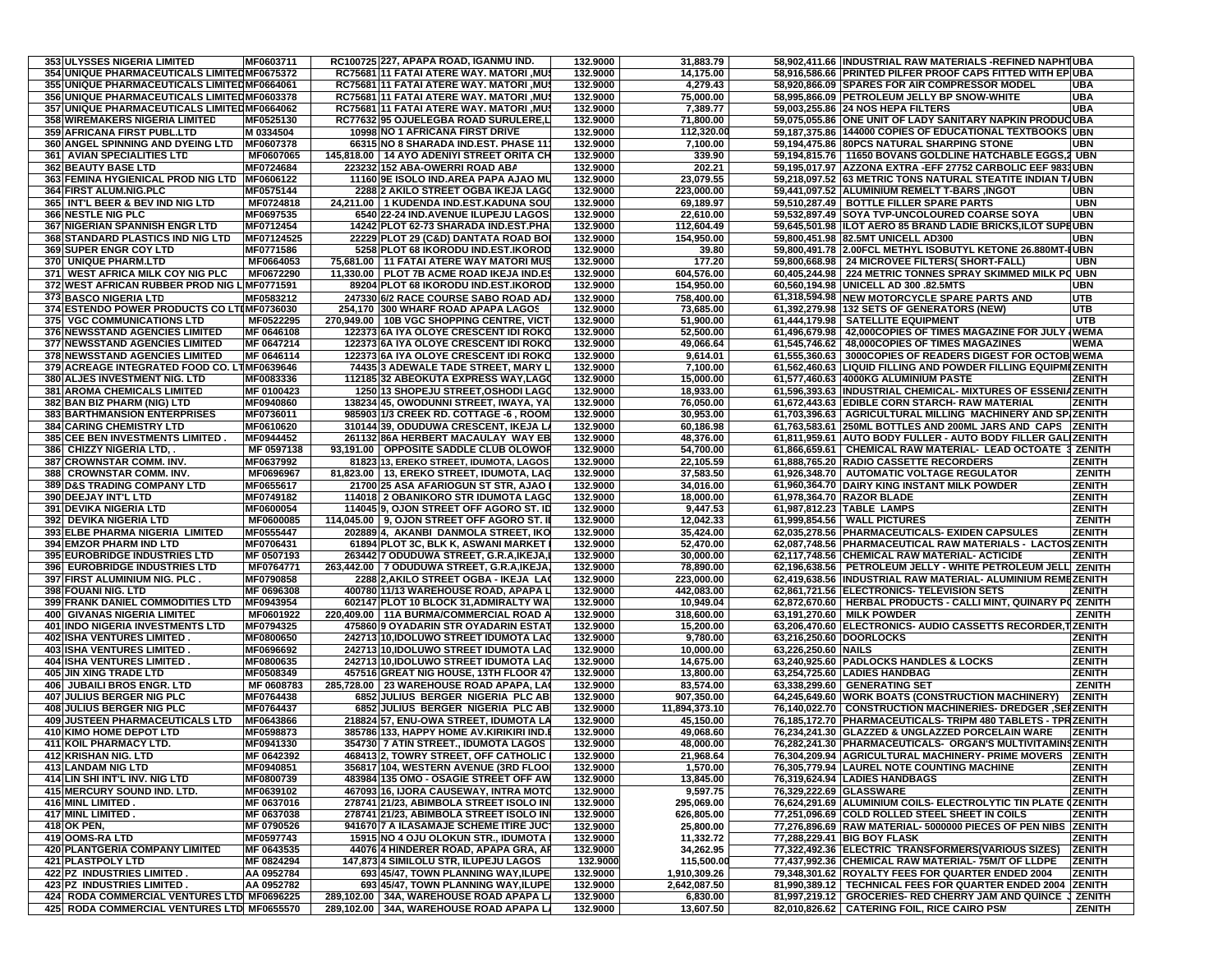| 426 S. I. L. CHEMICALS LTD                                                       | MF0749955               |                 | 463012 3 BLIND CENTRE STREET, CAPPA Of                                           | 132.9000             | 60,045.14               |                     | 82,070,871.76 RAW MATERIAL- SODA ASH                                                                                         | <b>ZENITH</b>         |
|----------------------------------------------------------------------------------|-------------------------|-----------------|----------------------------------------------------------------------------------|----------------------|-------------------------|---------------------|------------------------------------------------------------------------------------------------------------------------------|-----------------------|
| 427 S. I. L. CHEMICALS LTD                                                       | MF0695831               |                 | 463012 3 BLIND CENTRE STREET, CAPPA Of                                           | 132.9000             | 97,673.39               |                     | 82,168,545.15 CHEMICAL RAW MATERIAL- SILICATE                                                                                | <b>ZENITH</b>         |
| <b>428 SILKROAD LIMITED</b>                                                      | MF0696076               |                 | 486274 64, TOYIN STREET, IKEJA PALACE I                                          | 132.9000             | 14,250.00               |                     | 82,182,795.15 SYNTHETIC HAIR ATTACHMENTS                                                                                     | <b>ZENITH</b>         |
| <b>429 SKIN BEAUTY LIMITED</b>                                                   | MF0610617               |                 | 336925 4, MOBOLAJI BANK ANTHONY WAY                                              | 132.9000             | 11,787.00               |                     | 82.194.582.15 PLAIN ROUND BOTTLES AND FLIPTOP CAPS                                                                           | <b>ZENITH</b>         |
| <b>430 SKIN BEAUTY LIMITED</b>                                                   | MF0610618               |                 | 336925 4, MOBOLAJI BANK ANTHONY WAY                                              | 132.9000             | 38,942.70               |                     | 82,233,524.85 SCREW TOP JARS AND SCREW TOP CAPS                                                                              | <b>ZENITH</b>         |
| <b>431 SKIN BEAUTY LIMITED</b>                                                   | MF0610615               |                 | 336925 4, MOBOLAJI BANK ANTHONY WAY                                              | 132.9000             | 48,397.50               |                     | 82,281,922.35 ROUND BOTTLES AND CAPS                                                                                         | <b>ZENITH</b>         |
| <b>432 SOSACO NIGERIA LIMITED</b>                                                | MF0643324               |                 | 347146 86A ALLEN AVENUE IKEJA LAGOS                                              | 132.9000             | 24,281.60               |                     | 82,306,203.95 GROCERIES- MAYONNAISE                                                                                          | <b>ZENITH</b>         |
| <b>433 SOSACO NIGERIA LIMITED</b><br><b>434 TAYLEK DRUGS CO LTD</b>              | MF0695409<br>MF0764684  |                 | 347146 86A ALLEN AVENUE IKEJA LAGOS<br>131,625.00 PLOT 8 ABIMBOLA STREET, ISOLO  | 132.9000<br>132.9000 | 87,170.00<br>139,384.50 |                     | 82,393,373.95   TOMATO PASTE<br>82,532,758.45   PHARMACEUTICALS- NIFCARD, DERMAZIN CRE ZENITH                                | <b>ZENITH</b>         |
| 435 TOTAL FINAELF NIGERIA PLC                                                    | MF 0076574              |                 | 1396 4, AFRIBANK STREET VICTORIA ISL                                             | 132.9000             | 8,625,375.00            |                     | 91,158,133.45   15,000MT OF JET A1-AVIATION FUEL                                                                             | ZENITH                |
| 436 UNILEVER NIGERIA PLC                                                         | MF 0765068              |                 | 113 UNILEVER NIG. PLC 1, BILLINGS WA                                             | 132.9000             | 787,930.00              |                     | 91,946,063.45 BLENDED LIPTON YELLOW LABEL TEA                                                                                | ZENITH                |
| <b>437 VICODA LIMITED</b>                                                        | MF0450544               |                 | 24926 30/32 AKINWUMI STREET PAPA - AJ                                            | 132.9000             | 6,020.00                |                     | 91,952,083.45 ROLL OF SYNTHETIC SANDWICH SPINDLE TAPEZENITH                                                                  |                       |
| <b>438 VITAL PRODUCTS LTD</b>                                                    | MF 0601627              |                 | 94312 28 AJASA STREET ONIKAN LAGOS                                               | 132.9000             | 68,883.00               |                     | 92,020,966.45 DOUBLE EDGE SHAVING RAZOR BLADES                                                                               | ZENITH                |
| 439 VIVA METAL & PLASTICS INDUSTRIES MF0764578                                   |                         |                 | 29944 OFF 11 KM HADEJIA RD GUNDUWAY                                              | 132.9000             | 210,600.00              |                     | 92,231,566.45 RAW MATERIAL-180MT H/D POLYETHYLENE REZENITH                                                                   |                       |
| 440 WEST AFRICA MILK CO. (NIG) PLC                                               | MF 0765781              |                 | 11330 7B, ACME ROAD, OGBA INDUSTRIA                                              | 132.9000             | 831,875.00              |                     | 93,063,441.45   275 MT OF WHOLE MILK POWDER INSTANT                                                                          | <b>ZENITH</b>         |
| <b>441 YIFA NIGERIA LIMITED</b>                                                  | MF0642431               |                 | 333987 33, KOFO ABAYOMI STREET VICTOR                                            | 132.9000             | 38,160.00               |                     | 93,101,601.45 GENERATING SET                                                                                                 | <b>ZENITH</b>         |
| 442 ZARTECH AGRIC LT'D                                                           | MF0553339               |                 | 27,322.00 OFF SEVEN UP ROAD OLUYOLE INI                                          | 132.9000             | 35,011.52               |                     | 93,136,612.97   1400 PIECES PLASTIC TRANSPORT CRATES                                                                         | <b>ZENITH</b>         |
| <b>443 VISTA INTERNATIONAL LIMITED</b>                                           | MF0621845               |                 | 208914 PLOT 44, BLOCK 1, JIMOH ODUTOL.                                           | 132.8900             | 79,465.73               |                     | 93,216,078.70 SHEETS OF WRITING PAPER BOND (SUPER FINIACCESS                                                                 |                       |
| <b>444 VISTA INTERNATIONAL LIMITED</b>                                           | MF0621847               |                 | 208,914.00   PLOT 44, BLOCK 1, JIMOH ODUTOL                                      | 132.8900             | 35.203.71               |                     | 93,251,282.41   REELS OF WRITING PAPER BOND (CREAM WOV ACCESS                                                                |                       |
| <b>445 VEE NETWORKS LIMITED</b>                                                  | MF0736494               |                 | 398557 PLOT 1678 OFF SANUSI FAFUNWA                                              | 132.8900             | 894,120.50              |                     | 94,145,402.91   INDOOR DIPLEXER(CKD PARTS FOR TELECOM AFRI                                                                   |                       |
| 446 Saturn Frozen Foods                                                          | MF 0362778              |                 | RC 462310   71, Trans Amadi Industrial Layout, F                                 | 132.8900             | 599,708.40              |                     | 94,745,111.31   Horse Mackerel(Frozen Fish)                                                                                  | Capital               |
| 447 Somotex Nig Ltd<br>448 ANIVIN (NIGERIA) LIMITED                              | MF 0786401              |                 | RC 308383 KM 16, Ikorodu Road, Behind Philips Building, Ojota, Lagos             | 132.8900             | 137,219.96              |                     | 94,882,331.27 CKD Components For Manufacturing Of Air Cond Capital                                                           | <b>CHARTERED</b>      |
| <b>449 CADBURY NIGERIA LIMITED</b>                                               | MF0302812<br>MF0623586  |                 | RC141753 19 MARTINS STREET, LAGOS ISLAN<br>RC4151 3, LATEEF JAKANDE ROAD, AGINDI | 132.8900<br>132.8900 | 21,970.00<br>15,002.88  |                     | 94,904,301.27   BICYCLE COMPONENTS<br>94,919,304.15   SPARE PARTS FOR INDUSTRIAL MACHINE                                     | <b>CHARTERED</b>      |
| <b>450 CHURCHGATE NIGERIA LIMITED</b>                                            | MF0499273               |                 | RC10406 PLOT 30 AFRIBANK STREET, VICTO                                           | 132.8900             | 1,000,000.00            |                     | 95,919,304.15   INDIAN RICE                                                                                                  | <b>CHARTERED</b>      |
| <b>451 KATE OKOCHA</b>                                                           | AA0830523               |                 | A0297693 PLOT 1712 IDEJO STREET, VICTORIA                                        | 132.8900             | 2,000.00                | 95,921,304.15   PTA |                                                                                                                              | <b>CHARTERED</b>      |
| 452 LOACO LIMITED                                                                | MF0681331               |                 | RC14229 25 NEW MARKET ROAD NNEWI ANA                                             | 132.8900             | 40,000.00               |                     | 95,961,304.15 W MOTOR/MOTOR CYCLE SPARE PARTS                                                                                | <b>CITIZENS</b>       |
| 453 A&P FOODS LTD                                                                | MF0551832               |                 | RC87352 239C KOFO ABAYOMI STREET, VIC                                            | 132.8900             | 73,954.00               |                     | 96,035,258.15 VARIOUS PACKING TAPES                                                                                          | <b>DBL</b>            |
| 454 A&P FOODS LTD                                                                | MF0703182               |                 | RC87352 239C KOFO ABAYOMI STREET, VICT                                           | 132.8900             | 20,228.00               |                     | 96,055,486.15 LIQUID SOYA LECITHIN (FOOD GRADE)                                                                              | <b>DBL</b>            |
| 455 DEEKAY & SONS NIG. LTD                                                       | MF0703212               |                 | RC9641 239C KOFO ABAYOMI STREET, VICT                                            | 132.8900             | 17,042.00               |                     | 96,072,528.15 RADIO CASSETTE RECORDERS & EMERGENCY DBL                                                                       |                       |
| 456 HAANSBRO NIG. LTD                                                            | MF0590780               |                 | RC427122 239C KOFO ABAYOMI STREET, VICTORIA ISLAND, LAGOS STATI                  | 132.8900             | 81,900.00               |                     | 96,154,428.15 HIGH & LOW DENSITY POLYETHYLENE                                                                                | <b>DBL</b>            |
| 457 HAANSBRO NIG. LTD                                                            | MF0590758               |                 | RC427122 239C KOFO ABAYOMI STREET, VIC                                           | 132.8900             | 59,703.73               |                     | 96,214,131.88 MANILA BOARDS                                                                                                  | <b>DBL</b>            |
| <b>458 HAANSBRO NIG. LTD</b>                                                     | MF0703185               |                 | RC427122 239C KOFO ABAYOMI STREET, VIC                                           | 132.8900             | 9,969.00                |                     | 96,224,100.88 VARIOUS SIZES OF TOWEL RACKS                                                                                   | <b>DBL</b>            |
| 459 JAGAL PHARMA LIMITED                                                         | MF0649563               |                 | RC127660 JAGAL HOUSE, JAGAL ROAD, OFF                                            | 132.8900             | 94,428.00               |                     | 96,318,528.88 ODOREFEROUS MIXTURE OF 2,000KG LEMON FIDBL                                                                     |                       |
| 460 JAGAL PHARMA LIMITED                                                         | MF0498044               |                 | RC127660 JAGAL HOUSE, JAGAL ROAD, OFF                                            | 132.8900             | 135,979.09              |                     | 96,454,507.97 108, TONNES OF SODIUM TALLOWATE FOR INDIDBL                                                                    |                       |
| <b>461 JAGAL PHARMA LIMITED</b><br><b>462 SOMOTEX NIGERIA LIMITED</b>            | MF0831382               |                 | RC127660 JAGAL HOUSE, JAGAL ROAD, OFF<br>RC308383 KM 16, IKORODU ROAD, OJOTA, BE | 132.8900             | 32,289.2<br>165,566.72  |                     | 96,486,797.21 SOAP STIFFENER BOARD WITH MOULD                                                                                | DBL<br><b>DBL</b>     |
| <b>463 VISTA INTERNATIONAL LTD</b>                                               | MF-0737748<br>MF0703898 |                 | RC208914 PLOT 44, JIMOH ODUTOLA STREET.                                          | 132.8900<br>132.8900 | 47,532.68               |                     | 96,652,363.93 ARTIFICIAL RESINS LDPE FILM GRADE<br>96,699,896.61 COLOUR PRINTING PAPER IN SHEETS                             | <b>DBI</b>            |
| <b>464 COSCHARIS MOTORS LIMITED</b>                                              | MF0659410               |                 | 56536 1-7, COSCHARIS STREET, KIRIKIRI II                                         | 132.8900             | 60,343.88               |                     | 96,760,240.49 MIXED AKZO PRODUCTS (ASSORTED TYPES OF EQUITY                                                                  |                       |
| <b>465 NECHTRACO NIGERIA LIMITED</b>                                             | MF0549822               |                 | 82236 NO. 10, IDUMAGBO AVENUE, LAGOS                                             | 132.8900             | 60,730.00               |                     | 96,820,970.49 VARIOUS WALL CLOCKS.                                                                                           | <b>EQUITY</b>         |
| <b>466 INFINITY TYRES LIMITED</b>                                                | MF0691276               |                 | RC 44960 PLOT 233 NO 35 ADEOLA ODEKUS                                            | 132.8900             | 59,556.80               | 96,880,527.29 TYERS |                                                                                                                              | <b>ETB</b>            |
| <b>467 GMT NIGERIA LIMITED</b>                                                   | MF0795602               |                 | 333700 14 GERARD ROAD IKOYI LAGOS                                                | 132.8900             | 28,931.95               |                     | 96,909,459.24 LAMINATED 12 MIC METALLIZED                                                                                    | <b>FBN</b>            |
| <b>468 NYCIL LIMITED</b>                                                         | MF0711741               |                 | 27148 24, TALABI STREET, IKEJA, LAGOS                                            | 132.8900             | 13,608.00               |                     | 96,923,067.24 XYLENE - INDUSTRIAL CHEMICAL                                                                                   | <b>FBN</b>            |
| <b>469 NYCIL LIMITED</b>                                                         | MF0711740               |                 | 27148 24, TALABI STREET, IKEJA, LAGOS                                            | 132.8900             | 27,373.91               |                     | 96,950,441.15 LABORATORY EQUIPEMENT                                                                                          | <b>FBN</b>            |
| 470 UNILEVER NIGERIA PLC.                                                        | MF0604425               |                 | 113 1, BILINGSWAY OREGUN IKEJA LAG                                               | 132.8900             | 315,640.00              |                     | 97,266,081.15 RED CLOSE UP FLAVOUR ODORIFEROUS MIXTUFBN                                                                      |                       |
| 471 UNILEVER NIGERIA PLC.                                                        | MF0604421               |                 | 113 1, BILINGSWAY OREGUN IKEJA LAG                                               | 132.8900             | 31,027.00               |                     | 97,297,108.15 ORTIBLANC 2NG LT EXTRA - RAW MATERIAL                                                                          | <b>FBN</b>            |
| 472 UNILEVER NIGERIA PLC.                                                        | <b>MF0604443</b>        |                 | 113 1, BILINGSWAY OREGUN IKEJA LAG                                               | 132.8900             | 153,083.40              |                     | 97,450,191.55 NERVANAID NA2, - NIRANOX - RAW MATERIAI                                                                        | <b>FBN</b>            |
| 473 UNILEVER NIGERIA PLC.                                                        | MF0604422               |                 | 113 1, BILINGSWAY OREGUN IKEJA LAG                                               | 132.8900             | 50,220.00               |                     | 97,500,411.55 CRUDE SULPHUR - RAW MATERIAL                                                                                   | <b>FBN</b>            |
| <b>474 FIDELITY BANK PLC</b>                                                     | AA 1084831              | RC 103022       | 2 KOFO ABAYOMI STREET VICTORI                                                    | 132.8900             | 86,940.00               |                     | 97,587,351.55 PAYMENT FOR GLOBUS MAINTANANCE SUBSCIFIDELITY                                                                  |                       |
| 475 H.B.M. GENERAL SUPPLIES LIMITED   MF 0699764                                 |                         | <b>RC 16947</b> | 2ND FLOOR 15, BIADUO STREET, 0                                                   | 132.8900             | 64,562.17               |                     | 97,651,913.72 2850 QTY PETROL SUMEC GENERATORS SG-27 FIDELITY                                                                |                       |
| 476 LOUIS CARTER INDUSTRIES LIMITED MF 0596575<br>477 FSB INTERNATIONAL BANK PLC | AA 0557951              | RC 131114       | 17 OGUI ROAD ENUGU, ENUGU STA<br>RC 128600 23, AWOLOWO ROAD, IKOYI, LAGOS        | 132.8900<br>132.8900 | 721,500.00<br>5,000.00  |                     | 98,373,413.72   4680 CASES OF UNMANUFACTURED LEAF TOB FIDELITY<br>98.378.413.72 PAYMENT OF LICENCE FEE FOR 2005 IN FAVOUIFSB |                       |
| 478 CORPORATE OIL & GAS                                                          | MF0688484               |                 | 213,617.00   27/29 ADEYEMO ALAKIJA, FORTUN                                       | 132.8900             | 300,000.00              |                     | 98,678,413.72   DEFORMED REINFORCING STEEL BARS, QUALI GUARANTY                                                              |                       |
| 479 CORPORATE OIL & GAS                                                          | MF0689843               |                 | 213,617.00   27/29 ADEYEMO ALAKIJA, FORTUN                                       | 132.8900             | 88,500.00               |                     | 98,766,913.72   FLOOR TILES, WALL TILES AND BULB                                                                             | <b>GUARANTY</b>       |
| <b>480 DANA MOTORS LIMITED</b>                                                   | MF0611483               |                 | 294,984.00   WEMA TOWERS, 54 MARINA, LAGO                                        | 132.8900             | 365,708.00              |                     | 99,132,621.72   45 UNITS OF KIA RIO CARS & 3 UNITS OF KIA SI GUARANTY                                                        |                       |
| <b>481 GLASSFORCE LIMITED</b>                                                    | MF0274616               |                 | 424859 4A SAPARA WILLIAMS CLOSE VICT                                             | 132.8900             | 75,632.14               |                     | 99,208,253.86 GLASS MANUFACTURING SPARE PARTS                                                                                | <b>GUARANTY</b>       |
| <b>482 NIGERIAN BREWRIES PLC</b>                                                 | AA1026503               |                 | 613 1 ABEBE VILLAGE ROAD, IGANMU,                                                | 132.8900             | 451,631.27              |                     | 99,659,885.13 PART TECHNICAL SERVICE FEES JULY-SEPT 20 GUARANTY                                                              |                       |
| 483 NORTHERN NIG. FLOUR MILLS PLC                                                | MF0689203               |                 | 9409 15 MAIMALARI ROAD BOMPAI IND.                                               | 132.8900             | 999,999.95              |                     | 100,659,885.08 4,698.144 MT OF US NO.2 HARD RED WINTER WHGUARANTY                                                            |                       |
| <b>484 SOMOTEX NIG. LTD</b>                                                      | MF0688497               |                 | 308,383.00   KM 16, IKORODU ROAD BEHIND PH                                       | 132.8900             | 81,225.20               |                     | 100,741,110.28   1012 SETS BRAND NEW LG REFRIGERATOR AS GUARANTY                                                             |                       |
| 485 SOMOTEX NIG. LTD                                                             | MF0688498               |                 | 308383 KM 16, IKORODU ROAD BEHIND PHI                                            | 132.8900             | 12,387.49               |                     | 100,753,497.77 4 SETS NEW L.G AIR CONDITIONERS AS PER PF GUARANTY                                                            |                       |
| <b>486 VISTA INT'L LTD</b>                                                       | MF0703896               |                 | 208914 PLOT 44, BLOCK 1, JIMOH ODUTOL/                                           | 132.8900             | 67,292.55               |                     | 100,820,790.32 COPYING PAPER IN SHEETS, 50-52GSM, VARIOUGUARANTY                                                             |                       |
| <b>487 OCTOPOL NIGERIA LIMITED</b>                                               | MF 0594365              |                 | RC 347376 355 AGEGE MOTOR ROAD, CHALLEI                                          | 132.8900             | 77,004.48               |                     | 100,897,794.80 DIATOMACEOUS EARTH (KESIELGHUHR) FW 60 GUARDIAN                                                               |                       |
| <b>488 IFEJOBIC NIG LTD</b>                                                      | MF0445883               |                 | RC506559 ZONE C BLK 10-A, SHOP 7+8, TRADE                                        | 132.8900             | 40,347.41               |                     | 100,938,142.21 MOTORVEHICLE PARTS                                                                                            | <b>MANNY</b>          |
| 489 CHELLARAMS NIGERIA PLC.                                                      | MF0703336               |                 | 639 2, GORIOLA STREET, V/I LAGOS.                                                | 132.8900             | 61,159.00               |                     | 100,999,301.21 7200 KGS OF STANNOUS OCTOATE KOSMOS 29 N.I.B                                                                  |                       |
| 490 GUVIRA (NIGERIA) LIMITED                                                     | MF0106960               |                 | 17468 1089A, ADEOLA ODEKU STREET, V/I                                            | 132.8900             | 41,500.00               |                     | 101,040,801.21 AUDIO CASSETTE TAPES                                                                                          | N.I.B                 |
| <b>491 NIGERIAN BREWERIES PLC</b><br><b>492 RANONA LIMITED</b>                   | AA1029557<br>MF0742924  |                 | 6131, ABEBE VILLAGE ROAD, IGANMU<br>256515 7A, CREEK ROAD, APAPA LAGOS           | 132.8900<br>132.8900 | 526,751.45<br>46,000.00 |                     | 101,567,552.66 PAYMENT FOR TECHNICAL SERVICES FOR<br>101,613,552.66 INSTANT FULL CREAM MILK POWDER                           | N.I.B<br><b>N.I.B</b> |
| 493 VISTA INTERNATIONAL LTD                                                      | MF0584794               |                 | 208914 BLOCK 1, PLOT 44, JIMOH ODUTOL.                                           | 132.8900             | 90,589.79               |                     | 101,704,142.45 2/SIDED COATED ART PAPER IN REELS                                                                             | N.I.B                 |
| 494 Bencovik Nigeria Limited                                                     | MF0518638               |                 | RC140261 31/32, Afariogun Street, Ajao Estate,                                   | 132.8900             | 10,000.0000             |                     | 101,714,142.45 al Machinery, Prime Movers & Spares Aditi Brand                                                               | <b>NAMBL</b>          |
| 495 Midway Ventures Limited                                                      | MF0707939               |                 | RC78434 31/32, Afariogun Street, Ajao Estate,                                    | 132.8900             | 110,297.2900            | 101,824,439.74      | Artificial Resins LD Film BF 571 NAMBL                                                                                       |                       |
| 496 Waterford Limited                                                            | MF0641362               |                 | RC78464 31/32, Asa Afariogun Street, Aiao Est                                    | 132.8900             | 100,000.0000            | 101,924,439.74      | Peak Evaporated Milk 96 x 170 Gms                                                                                            | <b>NAMBL</b>          |
| 497 PROGRESSIVE ENTERPRISES NIG. LTMF0612281                                     |                         |                 | 43896 6, ONIKOYI STREET IDUMOTA LAGO                                             | 132.8900             | 87,056.75               |                     | 102.011.496.49 VACUUM FLASKS / GLASS REFILLS                                                                                 | <b>NBM</b>            |
| 498 PROGRESSIVE ENTERPRISES NIG. LTMF0683312                                     |                         |                 | 43896 6. ONIKOYI STREET IDUMOTA LAGO                                             | 132.8900             | 30,650.00               |                     | 102,042,146.49 STAINLESS STEEL CASSEROLES                                                                                    | <b>NBM</b>            |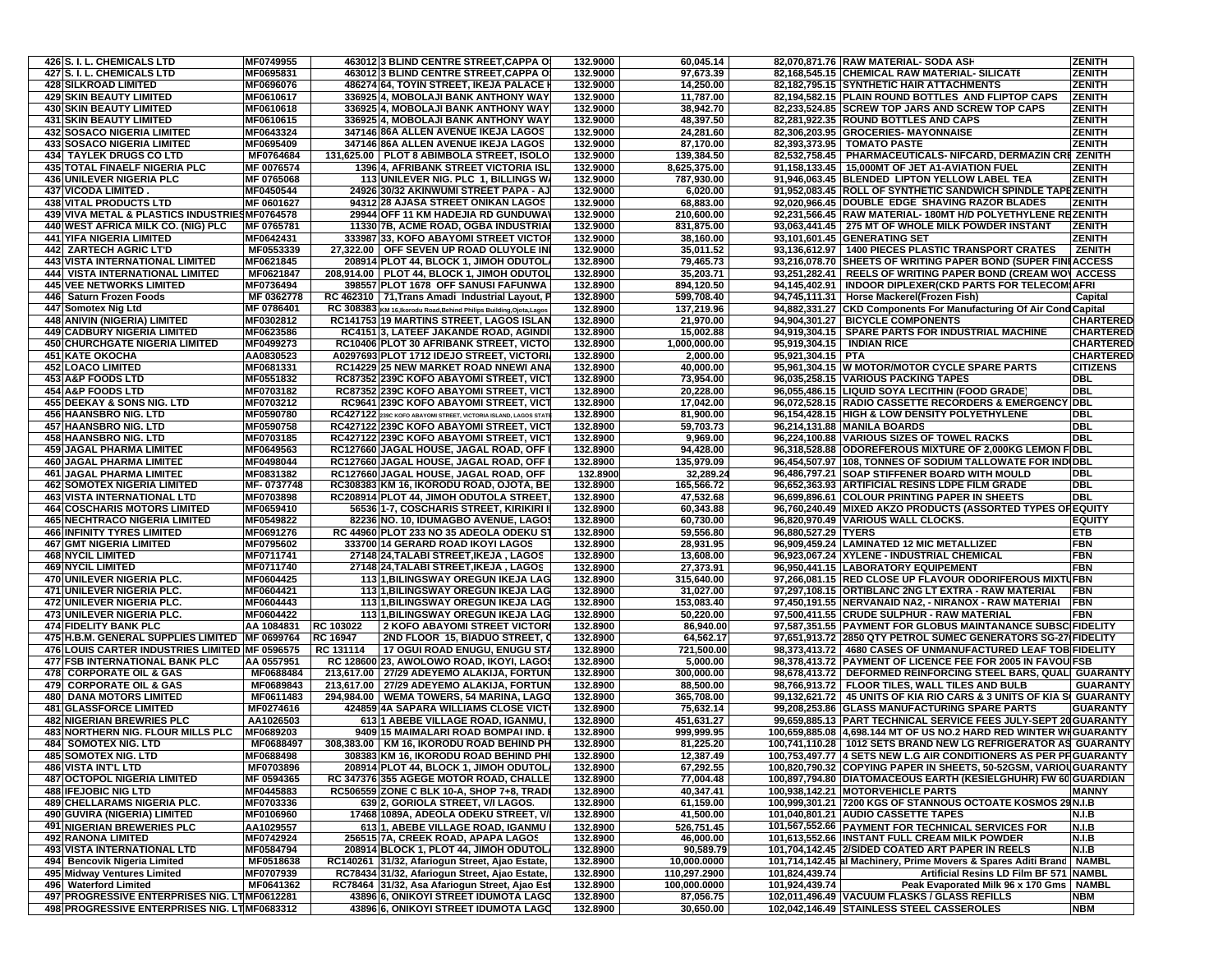|     | <b>499 LINLAND NIGERIA LIMITED</b>               | MF0251741              | 321294 2A, OSBORNE ROAD IKOYI 10TH FL                                      | 132.8900 | 138,960.0000            | 102,181,106.49             | USED SCANNIA AND STAINLESS TANKERS PLATINUM                                                                 |                                      |
|-----|--------------------------------------------------|------------------------|----------------------------------------------------------------------------|----------|-------------------------|----------------------------|-------------------------------------------------------------------------------------------------------------|--------------------------------------|
|     | 500 ATILADE OKUNS INDUSTRIES LIMITE MF0567600    |                        | 110138 8/10, ITAPEJU STREET, APAPA, LAG                                    | 132.8900 | 51,728.00               |                            | 102,232,834.49 FAN BLADES AND RODS                                                                          | <b>PRUDENT</b>                       |
|     | 501 JONCOD NIGERIA LIMITED                       | MF0802379              | 51000 7, OLAJUMOKE OBASA STREET, SU                                        | 132.8900 | 29,645.39               | 102,262,479.88 GENERATORS  |                                                                                                             | <b>PRUDENT</b>                       |
|     | 502 FIRST SPINNERS PLC                           | MF 0280653             | 55724 PLT 67, IKORODU IND. ESTSTE, IKOI                                    | 132.8900 | 105,000.00              | 102,367,479.88 RAW COTTON  |                                                                                                             | <b>REGENT</b>                        |
|     | 503 NIGER SANITARY IND. LTD                      | MF 0546959             | 3443 1, DAMSON STRT. OGBA IND.SCH.,O                                       | 132.8900 | 17,992.00               |                            | 102,385,471.88 RAW MAT.OUTER BAGS FOR SANITARY TOWEL REGENT                                                 |                                      |
|     | 504 SUNRISE PRODUCTS LTD                         | MF 0546388             | 123039 D114 EKO COURT, KOFO ABAYOMI                                        | 132.8900 | 375,322.00              |                            | 102,760,793.88 MACHINERY CO- EXTRUSION HIGH SPEED + SP/REGENT                                               |                                      |
|     | 505 NIGERIAN BOTTLING COMPANY PLC MF0639877      |                        | RC 902 NBC HOUSE OYINGBO, EBUTE MET                                        | 132.8900 | 23,951.41               |                            | 102.784.745.29 TOOTHED RIM BRASS                                                                            | UBA                                  |
|     | 506 CHELLARAMS PLC                               | <b>MF0707825</b>       | 639 2 GORIOLA STREET V/I LAGOS                                             | 132.8900 | 53,424.00               |                            | 102,838,169.29 METHYLENE CHLORIDE AMYLENE 50PPM FOAMUBN                                                     |                                      |
| 507 | <b>GRAND CEREALS &amp; OIL MILLS LTD</b>         | MF0319066              | 54.291.00 KM 17 ZAWAN ROUNDABOUT, BUK                                      | 132.8900 | 2,611.00                |                            | 102,840,780.29 SPARE PARTS FOR IND.USE                                                                      | <b>UBN</b>                           |
|     | <b>508 CHAMS NIGERIA LIMITED</b>                 | MF 0697779             | 76807 8,LOUIS SOLOMON CLOSE, VICTORI                                       | 132.8900 | 39,874.14               |                            | 102,880,654.43   497UNITS OF ACCESS CONTROL & SECURITY EWEMA                                                |                                      |
|     | 509 ADEBOWALE ELECT IND LTD                      | MF0942191              | 6138 150 IKORODU ROAD ONIPANU LAGO                                         | 132.8900 | 52,984.00               |                            | 102,933,638.43 ELECTRICAL MATERIAL- MODELS B56 *2 & B56 ZENITH                                              |                                      |
|     | 510 AFRICAN FISH COMPANY NIG. LTD                | MF0655640              | 365260 PLOTC 55, AMUWO ODOFIN ESTATE                                       | 132.8900 | 270,000.00              |                            | 103,203,638.43 FISH MEAL- WHOLE ROUND FISH                                                                  | <b>ZENITH</b>                        |
|     | 511 ASHMON TYRES NIG. LTD                        | MF 0511081             | 495954 9 OGUNYINKA STREET, MAFOLUKU                                        | 132.8900 | 305,940.08              |                            | 103,509,578.51 RUBBER TYRES                                                                                 | <b>ZENITH</b>                        |
|     | 512 JONCOD NIG. LTD.                             | MF 0940179             | 51000 22, OJUELEGBA ROAD SURULERE,                                         | 132.8900 | 82,752.00               |                            | 103,592,330.51 AGRICULTURAL MACHINERY- PRIME MOVER                                                          | <b>ZENITH</b>                        |
|     |                                                  | MF 0764066             | 51000 22, OJUELEGBA ROAD SURULERE                                          | 132.8900 |                         |                            | 103,732,568.01 GASOLINE GENERATING SET & WATER PUMPS ZENITH                                                 |                                      |
|     | 513 JONCOD NIG. LTD.                             | MF 0637131             | 150684 39/41 DOCEMO STREET, IDUMOTA,                                       | 132.8900 | 140,237.50<br>21,065.00 |                            | 103.753.633.01 AGRICULTURAL MACHINERY - CORN GRINDING ZENITH                                                |                                      |
|     | 514 LEAD EXPORTS INT'L LTD<br>515 MHAYOR LIMITED | MF0742927              |                                                                            | 132.8900 | 328,000.00              |                            | 104.081.633.01 IINDUSTRIAL MATERIAL - FOODMONT INSTANT IZENITH                                              |                                      |
|     |                                                  |                        | 301640 68 SHIPEOLU STREET PALM GROVE                                       |          |                         |                            | 104,323,217.33   RAW MATERIAL- ALUMINIUM SHELL MOULDS                                                       | <b>ZENITH</b>                        |
|     | 516 NIGERIAN BOTTLING COMPANY PLC MF0639878      |                        | 902.00   NBC HOUSE, OYINGBO, EBUTE-MET                                     | 132.8900 | 241,584.32              |                            |                                                                                                             |                                      |
|     | 517 PERPETUAL INDUSTRIES LIMITED                 | MF0170234              | 470083 8, ITAPEJU STREET APAPA LAGOS                                       | 132.8900 | 58,803.00               |                            | 104,382,020.33 ELECTRICAL FAN PARTS - CHOKES, BALLETS                                                       | <b>ZENITH</b>                        |
|     | 518 RANONA LTD.                                  | MF0488240              | 256515 7A CREEK RD, APAPA, LAGOS                                           | 132.8900 | 160,482.41              |                            | 104,542,502.74 BLUE BOAT ALUMINIUM LAMINATED FOIL                                                           | <b>ZENITH</b>                        |
|     | 519 PZ INDUSTRIES PLC                            | <b>MF0762531</b>       | 693 45/47 TOWN PLANNING WAY ILUPE                                          | 132.8800 | 164,999.25              |                            | 104,707,501.99 DESIGN, SUPPLY OF EQUIPT. FOR SOAP MANUF AFRI                                                |                                      |
|     | 520 NIGERITE LTD                                 | AA0788909              | 1894 41, OBA AKRAN AVENUE, IKEJA. LA                                       | 132.8800 | 184,134.63              |                            | 104,891,636.62 TECHNICAL SERVICES.                                                                          | <b>ALLSTATES</b>                     |
|     | 521 PAPERLAND IND LTD                            | <b>MF0587865</b>       | 467596 PLOT 7 BADEJO K STREET, MATORI                                      | 132.8800 | 315,000.00              |                            | 105,206,636.62 RAW MATERIALS FOR EXCERCISE FOR BOOK INALLSTATES                                             |                                      |
|     | 522 Air France                                   | AA 1091951             | 999F Idejo/Danmole Street, Victoria Is                                     | 132.8800 | 1,067,285.83            |                            | 106,273,922.45 Remittance, Excess proceeds from sale of Air                                                 | Capital                              |
|     | 523 Chief (Dr) Molade Okoya-Thomas               | AA 1027513             | 19, Bayo Kuku Road, Ikoyi, Lagos                                           | 132.8800 | 9,611.67                | 106,283,534.12 School Fees |                                                                                                             | Capital                              |
|     | 524 FLOUR MILLS OF NIGERIA PLC                   | MF0622934              | RC2343 2, OLD DOCK ROAD, APAPA, LAGOS                                      | 132.8800 | 450,152.50              |                            | 106,733,686.62 6,209M/T ORDINARY PORTLAND CEMENT                                                            | <b>CHARTERED</b>                     |
|     | 525 GLAXOSMITHKLINE CONSUMER NIGI MF0489486      |                        | RC8726   KLM 16 IKORODU ROAD, OJOTA, L                                     | 132.8800 | 122,013.50              |                            | 106,855,700.12   AMOXIL SUSPENSION, AMOXIL CAPS, AMOXYL CHARTERED                                           |                                      |
|     | 526 NIGERCHIN ELECTRICAL DEVPT COY MF0623218     |                        | RC6900 PLOT 1 AYODELE DIYAN ROAD, IKE                                      | 132.8800 | 189,676.83              |                            | 107,045,376.95   52.8MT OF ELECTROLYTIC COOPER WIRE                                                         | <b>CHARTERED</b>                     |
|     | 527 PIONEER METAL PRODUCTS COY PL(MF0942328      |                        | RC2840 138, OBA AKRAN AVENUE, IKEJA, L                                     | 132.8800 | 551,955.00              |                            | 107,597,331.95   600MT PRIME COLD ROLLED STEEL COILS                                                        | <b>CHARTERED</b>                     |
|     | 528 WEST AFRICAN HOUSEHOLD UTILITIEMF0758897     |                        | RC2710 3, ADENIYI JONES AVENUE, IKEJA,                                     | 132.8800 | 212,275.50              |                            | 107,809,607.45   243MT PRIME COLD ROLLED STEEL COILS                                                        | <b>CHARTERED</b>                     |
|     | 529 GONGONI COMPANY LIMITED                      | MF0664971              | RC39785 89A, PHASE 3 SHARADA IND.ESTATI                                    | 132.8800 | 73,423.00               |                            | 107,883,030.45   INDUSTRIAL CHEMICALS & WOOD WORKING M CITIZENS                                             |                                      |
|     | 530 EASTERN ENAMELWARE FACTORY LIMF 0727085      |                        | <b>RC3174 PLOT 31 TRANS AMADI INDUSTRIAL</b>                               | 132.8800 | 161,100.00              |                            | 108.044.130.45 450.000 SHEETS OF TRANSFER PAPER                                                             | DBL                                  |
|     | 531 KATES ASS. IND. LTD.                         | <b>MF0702850</b>       | RC 15355 NO. PLOT IN/76 NIGER BRIDGE HEA                                   | 132.8800 | 3,000.00                |                            | 108,047,130.45 20MM GOLD FERRULE C/W WHITE ACTUATOR & DBL                                                   |                                      |
|     | 532 LIBERTY INDUSTRIES LIMITED                   | MF0651021              | RC21173 17, FATAI ATERE WAY, MATORI, LA                                    | 132.8800 | 190,600.00              |                            | 108,237,730.45 WASTE PLASTIC REGENERATION PLANT                                                             | <b>DBL</b>                           |
|     | 533 MOJU COMPANY LIMITED                         | MF-0717401             | RC96252   NO 1, NORMAN WILLIAMS, SOUTH V                                   | 132.8800 | 22,867.60               |                            | 108,260,598.05   ELECTRIC GOLF CART 418GS                                                                   | DBI                                  |
|     | 534 WANDEL INTERNATIONAL (NIG) LTD MF-0473538    |                        | RC113254 77/79 ERIC MOORE, SURELERE LAG                                    | 132.8800 | 152.000.00              |                            | 108.412.598.05 CKD COMPONENTS OF MOTORCYCLES                                                                | <b>DBI</b>                           |
|     | 535 FLOUR MILLS OF NIGERIA PLC                   | MF0595389              | RC2343 2 OLD DOCK ROAD, APAPA, LAGOS                                       | 132.8800 | 250.745.52              |                            | 108,663,343.57 1,308,010 M/T OF US. SRW WHEAT                                                               | ECO                                  |
|     | 536 FLOUR MILLS OF NIGERIA PLC                   | MF0622935              | 2343 2, OLD DOCK ROAD, APAPA LAGOS                                         | 132.8800 | 1.314.001.54            |                            | 109,977,345.11   18,039M / TONS ORDINARY PORTLAND CEMENT FBN                                                |                                      |
|     | 537 GMT NIGERIA LIMITED                          | <b>MF 0706765</b>      | 333700 14 GERARD ROAD IKOYI LAGOS                                          | 132.8800 | 207,950.00              |                            | 110,185,295.11   COLOR PHOTO GRAPHIC PAPER- KONICA BRANFBN                                                  |                                      |
|     | 538 NEW COMEX TRADING CO.NIG.LTD.                | MF0272697              | 32373 9 OLOSA STREET, VICTORIA ISLAND                                      | 132.8800 | 52,050.00               |                            | 110,237,345.11   ARISTON BATH TUBS                                                                          | <b>FBN</b>                           |
|     | 539 NEW COMEX TRADING CO.NIG.LTD.                | MF0139741              | 32373 9 OLOSA STREET, VICTORIA ISLAND                                      | 132.8800 | 12,977.17               |                            | 110,250,322.28 STEEL SHOWER TRAYS                                                                           | FBN                                  |
|     | 540 NIGERIAN BREWRIES PLC                        | <b>MF0706458</b>       | 613 1, ABEBE VILLAGE ROAD, IGANMU, L                                       | 132.8800 | 59,167.46               |                            | 110,309,489.74 REACH TRUCK                                                                                  | FBN                                  |
|     | 541 NIGERIAN BREWRIES PLC                        | <b>MF0706478</b>       | 613 1, ABEBE VILLAGE ROAD, IGANMU, L                                       | 132.8800 | 19,013.34               |                            | 110,328,503.08 REFRIGERATION MAT                                                                            | <b>FBN</b>                           |
|     | 542 NIGERIAN BREWRIES PLC                        | MF0706459              | 613 1, ABEBE VILLAGE ROAD, IGANMU, L                                       | 132.8800 | 24,174.74               |                            | 110,352,677.82 ARGUS - ROLLING CURTAINS                                                                     | <b>FBN</b>                           |
|     | 543 ONWARD PAPER MILL LTD.                       | MF0269416              | <b>10349 OBAGUN AVENUE, MATORI</b>                                         | 132.8800 | 102,306.00              |                            | 110,454,983.82 BROWN KRAFT PAPER FOR STATIONERIES                                                           | FBN                                  |
|     | 544 ONWARD PAPER MILL LTD.                       | MF0269420              | 10349 OBAGUN AVENUE, MATORI INDUSTI                                        | 132.8800 | 23,389.53               |                            | 110,478,373.35 UPPER KNIFE, LEVER - SPARE PARTS FOR PAP                                                     | <b>IFBN</b>                          |
|     | 545 ONWARD STATIONERY STORES LTD. MF0269425      |                        | 5324 39, BURMA ROAD, APAPA, LAGOS                                          | 132.8800 | 35,857.25               |                            | 110,514,230.60 PRINTING BOARD FOR BOOK PRODUCTION                                                           | <b>FBN</b>                           |
|     | 546 ONWARD STATIONERY STORES LTD. MF0269417      |                        | 5324 39, BURMA ROAD, APAPA, LAGOS                                          | 132.8800 | 223,156.35              |                            | 110,737,386.95 WHITE PRINTING PAPER IN SHEETS                                                               | <b>FBN</b>                           |
|     | 547 P.Z.INDUSTRIES PLC.                          | MF0762596              | 693 45/47 TOWN PLANNING WAY, ILUPE.                                        | 132.8800 | 450,846.68              |                            | 111,188,233.63 ODORIFEROUS SUBSTANCE FOR THE MANUFA (FBN                                                    |                                      |
|     | 548 UNIVERSAL STEELS LTD.                        | MF0654842              | 7146 UNIVERSAL STEELS CRESCENT, OF                                         | 132.8800 | 100,792.00              |                            | 111,289,025.63 100 MT FERRO SILICON - INDUSTRIAL RAW MAT FBN                                                |                                      |
|     | 549 NUPLAS INDUSTRIES LIMITED                    | MF 0662128             | 85800 6 KOLAWOLE SHONIBARE ST, APAI                                        | 132.8800 | 21,592.65               |                            | 111,310,618.28 16 METRIC TONNES OF NORMAL LEAD STEARA FBNMB                                                 |                                      |
|     | 550 SELLMETALS LIMITED                           | MF 0654834             | 22251 UNIVERSAL STEELS CRESENT, OFF                                        | 132.8800 | 1,528,128.03            |                            | 112,838,746.31 3512.938 M/T OF PRIME NEWLY PRODUCED STE FBNMB                                               |                                      |
|     | 551 PZ INDUSTRIES PLC                            | MF 0678588             | RC 693 45/47 TOWN PLANNING WAY, ILUPE                                      | 132.8800 | 378,704.44              |                            | 113,217,450.75 IMPORTATION OF COMPLETE AUTOMATIC                                                            | FSB                                  |
|     | 552 EMMYSON NIGERIA LIMITED                      | MF0686987              | 40767 200, AWOLOWO ROAD, IKOYI LAGO                                        | 132.8800 | 285,120.00              |                            | 113,502,570.75 ESSENTIAL RAW MATERIAL FOR INDUSTRY (EL GUARANTY                                             |                                      |
|     | 553 EMMYSON NIGERIA LIMITED                      | MF0690943              | 40767 200, AWOLOWO ROAD, IKOYI                                             | 132.8800 | 32,780.00               |                            | 113,535,350.75 ESSENTIAL RAW MATERIAL FOR INDUSTRY (PUGUARANTY                                              |                                      |
|     | <b>554 EMMYSON NIGERIA LIMITED</b>               | MF0786840              | 40767 200, AWOLOWO ROAD, IKOYI LAGO                                        | 132.8800 | 53,350.00               |                            | 113,588,700.75 ESSENTIAL RAW MATERIAL FOR INDUSTRY (PICGUARANTY                                             |                                      |
|     | 555 EMMYSON NIGERIA LIMITED                      | MF0786847              | 40767 200, AWOLOWO ROAD, IKOYI                                             | 132.8800 | 16,940.40               |                            | 113,605,641.15 ESSENTIAL RAW MATERIALS FOR INDUSTRY                                                         | <b>GUARANTY</b>                      |
|     | <b>556 EMMYSON NIGERIA LIMITED</b>               | MF0770639              | 40767 200, AWOLOWO ROAD, IKOYI LAGO                                        | 132.8800 | 96,664.00               |                            | 113,702,305.15 ESSENTIAL RAW MATERIALS FOR INDUSTRY (PGUARANTY                                              |                                      |
|     | <b>557 EMMYSON NIGERIA LIMITED</b>               | MF0689830              | 40767 200, AWOLOWO ROAD, IKOYI LAGO                                        | 132.8800 | 23,800.00               |                            | 113,726,105.15   ESSENTIAL RAW MATERIALS FOR INDUSTRY (HGUARANTY                                            |                                      |
|     | <b>558 EMMYSON NIGERIA LIMITED</b>               | MF0786850              | 40767 200, AWOLOWO ROAD, IKOYI LAGO                                        | 132.8800 | 35,500.00               |                            | 113,761,605.15 ESSENTIAL RAW MATERIALS FOR INDUSTRY (TGUARANTY                                              |                                      |
|     | 559 NIGERIAN BREWRIES PLC                        | MF0690013              | 613.00   1 ABEBE VILLAGE ROAD, IGANMU,                                     | 132.8800 | 30,984.34               |                            | 113,792,589.49   EXCHANGE COMPRESSOR BLOCK                                                                  | <b>GUARANTY</b>                      |
|     | <b>560 NUCLEUS VENTURES</b>                      | MF0736709              | 129768 PLOT 1B, BLOCK E, FATAI ATERE W                                     | 132.8800 | 68.374.02               |                            | 113,860,963.51 200MT COLOURED PRINTING PAPER IN SHEETS GUARANTY                                             |                                      |
|     | 561 CEMENT COMPANY OF NORTHERN NIMF0557704       |                        | 3111 KALAMBAINA ROAD, SOKOTO, NIG                                          |          |                         |                            | 113,962,709.23 44 TONS COOLING ZONE BRICKS (5,0 RM) WITH IBTC                                               |                                      |
|     | 562 FLOUR MILLS OF NIGERIA PLC                   | MF0672179              | 2,343.00 2 OLD DOCK ROAD, APAPA, LAGOS                                     | 132.8800 | 101,745.72              |                            | 115,195,983.47 6,499.469 METRIC TONS OF U.S. NO. 3 SOFT REIIBTC                                             |                                      |
|     |                                                  |                        |                                                                            | 132.8800 | 1,233,274.24            |                            |                                                                                                             |                                      |
|     | 563 AVIATION DEVELOPMENT COMPANY AA1088853       |                        | 67499 84 OPEBI ROAD IKEJA LAGOS                                            | 132.8800 | 9,688.48                |                            | 115,205,671.95 SERVICE AND REPAIR OF ROLL AXIS COMPUTE INTERCON.<br>115,698,571.95   FAIRLY USED MOTORCYCLE |                                      |
|     | 564 CATHAY PAPER MILLS CO LTD<br>565 ELBE PHARMA | MF0513374              | 283698 133 IKENEGBU LAYOUT OWERRI IM<br>202889 PLOT 1 MURTALA MOHAMMED INT | 132.8800 | 492,900.00              |                            |                                                                                                             | <b>INTERCON.</b><br><b>INTERCON.</b> |
|     | <b>566 NUCLEUS VENTURES LIMITED</b>              | MF0736162<br>MF0652649 |                                                                            | 132.8800 | 71,800.00               |                            | 115,770,371.95   500MG AMPICILLIN+CLOXACILLIN INJECTION                                                     |                                      |
|     |                                                  |                        | 129768 PLOT 1B BLOCK E FATAI ATERE WA                                      | 132.8800 | 860,896.96              |                            | 116,631,268.91   1000MT UNCOATED WOODFREE PAPER IN SHE INTERCON.                                            |                                      |
|     | 567 NIGERIA GAS CYLINDERS MAN. COMINF 0752974    |                        | 21389 KM 22, IWO ROAD, IBADAN, OYC                                         | 132.8800 | 11,559.44               |                            | 116,642,828.35 WELDING FLUX                                                                                 | <b>MBC</b>                           |
|     | 568 NIGERIA GAS CYLINDERS MAN. COM MF 0752975    |                        | 21,389.00   KM 22, IWO ROAD, IBADAN, OYC                                   | 132.8800 | 18,200.00               |                            | 116,661,028.35   GAS CYLINDER FLANGES                                                                       | <b>MBC</b>                           |
|     | 569 NUTRIFOODS LIMITED                           | MF 0752206             | 213712 PLOT 999C, DANMOLE STREET, VICT                                     | 132.8800 | 168,960.00              |                            | 116,829,988.35 POLYPROPYLENE GRADE                                                                          | <b>MBC</b>                           |
|     | 570 CADBURY NIGERIA PLC                          | <b>MF 0607771</b>      | RC 4151 LATEEF JAKANDE ROAD AGIDINGB                                       | 132.8800 | 1,695.75                |                            | 116,831,684.10 SPARE PARTS FOR FOOD INDUSTRY                                                                | <b>MTB</b>                           |
|     | 571 CHI PHARMACEUTICALS LTD                      | MF 0601433             | RC 300.051 20 CHIEF BENSON ANORUE STR AF                                   | 132.8800 | 1,736.78                |                            | 116,833,420.88 VARIOUS JANSSEN PDTS(PHARMACEUTICALS IMTB                                                    |                                      |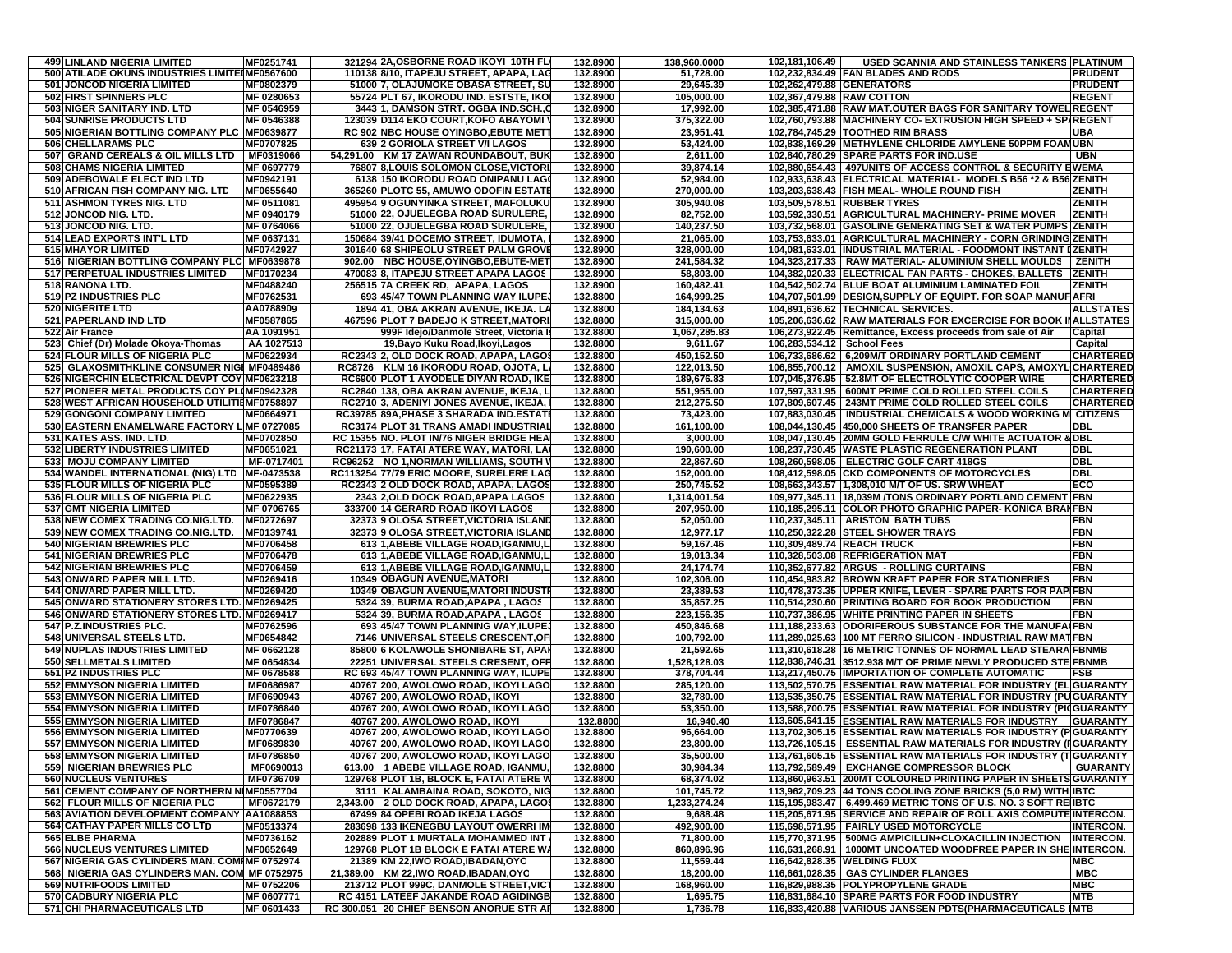| 572 ESS-AY HOLDING LIMITED                                                  | MF 0673544             |                        | RC 90574 40 OPEBI ROAD IKEJA LAGOS                                              | 132.8800             | 836.80                  | 116,834,257.68 RAW MATERIALS (UNEXPOSED PHOTOGRAPHIONTB                                                                     |                                    |
|-----------------------------------------------------------------------------|------------------------|------------------------|---------------------------------------------------------------------------------|----------------------|-------------------------|-----------------------------------------------------------------------------------------------------------------------------|------------------------------------|
| 573 FLOUR MILLS OF NIGERIA PLC.                                             | MF0488826              |                        | 2343 2, OLD DOCK ROAD, APAPA - LAG                                              | 132.8800             | 1,069,375.00            | 117,903,632.68 14,750 M/T ORDINARY PORTLAND CEMENT                                                                          | N.I.B                              |
| 574 GLAXOSMITHKLINE CONSUMER NIGEMF0488273                                  |                        |                        | 8726 49/51 TOWN PLANNING WAY, ILUPE                                             | 132.8800             | 33,470.41               | 117,937,103.09   EQUIPMENT                                                                                                  | <b>N.I.B</b>                       |
| <b>GLAXOSMITHKLINE CONSUMER NIGI MF0741485</b><br>575                       |                        |                        | 8,726.00   49/51 TOWN PLANNING WAY, ILUPE                                       | 132.8800             | 251,060.16              | 118,188,163.25   BLENDING AGENT                                                                                             | <b>N.I.B</b>                       |
| 576 GLAXOSMITHKLINE CONSUMER NIGEMF0488279                                  |                        |                        | 8726 49/51 TOWN PLANNING WAY, ILUPE                                             | 132.8800             | 99,053.00               | 118,287,216.25 AMPICLOX SUSPENSION                                                                                          | N.I.B                              |
| 577 GLAXOSMITHKLINE CONSUMER                                                | MF0488258              |                        | 8726 49/51 TOWN PLANNING WAY                                                    | 132.8800             | 49,394.08               | 118,336,610.33 HALFAN SUSPENSION                                                                                            | N.I.B                              |
| 578 GLAXOSMITHKLINE CONSUMER NIGI MF0488261                                 |                        | 8,726.00               | 49/51 TOWN PLANNING WAY, ILUPE                                                  | 132.8800             | 86,761.31               | 118,423,371.64   AMOXIL CAPS 250MG                                                                                          | <b>N.I.B</b>                       |
| 579 GLAXOSMITHKLINE PHARMACEUTIC/MF0488621                                  |                        |                        | 245598 41, CREEK ROAD, APAPA LAGOS                                              | 132.8800             | 268,038.11              | 118,691,409.75   AUGMENTIN SYRUP 228MG                                                                                      | N.I.B                              |
| 580 GLAXOSMITHKLINE PHARMACEUTIC MF0488983                                  |                        |                        | 245,598.00   41, CREEK ROAD, APAPA LAGOS                                        | 132.8800             | 24,250.00               | 118,715,659.75 CALPOL SUSPENSION                                                                                            | N.I.B                              |
| 581 SUNFLAG NIGERIA LTD                                                     | MF0695464              |                        | 2651 PLOT 37/39 IGANMU INDUSTRIAL AI                                            | 132.8800             | 30,950.00               | 118,746,609.75 VARIOUS DYESTUFF FOR TEXTILE INDUSTRY                                                                        | N.I.B                              |
| 582 Gongoni Company Ltd                                                     | MF0685332              |                        | RC39785 89A, Phase III, Sharada Ind. Estate, B                                  | 132.8800             | 147,667.0000            | 118,894,276.75 1000 Kgs D'Allethrin TG (Agricultural Insecticide)                                                           | <b>NAMBL</b>                       |
| 583 DATAMEDICS NIGERIA LTD                                                  | MF0736403              | RC 187241              | <b>71 ALLEN AVENUE IKEJA LAGOS</b>                                              | 132.8800             | 13,253.00               | 118,907,529.75 BLUE SENSITIVE X-RAY FILMS                                                                                   | <b>NATIONAL</b>                    |
| 584 FINGERS NGERIA LTD                                                      | AA1009919              | RC 65480               | <b>16A BURMA ROAD APAPA LAGOS</b>                                               | 132.8800             | 16,560.00               | 118,924,089.75 SCHOOL FEES PAYMENT                                                                                          | <b>NATIONAL</b>                    |
| 585 KAAB INDUSTRIES LTD<br><b>586 KAAB INDUSTRIES LTD</b>                   | MF0471798              | RC 382441<br>RC 382441 | 7 SALAKO STREET DOPEMU LAGOS                                                    | 132.8800<br>132.8800 | 39,412.73<br>17,595.50  | 118,963,502.48 BRONZE FLOAT REFLECTIVE GLASS                                                                                | <b>NATIONAL</b><br><b>NATIONAL</b> |
| 587 NATIONAL BANK OF NIGERIA                                                | MF0562609<br>AA1118507 | <b>RC 378</b>          | 7 SALAKO STREET DOPEMU AGEGI<br>NO. 8 IDOWU TAYLOR STREET V/I L                 | 132.8800             | 6,840.75                | 118,981,097.98 2FCL DARKGREEN FLOAT GLASS<br>118,987,938.73 SCHOOL FEES PAYMENT                                             | <b>NATIONAL</b>                    |
| 588 NATIONAL BANK OF NIGERIA                                                | AA1118508              | <b>RC 378</b>          | NO. 8 IDOWU TAYLOR STREET V/I L                                                 | 132.8800             | 6,831.55                | 118.994.770.28 SCHOOL FEES PAYMENT                                                                                          | <b>NATIONAL</b>                    |
| 589 ONWARD FISHERIES NIG LTD                                                | MF0562848              | <b>RC 58808</b>        | 225 APAPA ROAD IGANMU LAGOS                                                     | 132.8800             | 592,359.40              | 119,587,129.68 BREAM, BLUE WHITING, HERRING & MARCKERENATIONAL                                                              |                                    |
| 590 VEE NETWORKS LTD                                                        | MF0668452              | <b>RC 398557</b>       | 27 ADEYEMO ALAKIJA STR V/I LAG                                                  | 132.8800             | 25,532.00               | 119,612,661.68 HARDWARE FOR OPTIMA TOOL                                                                                     | <b>NATIONAL</b>                    |
| 591 VITAFOAM NIGERIA PLC                                                    | MF0654863              | <b>RC 3094</b>         | OBA AKRAN AVENUE IKEJA LAGOS                                                    | 132.8800             | 196,517.00              | 119,809,178.68 TOLUENE D1-ISOCYANTEINDUSTRIAL RAW MATNATIONAL                                                               |                                    |
| 592 WILCOX BENJAMIN                                                         | AA1118200              | A0562177               | FLAT 1 20 BOURDILLON RD IKOYI L                                                 | 132.8800             | 11,879.40               | 119,821,058.08 SCHOOL FEES PAYMENT                                                                                          | <b>NATIONAL</b>                    |
| 593 WILCOX BENJAMIN                                                         | AA1118401              | A0562177               | FLAT 1 20 BOURDILLON RD IKOYI L                                                 | 132.8800             | 12,869.35               | 119,833,927.43 TUITION & MAINTENANCE FEES                                                                                   | <b>NATIONAL</b>                    |
| 594 FLOUR MILLS PLC                                                         | MF0672196              | <b>RC2343</b>          | 2, OLD DOCK ROAD, APAPA, LAGO                                                   | 132.8800             | 2,646,900.00            | 122,480,827.43 34,600.00 M/TONS OF ORDINARY PORTLAND CE OCEANIC                                                             |                                    |
| 595 OMEGABANK PLC                                                           | AA1008893              |                        | RC43084   PC1 ENG. CLOSE, V/I LAGOS.                                            | 132.8800             | 6,680.63                | 122,487,508.06   PAYMENT OF SUNSERVER UPGRADE.                                                                              | <b>OMEGA</b>                       |
| 596 P & O NEDLLOYD NIG LTD.                                                 | AA1008111              | RC361158               | 5 CREEK ROAD APAPA, LAGOS                                                       | 132.8800             | 4,642.67                | 122,492,150.73   PERSONAL HOME REMITTANCE.                                                                                  | <b>OMEGA</b>                       |
| 597 PLATINUM BANK LIMITED                                                   | AA1012447              |                        | 125478 PLOT 707 ADEOLA HOPEWELL STR                                             | 132.8800             | 3.124.2100              | 122,495,274.94   FOR OCT/NOV 2004 AND CONNECTIVITY FEES                                                                     | <b>PLATINUM</b>                    |
| 598 MR. FIDELIS OKARE                                                       | AA1109379              |                        | ) LSD0005AG C15 ABUJA SHOPPING MALL, ZONE                                       | 132.8800             | 2,842.80                | 122,498,117.74 SCHOOL FEES                                                                                                  | <b>STD. CHART</b>                  |
| 599 MRS. ANNE ETA                                                           | AA1109378              |                        | A2016875 CORPORATE AFFAIRS COMMISSION                                           | 132.8800             | 5,117.04                | 122,503,234.78   SCHOOL FEES                                                                                                | <b>STD. CHART</b>                  |
| 600 NIGERIAN ALUMINIUM EXTRUSIONS LMF0617480                                |                        |                        | RC11515 31/37 APAPA OSHODI EXPRESSWA                                            | 132.8800             | 139,650.00              | 122,642,884.78 50M TONS OF PRIMARY QUALITY ALIMINIUM DILUBA                                                                 |                                    |
| 601 PZ INDUSTRIES PLC.                                                      | MF0678598              |                        | RC693 45/47, TOWN PLANNING WAY, ILUPE                                           | 132.8800             | 160,025.51              | 122,802,910.29 PLASTIC FILMS-INDUSTRIAL RAW MATERIALS FUBA                                                                  |                                    |
| 602 WAHUM PACKAGING LIMITED                                                 | MF0758863              |                        | RC14694 3 ADENIYI JONES AVENUE, IKEJA.                                          | 132.8800             | 45,000.00               | 122,847,910.29   60 MT.MAIZE STARCH FOR CORRUGATED BOAIUBA                                                                  |                                    |
| 603 AFCOTT NIG PLC                                                          | MF0606880              |                        | 75289 PLOT 122-132 OSHODI APAPA EXPR                                            | 132.8800             | 129,180.00              | 122,977,090.29 MAHINDRA TRACTORS & 24 DAMINE/DDVP 100% UBN                                                                  |                                    |
| <b>604 APEX PAINTS LTD</b>                                                  | MF0607702              |                        | 27,462.00   KM8 ABEOKUTA-LAGOS ROAD AB                                          | 132.8800             | 78,590.35               | 123,055,680.64   90900MT EPTKOTE 828LV,1.680MT EPIKOTE 246 UBN                                                              |                                    |
| 605 CHEMLAP NIG LTD                                                         | MF0724579              |                        | 58270 KM 5 OLD ABA/OWERRI ROAD OSIS                                             | 132.8800             | 304,440.00              | 123,360,120.64 215KG DRUMS OF VINYL ACETATE MONOMER UBN                                                                     |                                    |
| <b>PATERSON ZOCHONIS IND.PLC</b><br>606                                     | MF0678593              |                        | 693 45/47 TOWN PLANNING WAY                                                     | 132.8800             | 345,552.36              | 123,705,673.00 TWINHEAD VOLUMETRIC VERTICAL FORM                                                                            | <b>UBN</b>                         |
| 607 FRONTAGE COMMUNICATIONS LIMITIAA 1095390                                |                        |                        | 304791 PLOT 192B JIDE OKI STREET VICTO                                          | 132.8800<br>132,8800 | 80,000.00               | 123,785,673.00   PAYMENT FOR SUBSCRIPTION OF LIVE MATCH WEMA                                                                |                                    |
| 608 FRONTAGE COMMUNICATIONS LIMITIAA 1049327                                |                        |                        | 304791 PLOT 192B JIDE OKI STREET VICTO                                          |                      | 40,000.00               | 123,825,673.00   PAYMENT FOR MANAGEMENT OF SUBSCRIBERWEMA                                                                   |                                    |
| 609 FRONTAGE COMMUNICATIONS LIMITIAA 1095391<br>610 FLOUR MILLS OF NIG. PLC | MF 0764002             |                        | 304791 PLOT 192B JIDE OKI STREET VICTO<br>2343 2 OLD DOCK ROAD APAPA LAGOS      | 132.8800<br>132.8800 | 20,000.00<br>10,001.65  | 123,845,673.00   PAYMENTFOR SUBSCRIPTION FOR MAGNA QUIWEMA<br>123,855,674.65  INDUSTRIAL RAW MATERIAL- NEW PACKAGING ZENITH |                                    |
| 611 FLOUR MILLS OF NIG. PLC                                                 | MF 0764024             |                        | 2343 2 OLD DOCK ROAD APAPA LAGOS                                                | 132.8800             | 110,225.00              | 123,965,899.65   PASTA PRODUCTION LINE-NEW INDUSTRIAL MI ZENITH                                                             |                                    |
| 612 FLOUR MILLS OF NIG. PLC                                                 | MF 0764011             |                        | 2343 2 OLD DOCK ROAD APAPA LAGOS                                                | 132.8800             | 241,103.00              | 124,207,002.65 PHARMACEUTICALS- VITAMIN PREMIX                                                                              | <b>ZENITH</b>                      |
| 613 FLOUR MILLS OF NIG. PLC                                                 | MF 0764013             |                        | 2343 2 OLD DOCK ROAD APAPA LAGOS                                                | 132.8800             | 2,084,365.88            | 126,291,368.53 22,000MT OF HARD RED WINTER WHEAT                                                                            | <b>ZENITH</b>                      |
| 614 HAFFAR INDUSTRIAL CO. LTD.,                                             | MF 0508767             |                        | 6432 359/361 AGEGE MOTOR RD. MUSHIN                                             | 132.8800             | 62,400.00               | 126,353,768.53 TEXTILE RAW MATERIAL- VISCOSE/NYLON YAR ZENITH                                                               |                                    |
| 615 MERRY AVIATION COMM. ELEC & INDMF0727039                                |                        |                        | 412688 6TH FLOOR LSDPC HOUSE SUITE 1                                            | 132.8800             | 29,780.00               | 126,383,548.53   BLANK AUDIO TAPE IN BULK AND PROMOTION ZENITH                                                              |                                    |
| 616 NIGERIAN BREWERIES PLC.                                                 | MF 0695894             |                        | 613 1 ABEBE VILLAGE ROAD IGANMU L                                               | 132.8800             | 17,656.92               | 126,401,205.45 INDUSTRIAL MATERIAL- PIPES AND VALVES                                                                        | <b>ZENITH</b>                      |
| 617 NIGERIAN BREWERIES PLC.                                                 | AA1026504              |                        | 613 1 ABEBE VILLAGE ROAD IGANMU L                                               | 132.8800             | 526,751.44              | 126,927,956.89 TECHNICAL FEES FOR JULY-SEPTEMBER 2004 ZENITH                                                                |                                    |
| 618 NIGERIAN BREWERIES PLC.                                                 | MF 0824664             | 613.00                 | <b>1 ABEBE VILLAGE ROAD IGANMU</b>                                              | 132.8800             | 659,043.53              | 127,587,000.42   RAW MATERIAL FOR BREWERY- SCREW COMP ZENITH                                                                |                                    |
| 619 PHARCHEM INDUSTRIES LIMITED.                                            | MF 0785180             |                        | 5,612.00 PLOT J INDUSTRIAL STREET ILUPE                                         | 132.8800             | 20,846.14               | 127,607,846.56   PHARMACEUTICALS- PARACETAMOL POWDER ZENITH                                                                 |                                    |
| 620 PROGRESS INT'L RESOURCES                                                | MF0696979              |                        | 449158 NO 30, DOHERTY STREET LAGOS-IS                                           | 132.8800             | 138,910.40              | 127,746,756.96 INFANT FORMULAR POWDER - SMA WHITE INFAZENITH                                                                |                                    |
| 621 DUNLOP NIGERIA PLC                                                      | MF0668203              |                        | 2736 OBA AKRAN AVENUE LAGOS                                                     | 132.8700             | 66,720.00               | 127,813,476.96   COBALT STEARATE TBBS SANTOFLEX, OKERINAFRI                                                                 |                                    |
| 622 DUNLOP NIGERIA PLC                                                      | MF0668131              |                        | 2736 OBA AKRAN AVENUE LAGOS                                                     | 132.8700             | 4,637.00                | 127,818,113.96 DIODES CLAMPS& RINGS FOR RUSHTON ALTEAFRI                                                                    |                                    |
| 623 DUNLOP NIGERIA PLC                                                      | MF0668204              |                        | 2736 OBA AKRAN AVENUE LAGOS                                                     | 132.8700             | 61,300.00               | 127,879,413.96 STEELCORD STRANDED WIRE                                                                                      | AFRI                               |
| 624 NATIONAL SPACE RESEARCH AND DIAA0954803                                 |                        |                        | GOVT. FEDERAL MIN. OF SCIENCE AND TE                                            | 132.8700             | 331,975.00              | 128,211,388.96 CONSULTANCY                                                                                                  | <b>ALLSTATES</b>                   |
| 625 MTN                                                                     | MF 0736824             |                        | RC 395010 Church Gate Towers (5th Floor), Plot                                  | 132.8700             | 3,775,175.00            | 131,986,563.96   BTS Equipments, Transceiver Unit 1800 Edge, 90 Capital                                                     |                                    |
| <b>626 GM NIGERIA LIMITED</b><br>627 BOLAJI VENTURES                        | MF0758522<br>MF0790001 |                        | RC153053 17, CREEK ROAD, APAPA, LAGOS<br>LAZ069233 10 AMU TIMBER MARKET OLORUNS | 132.8700<br>132.8700 | 18,274.85<br>118,399.67 | 132,004,838.81   42 PIECES OF KODIAK SPARES<br>132,123,238.48 PLYWOOD FROM GHANA                                            | <b>CHARTERED</b><br>ECO            |
| 628 SUBAYA METALWARE (NIGERIA) LIMI BA050/200421                            |                        |                        | RC29697 6 SAPELE ROAD, APAPA, LAGOS                                             | 132.8700             | 52,508.44               | 132,175,746.92 ESSENTIAL INDUSTRIAL PARTS: MOTOR & REG ECO                                                                  |                                    |
| 629 CFAO NIGERIA PLC- MOTORS                                                | MF 0654080             |                        | 6508 4A IJORA CAUSEWAY IJORA LAGOS                                              | 132,8700             | 37,340.00               | 132,213,086.92 2 ASHOK LEYLAND 3970MM CHASSIS POWERE FBN                                                                    |                                    |
| 630 DAAR COMMUNICATIONS LTD                                                 | AA 1267293             |                        | RC 117587 1, AIT ROAD, ALAGBADO, LAGOS                                          | 132.8700             | 80,938.00               | 132,294,024.92 PAYMENT FOR SATELLITE SPACE UTILISATION FSB                                                                  |                                    |
| 631 BRITISH AMERICAN TOBACCO NIGER MF0744875                                |                        |                        | 384467 35, IDOWU TAYLOR STREET, VICTOI                                          | 132.8700             | 22,576.17               | 132,316,601.09 SPARES FOR TOBACCO INDUSTRY                                                                                  | <b>GUARANTY</b>                    |
| 632 BRITISH AMERICAN TOBACCO NIGER MF0942211                                |                        |                        | 384467 35 IDOWU TAYLOR STREET,                                                  | 132.8700             | 23,706.61               | 132,340,307.70 CORK TIPPING PAPER                                                                                           | <b>GUARANTY</b>                    |
| 633 BRITISH AMERICAN TOBACCO NIGER MF0942225                                |                        |                        | 384467 35 IDOWU TAYLOR STREET, VICTOR                                           | 132.8700             | 97,924.77               | 132,438,232.47 PLUG WRAP PAPER                                                                                              | <b>GUARANTY</b>                    |
| 634 BRITISH AMERICAN TOBACCO NIGER MF0744871                                |                        |                        | <b>384467 35 IDOWU TAYLOR STREET, VICTOR</b>                                    | 132.8700             | 142,358.40              | 132,580,590.87 GOLD ALUMINIUM FOIL                                                                                          | <b>GUARANTY</b>                    |
| 635 MTN NIGERIA COMMUNICATION LIMI MF0736827                                |                        |                        | 395,010.00 30 AFRIBANK STREET, VICTORIA IS                                      | 132.8700             | 7,168,048.00            | 139,748,638.87 BSC EQUIPMENT(BASE STATION CONTROLLER GUARANTY                                                               |                                    |
| 636 BELLVIEW AIRLINES LIMITED                                               | AA1365452              |                        | RC 172806 66 OPEBI ROAD IKEJA LAGOS                                             | 132.8700             | 693,562.00              | 140,442,200.87 PAYMENT FOR AIRCRAFT LEASE                                                                                   | IBN                                |
| <b>637 ROBINSON VENTURES LIMITED</b>                                        | MF0785405              |                        | 113640 39 LADIPO STREET MUSHIN LAGOS                                            | 132.8700             | 94,640.46               | 140,536,841.33   INDUSTRIAL CHEMICALS (6.72MT CYMEL 303, 2. INTERCON.                                                       |                                    |
| 638 BRITISH AMERICAN TOBACCO NIGER MF0744874                                |                        |                        | 384467 PC 35, IDOWU TAYLOR STR, V/I                                             | 132.8700             | 11,467.11               | 140,548,308.44 EMBOSSING ROLLERS -DUNHILL CREST                                                                             | N.I.B                              |
| 639 BRITISH AMERICAN TOBACCO NIGER MF0744876                                |                        |                        | 384467 PC 35, IDOWU TAYLOR STR, V/I LAG                                         | 132.8700             | 46,915.20               | 140,595,223.64 SILVER ALUMINIUM FOIL                                                                                        | N.I.B                              |
| 640 BRITISH AMERICAN TOBACCO NIGER MF0744878                                |                        |                        | 384467 PC 35, IDOWU TAYLOR STR, V/I LAG                                         | 132.8700             | 2,658.61                | 140,597,882.25   SPARES FOR TOBACCO MACHINERY                                                                               | N.I.B                              |
| 641 BRITISH AMERICAN TOBACCO NIGER MF0942210                                |                        |                        | 384467 PC 35, IDOWU TAYLOR STR, V/I                                             | 132.8700             | 224,050.64              | 140,821,932.89 CORK TIPPING PAPER                                                                                           | N.I.B                              |
| 642 COMPULEB NIGERIA LIMITED.                                               | MF0520948              |                        | 416,205.00   PLOT 10, ACME ROAD, INDUSTRIAL                                     | 132.8700             | 20,000.00               | 140,841,932.89   ORIGINAL BRAND NEW COMPUTER PARTS AND N.I.B                                                                |                                    |
| 643 MTN NIGERIA COMMUNICATIONS LIM MF0736820                                |                        |                        | 395010 CHURCHGATE TOWERS 30, AFRIBA                                             | 132.8700             | 1,190,510.00            | 142.032.442.89 ACTURA OPTIMA 24350                                                                                          | <b>N.I.B</b>                       |
| 644 MTN NIGERIA COMMUNICATIONS LIM MF0736826                                |                        |                        | 395010 CHURCHGATE TOWERS 30, AFRIBA                                             | 132.8700             | 162,298.20              | 142,194,741.09 MAIN PROTECTION (TRANSTECTOR) UNIT                                                                           | <b>N.I.B</b>                       |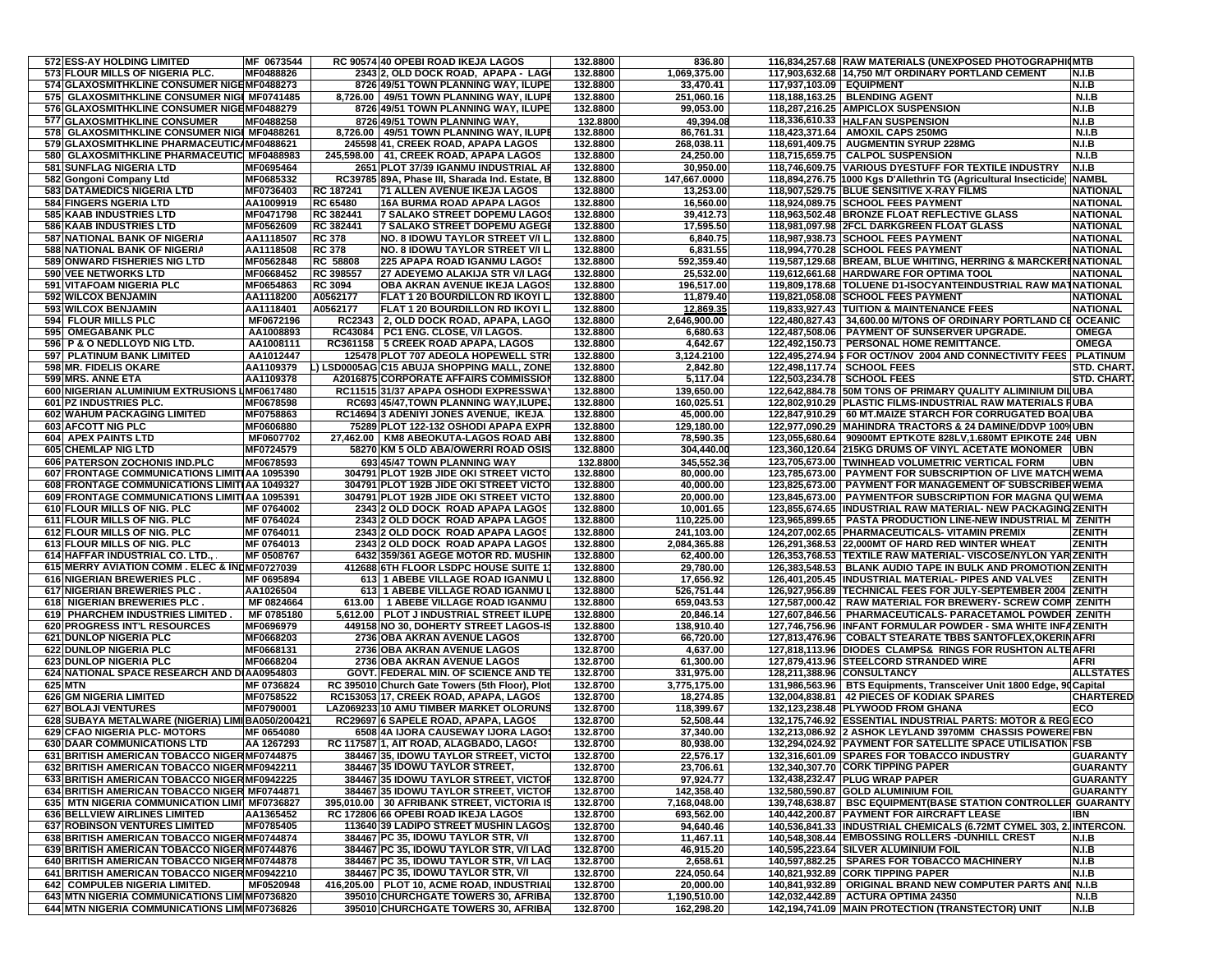| 645 MTN NIGERIA COMMUNICATIONS LIMI MF0736822 |                 |          | 395010 CHURCHGATE TOWERS 30, AFRIBA          | 132.8700 | 372.860.00     |                            | 142,567,601.09   200 AHR 6V BATTERIES                              | N.I.B            |
|-----------------------------------------------|-----------------|----------|----------------------------------------------|----------|----------------|----------------------------|--------------------------------------------------------------------|------------------|
| 646 PROCTER & GAMBLE NIGERIA LTD.             | MF0489808       |          | 180434 ALL SEASONS PLAZA, LATEEF JAK         | 132.8700 | 1,186.29       |                            | 142,568,787.38 LEVOMENTHOL SYNTHETIC USED N PRODUCTION.I.B         |                  |
|                                               |                 |          |                                              |          |                |                            |                                                                    |                  |
| 647 SUBAYA METALWARE (NIGERIA) LTL MF0488155  |                 |          | 29697 6, SAPELE ROAD, APAPA LAGOS            | 132.8700 | 44,671.25      |                            | 142,613,458.63 ESSENTIAL INDUSTRIAL PARTS: HIGH POWER NN.I.B       |                  |
| 648 Nigerian-American Bank Ltd                | AA1205038       |          | RC28105 10/12, Macarthy Street, Onikan, Lago | 132.8700 | 216.0000       |                            | 142,613,674.63 IN. Service and Minimum Network Based Invoice       | <b>NAMBL</b>     |
| <b>649 ADEFUYE ANTHONY OGUNGBEMI</b>          | AA1056352       |          | A11882331, ANTHONY ADEFUYE CLOSE, YAB        | 132.8700 | 13,305.00      | 142,626,979.63 SCHOOL FEES |                                                                    | NBM              |
| 650 ALIBERT PRODUCT NIGERIA LIMITED MF0683157 |                 |          | 13464 1-5, ISOLO ROAD, IKOTUN EGBE LA        | 132.8700 | 126,937.43     |                            | 142,753,917.06 FURNITURE EQUIPMENTS                                | NBM              |
| 651 VIRAMSUN NGERIA LIMITED                   | MF0730616       |          | 25980 PLOT 4C, BLOCK H, ISOLO IND. SCI       | 132.8700 | 115,218.89     |                            | 142,869,135.95 IMPORTATION OF INDUSTRIAL RAW MATERIALSSTD. CHART   |                  |
| 652 BHOJSONS & CO. LIMITED                    | MF0489608       |          | RC1053 29C KOFO ABAYOMI STREET, VICTO        | 132.8700 | 146,497.61     |                            | 143,015,633.56 ARISTON HOUSEHOLD APPLIANCES                        | UBA              |
| 653 NIGERIAN BAG MANF.CO LTD                  | MF0664011       |          | 3,584.00   45 ERIC MOORE ROAD IGANMU LA      | 132,8700 | 664,987.11     |                            | 143,680,620.67   POLYPROPYLENE IN GRANULAR FORM TYPE LI UBN        |                  |
| 654 GEEPEE INDUSTRIES LIMITED                 | MF 0697342      |          | 38910 35/37 GBOLADE ADEBANJO STREE           | 132.8700 | 56,000.00      |                            | 143,736,620.67   40MTS OF MP265 CP STABILIZER                      | WEMA             |
|                                               |                 |          |                                              |          |                |                            |                                                                    |                  |
| 655 HAFFAR INDUSTRIAL COMPANY LTD MF 0698876  |                 |          | 6432 359/361 AGEGE ROAD MUSHIN LAG           | 132.8700 | 46,125.00      |                            | 143,782,745.67   15,000KGS OF HB ACRYLIC FIBRE FOR SPINNINWEMA     |                  |
| 656 ORIENTAL CARPETS LTD                      | MF 0469880      |          | 11007 10, SUBERU OJE VILLAGE ALAGBAD         | 132.8700 | 24,500.00      |                            | 143,807,245.67   7,750.2KGS OF ACRYLIC FIBRE FOR SPINNING          | <b>WEMA</b>      |
| 657 TOYOTA NIGERIA LIMITED                    | MF 0638631      |          | 281837 PLOT 2 BLOCK G ISOLO LAGOS            | 132.8700 | 342,324.00     |                            | 144,149,569.67 36UNITS OF CONDOR P/V TOYOTA VEHICLES               | WEMA             |
| <b>658 TOYOTA NIGERIA LIMITED</b>             | MF 0638716      |          | 281837 PLOT 2 BLOCK G ISOLO LAGOS            | 132.8700 | 95,983.67      |                            | 144.245.553.34   1UNIT OF LANDCRUISER TOYOTA VEHICLE               | WEMA             |
| 659 BRITISH AMERICAN TOBACCO (NIG)            | MF0744877       |          | 384467 PC 35, IDOWU TAYLOR STREET, VIC       | 132.8700 | 6,510.98       |                            | 144,252,064.32 SPARE PARTS FOR CIGARETTE MAKING MACHZENITH         |                  |
| 660 BRITISH AMERICAN TOBACCO (NIG)            | MF0942227       |          | 384467 PC 35, IDOWU TAYLOR STREET, VIC       | 132.8700 | 48,555.23      |                            | 144,300,619.55 RAW MATERIAL- CIGARETTE PAPER                       | ZENITH           |
| 661 BRITISH AMERICAN TOBACCO (NIG)            | MF0744872       |          |                                              | 132.8700 | 284.716.80     |                            | 144,585,336.35 GOLD ALUMINIUM FOIL                                 | ZENITH           |
|                                               |                 |          | 384467 PC 35, IDOWU TAYLOR STREET, VIC       |          |                |                            |                                                                    |                  |
| 662 ECASON MARKETING CO. LTD                  | MF0940079       |          | 217866 75, VENN ROAD SOUTH, ONITSHA, A       | 132.8700 | 28.900.00      |                            | 144,614,236.35 GASOLINE GENERATING SET 220V/50HZ                   | ZENITH           |
| 663 GENERAL STEEL MILLS LTD                   | MF0556540       |          | 37982 36, SULE ABUKA CRESCENT OFF O          | 132.8700 | 213.866.18     |                            | 144,828,102.53 IINDUSTRIAL RAW MATERIALS MACHINERY ACCZENITH       |                  |
| <b>664 MERCHANT INVESTORS LIMITED</b>         | MF0749128       |          | 14498 63, ENU - OWA STREET, IDUMAGBO         | 132.8700 | 35,631.75      |                            | 144,863,734.28 RAW MATERIAL- COCONUT SHELL POWDER ANZENITH         |                  |
| <b>665 MERCHANT INVESTORS LIMITED</b>         | MF0790452       |          | 14498 63, ENU - OWA STREET, IDUMAGBO         | 132.8700 | 21,125.12      |                            | 144,884,859.40 METAL STANDS                                        | ZENITH           |
| 666 NIGERIAN BAGS MANUFACTURING               | MF0770182       |          | 3584 45/46, ERIC MOORE ROAD IGANMU           | 132.8700 | 73,260.00      |                            | 144,958,119.40 RAW MATERIAL- POLYETHYLENE IN                       | ZENITH           |
|                                               | MF0757702       |          |                                              | 132.8600 |                |                            |                                                                    | <b>CHARTERED</b> |
| <b>667 STANPET INTERNATIONAL LIMITED</b>      |                 |          | RC247820 58 CLIFFORD ROAD, ABA               |          | 61,180.00      |                            | 145,019,299.40   STOCK FISH HEADS                                  |                  |
| 668 AKINBOYO S.O. / GENEVA COLLEGE AA 1267240 |                 |          | A 1987898 NNPC TOWERS, HERBERT MACAUL        | 132.8600 | 15,000.00      |                            | 145,034,299.40 PAYMENT OF FEES IN FAVOUR OF FUNMILOLA              | <b>IFSB</b>      |
| 669 PROCTER & GAMBLE NIGERIA LTD.             | MF0489846       |          | 180434 ALL SEASONS PLAZA, LATEEF             | 132.8600 | 16,868.78      |                            | 145,051,168.18 POUCHFILM PINK, WAISTSHIELD FILM GREEN              | N.I.B            |
| 670 PROCTER & GAMBLE NIGERIA LTD.             | MF0742173       |          | 180434 ALL SEASONS PLAZA, LATEEF JAK         | 132.8600 | 12,808.33      |                            | 145,063,976.51   TISSUE IN JUMBO ROLLS USED FOR ALWAYS F N.I.B     |                  |
| 671 PROCTER & GAMBLE NIGERIA LTD.             | MF0742164       |          | 180434 ALL SEASONS PLAZA, LATEEF             | 132.8600 | 22,405.16      |                            | 145,086,381.67 POLYTHENE FILM USED FOR ALWAYS PRODUCIN.I.B         |                  |
| 672 PROCTER & GAMBLE NIGERIA LTD.             | MF0742175       |          | 180434 ALL SEASONS PLAZA, LATEEF JAK         | 132.8600 | 96,211.95      |                            | 145,182,593.62 TOPSHEET USED FOR ALWAYS PRODUCTION                 | <b>N.I.B</b>     |
| 673 ALAO OLU                                  | AA0692475       |          | A1621559 WING A 1ST FLOOR ELEPHANT           | 132.8600 | 10,000.00      |                            | 145,192,593.62 SCHOOL FEES AND UP-KEEP EXPENSES                    | UTB              |
|                                               |                 |          |                                              |          |                |                            |                                                                    |                  |
| 674 FINE CHEMICALS NIGERIA LIMITED            | MF 0628597      |          | 31570 22, MUSA YAR'ADUA STREET V/ISLA        | 132.8600 | 54,407.13      |                            | 145,247,000.75   16,480KGS OF POLYESTER RESIN & URAMEX B WEMA      |                  |
| 675 CAPPA & D' ALBERTO PLC                    | MF0695850       |          | 768 72 CAMPBELL STREET MARINA LAC            | 132.8600 | 54,484.81      |                            | 145,301,485.56 POLISHED FULLY VITTRIFIED STONEWARE AND ZENITH      |                  |
| <b>676 LEVENTIS POWER SYSTEM LTD</b>          | MF0741975       |          | 355051 8 IJORA CAUSEWAY RD IJORA LAG         | 132.8600 | 35,444.07      |                            | 145,336,929.63 NEW SPARE PARTS FOR GENERATORS - SLEEVZENITH        |                  |
| 677 LEVENTIS POWER SYSTEM LTD                 | MF0672091       |          | 355051 8 IJORA CAUSEWAY RD IJORA LAG         | 132.8600 | 331,713.95     |                            | 145,668,643.58 NEW GENERATING SETS                                 | ZENITH           |
| 678 PARIS BLUE NIGERIA LIMITED                | MF0941093       |          | 312859 216 HAPPY HOME AVENUE KIRIKIRI        | 132.8600 | 28,725.00      |                            | 145,697,368.58 EMPTY GLASS BOTTLES AND 2 PIECE CAPS FO ZENITH      |                  |
| 679 SMADA COMM. STORES                        | MF 0794022      |          | 134436 37 SUNMOLA STREET, MENDE MAR          | 132.8600 | 182,600.00     |                            | 145,879,968.58 ART PAPER GLOSS/MATT                                | ZENITH           |
|                                               |                 |          |                                              |          |                |                            |                                                                    |                  |
| 680 UNIVERSAL NIG. IND COY. LTD.              | MF 0672149      |          | 5558 18 WEMPCO ROAD OGBA SCHEME              | 132.8600 | 276,562.00     |                            | 146,156,530.58 216 MT ENAMEL FRIT-WHITE GROUND COAT                | ZENITH           |
|                                               |                 |          |                                              |          | 146,156,530.58 |                            |                                                                    |                  |
| B. UNSUCCESSFUL  BIDS                         |                 |          |                                              |          |                |                            |                                                                    |                  |
|                                               |                 |          |                                              |          |                |                            |                                                                    |                  |
| 681 NICE TOP PAPER INDUSTRIES LTD             | MF0791559       |          | 101739 KM 1 ABUJA EXPRESS WAY KADUN          | 132.8000 | 9,281.00       |                            | 146,165,811.58   PAPER MACHINE & SPARE SPART                       | <b>INTERCON.</b> |
|                                               |                 |          |                                              |          |                |                            |                                                                    |                  |
| <b>682 MAPLE PLASTIC INDUSTRIES</b>           | MF0242594       |          | RC 194717 26, IZE IYAMU STREET, OFF BALOGI   | 132.7600 | 251,212.51     |                            | 146,417,024.09 Payment For Raw Material- Arificial Resins SABIONNB |                  |
| <b>683 VIXA PHARMACEUTICAL LTD</b>            | MF0321467       |          | 330,511 57 ISHERI ROAD, AGUDU OGBA, LA       | 131.8000 | 55,000.00      |                            | 146,472,024.09 ZATROX INJECTION, COBIVITA INJECTION, LOPEHALLMARK  |                  |
|                                               |                 |          |                                              |          | 315,493.51     |                            |                                                                    |                  |
| <u>IC. DISQUALIFIED BIDS</u>                  |                 |          |                                              |          |                |                            |                                                                    |                  |
| <b>684 CAPITAL CONSORTIUM LTD</b>             | <b>MF702720</b> | RC199161 | 5 IDOWU TAYLOR STREET, V/I LAGO              | 132.8800 | 67,551.23      |                            | 146,539,575.32 10 FCL FLOAT PACIFIC/OBSCRED GLASS                  | NATIONAL         |
| <b>685 FORESIGHT TRADING</b>                  | MF545593        |          | 40079 9 OROYINYIN STREET, LAGOS.             | 133.0100 | 63,652.25      |                            | 146,603,227.57 ARTIFICIAL RESIN                                    | <b>ALLSTATES</b> |
| <b>686 PETER AWOYEMI NIG ENT</b>              | M 074835        |          | 65665 42 PRINCESS STREET LAGOS               | 132.9000 | 22,764.84      |                            | 146,625,992.41 PE ROPE,PP DANLINE ROPE,PP ROPE COILS BLUBN         |                  |
|                                               |                 |          |                                              |          |                |                            |                                                                    |                  |
| 687 AYMAN ENTERPRISES LTD,                    | MF0701469       |          | 92154 23/25 BOMBAY CRESCENT, APAPA L         | 132.9000 | 62,900.00      |                            | 146,688,892.41 SYNTHETIC HAIR ATTACHMENTS                          | <b>ZENITH</b>    |
| <b>688 CCC CONSTRUCTION NIG LTD</b>           | AA 1076758      |          | RC 449356 PLOT 2836, DANUBE STREET CLOSI     | 132.8700 | 509,375.00     |                            | 147,198,267.41 PART REPAYMENT OF PRINCIPAL AND INTERESFSB          |                  |
| 689 CEMENT COMPANY OFNORTHERN                 | AA0771623       |          | 3111 KALAMBAINA ROAD, SOKOTO                 | 132.8800 | 961,970.66     |                            | 148,160,238.07 PAYMENT OF TECHNICAL FEES TO SCANCEM                | IBTC             |
| 690 FOUANI NIGERIA LIMITED                    | MF0068091       |          | 400780 11/13 WAREHOUSE ROAD APAPA I          | 132.9100 | 95,952.00      |                            | 148,256,190.07 872 SETSSN371,300 SETS SN 986 &304 SETS SN          | <b>GUARANTY</b>  |
| 691 GLAXOSMITHKLINE CONSUMER NIGEMF0488034    |                 |          | 8726 49/51 TOWN PLANNING WAY, ILUPE          | 132.8800 | 115,866.26     | 148,372,056.33 IMA SPARE   |                                                                    | N.I.B            |
| 692 NESTLE' NIGERIA PLC                       | MF0606159       |          | 6540 22-24, INDUSTRIAL AVENUE, ILUPE         | 132.9100 | 167,487.87     | 148,539,544.20 CONVEYORS   |                                                                    | N.I.B            |
| 693 ORACLE AIRTIME SALES (PTY) LTD.           | AA1090861       |          | NON RES. 1379, TIAMIYU SAVAGE STREET, V/I    | 132.8900 | 168,377.61     |                            | 148,707,921.81 ADVERTISEMENT OUTSIDE NIGERIA - CNN, SUP GLOBAL     |                  |
|                                               |                 |          |                                              |          |                |                            |                                                                    |                  |
| 694 VEEKAY INVESTMENT LTD                     | MF 0146220      |          | RC 51171 26 OBUN-EKO STREET, LAGOS           | 132.9300 | 70,847.24      |                            | 148,778,769.05 IMPORTATION OF 29,000 CRS. TOOTHPASTE 50 NAL        |                  |
| 695 G.M.O & COMPANY LTD                       | MF0620309       |          | 5,328.00   1, ABIMBOLA SHODIPE STREET, W     | 132.9200 | 119.000.00     |                            | 148,897,769.05 CKD CYCLE COMPONENT                                 | <b>GUARANTY</b>  |
| 696 GLAXOSMITHKLINE CONSUMER NIGI MF0489487   |                 |          | 8,726.00 49/51 TOWN PLANNING WAY, ILUPE      | 132.8800 | 109,165.50     |                            | 149,006,934.55 AMOXIL CAPS 250MG                                   | <b>N.I.B</b>     |
| 697 GLAXOSMITHKLINE CONSUMER NIGI MF0489495   |                 | 8,726.00 | 49/51 TOWN PLANNING WAY, ILUPI               | 132.8800 | 71,892.75      |                            | 149,078,827.30   AMOXIL CAPS 250MG                                 | N.I.B            |
| 698 GLAXOSMITHKLINE CONSUMER NIGEMF0488268    |                 |          | 8726 49/51 TOWN PLANNING WAY, ILUPE          | 132.8800 | 82,425.40      |                            | 149,161,252.70   AMOXIL CAPS 250MG                                 | N.I.B            |
| 699 GLAXOSMITHKLINE CONSUMER NIGI MF0488259   |                 |          | 8,726.00   49/51 TOWN PLANNING WAY, ILUPE    | 132.8800 | 18,224.00      |                            | 149,179,476.70 AMOXIL CAPS 250MG                                   | N.I.B            |
|                                               |                 |          |                                              |          |                |                            |                                                                    |                  |
| 700 GLAXOSMITHKLINE PHARMACEUTIC MF0741472    |                 |          | 245,598.00   41, CREEK ROAD, APAPA LAGOS     | 132.8800 | 111,700.00     |                            | 149,291,176.70   AUGMENTIN SYRUP 228MG                             | <b>N.I.B</b>     |
| 701 GLAXOSMITHKLINE PHARMACEUTIC/MF0741474    |                 |          | 245598 41, CREEK ROAD, APAPA LAGOS           | 132.8800 | 70,249.06      |                            | 149,361,425.76 AUGMENTIN SYRUP 228MG                               | N.I.B            |
| 702 GLAXOSMITHKLINE PHARMACEUTIC MF0208365    |                 |          | 245,598.00   41, CREEK ROAD, APAPA LAGOS     | 132.8800 | 22,306.00      |                            | 149,383,731.76 CALPOL SUSPENSION                                   | <b>N.I.B</b>     |
| 703 GLAXOSMITHKLINE PHARMACEUTIC/MF0488636    |                 |          | 245598 41, CREEK ROAD, APAPA LAGOS           | 132.8800 | 24,250.00      |                            | 149,407,981.76 CALPOL SUSPENSION                                   | N.I.B            |
| 704 GLAXOSMITHKLINE PHARMACEUTIC/MF0488271    |                 |          | 245598 41, CREEK ROAD, APAPA LAGOS           | 132.8800 | 110,700.00     |                            | 149,518,681.76 AUGMENTIN SYRUP 228MG                               | N.I.B            |
|                                               |                 |          |                                              |          | 3,040,037.07   |                            |                                                                    |                  |
|                                               |                 |          |                                              |          |                |                            |                                                                    |                  |
| <b>D. UNFUNDED ACCOUNTS</b>                   |                 |          |                                              |          |                |                            |                                                                    |                  |
| 705 DARSEF ENT. LTD.                          | MF0748443       |          | 220179 PLOT H, ILUPEJU ESTATES OFF AGI       | 132.8900 | 40,000.00      |                            | 149,558,681.76 1000 REALMS WHITE COATED PAPER IN SHEETIGLOBAL      |                  |
| 706 EURAFRIC OIL AND COASTAL SERVICMF0753147  |                 |          | 276454 24B, MARINHO DRIVE, V/I, LAGOS        | 132.8900 | 2,226,000.00   |                            | 151,784,681.76 5000 MTS OF A.G.O.                                  | GLOBAL           |
| 707 REGATTA INDUSTRIES LTD.                   | MF0753065       |          | 290623 44, DOCEMO STREET, LAGOS              | 132.8900 | 18,500.00      |                            | 151,803,181.76 TOULENE, SEOLEXE - CHEMICALS USED FOR PIGLOBAL      |                  |
| 708 NATAM TECH. CO. LTD                       | MF0547710       |          | RC71616 14 LATEJU STREET, MUSHIN, LAGO       | 132.9000 | 10,610.00      |                            | 151,813,791.76 DIAZO PRINTING PAPER                                | <b>ASSURANCE</b> |
| 709 OGBONNAYA J. NWACHUKWU                    | AA1085042       |          | A0790837 SHELL PET. DEV. CO. OF NIG, S10, F  | 132.9000 | 4,168.56       | 151,817,960.32 SCHOOL FEES |                                                                    | <b>ASSURANCE</b> |
| 710 PASTEL INDUSTRIES LIMITED                 | MF0573412       |          | RC334132 PLOT 44, OREGUN ROAD, ALAUSA,       | 132.9000 | 51,920.00      |                            | 151,869,880.32   INDUSTRIAL CHEMICAL (CELLULOSE DERIVATIVASSURANCE |                  |
| 711 NIRA SOUNDS LABORATORY LTD                | MF0450243       |          | RC353035 10, DUPE OTEGBOLA INDUSTRIAL V      | 132.8800 | 126,700.00     |                            | 151,996,580.32 POLYCABONATE (LEXAN OQJ020/1025-112)                | <b>ASSURANCE</b> |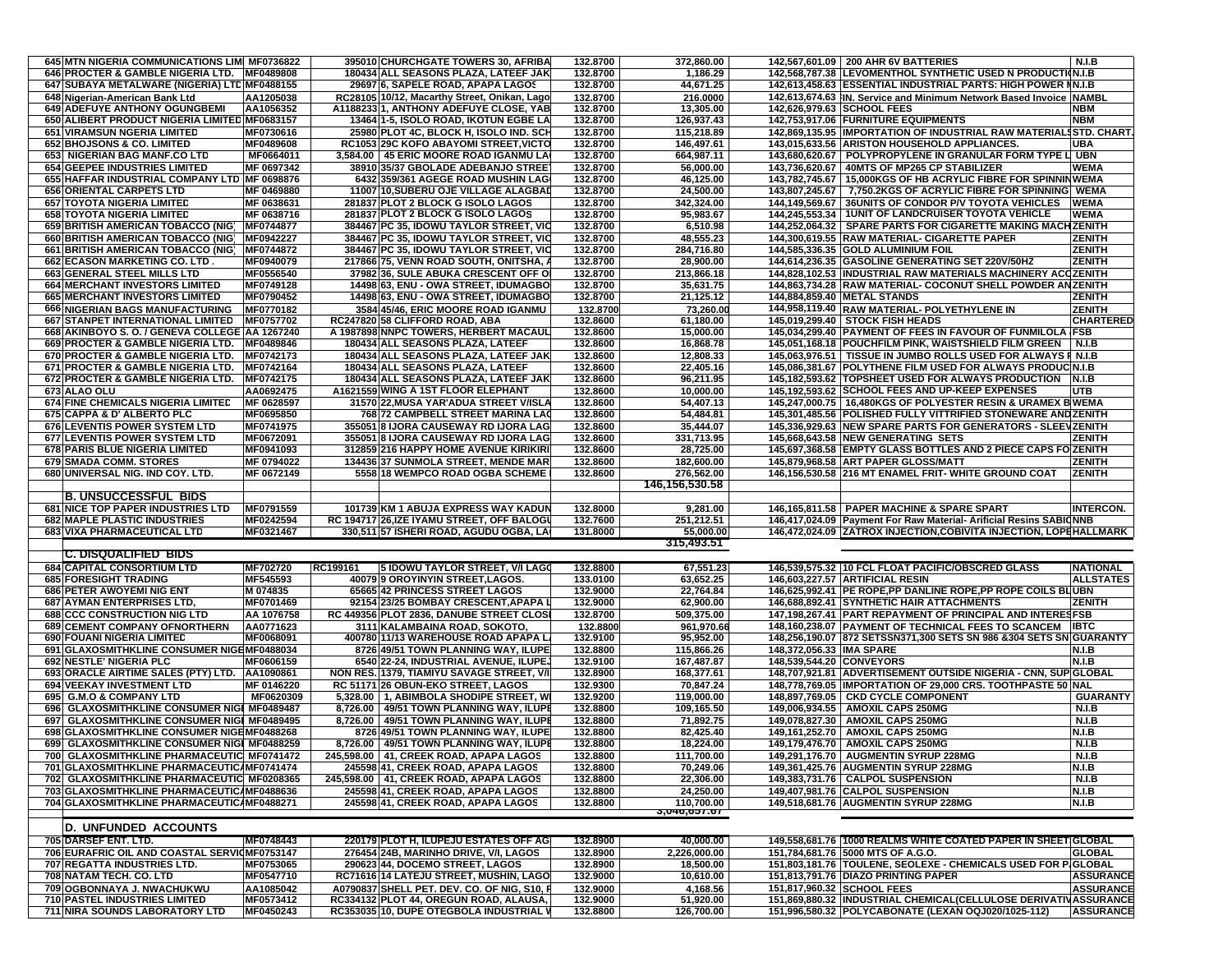|                         | 2.477.898.56                    |  |
|-------------------------|---------------------------------|--|
| $-C+D'$<br>TOTAL(A+B+C- | 1.996.580.32<br>15 <sup>4</sup> |  |

**Weighted Ave 132.9007**

**SUMMARY FOR AUCTION 07 OF 31 - 01 - 2005**

| <b>1 AMOUNT OFFERED FOR SALE</b> |     |                     | US\$100,000,000.00 |
|----------------------------------|-----|---------------------|--------------------|
| <b>2 TOTAL AMOUNT DEMANDED</b>   |     |                     | US\$151,996,580.32 |
| <b>3 QUALIFIED BIDS</b>          |     |                     | US\$146,156,530.58 |
| <b>4 DISQUALIFIED BIDS</b>       |     |                     | US\$3,046,657.67   |
| <b>5 UNFUNDED ACCOUNTS</b>       |     |                     | US\$2,477,898.56   |
| <b>5 UNSUCESSFUL BIDS</b>        |     |                     | US\$315,493.51     |
| <b>6 HIGHEST BID RATE</b>        |     |                     | $=N=133.50/US$ \$  |
| <b>7 MARGINAL RATE</b>           |     |                     | $=N=132.86/US$ \$  |
| <b>8 LOWEST BID RATE</b>         |     |                     | $=N=131.80/US$ \$  |
| <b>9 NO. OF BANKS</b>            |     | 58                  | <b>BANKS</b>       |
| 10 Total NO. of Bids             | 711 |                     |                    |
| <b>11 NO. Of Successful Bids</b> | 680 |                     |                    |
| 12 NO. Of Unsuccessful Bids      | 31  | <b>Weighted Ave</b> |                    |
|                                  |     |                     |                    |

## **EXPLANATORY NOTES FOR UNSUCCESSFUL BIDS:**

 **AMOUNT OFFERED FOR SALE US\$100,000,000.00 1 INCOMPLETE FORM 'M'/ 'A'**

- **TOTAL AMOUNT DEMANDED US\$151,996,580.32 2 PURPOSE NOT EXPLICIT**
- **QUALIFIED BIDS US\$146,156,530.58 3 MULTIPLE BIDS**
- **DISQUALIFIED BIDS US\$3,046,657.67 4 UNFUNDED ACCOUNTS**
- **UNFUNDED ACCOUNTS US\$2,477,898.56 5 RATES BELOW MARGINAL RATE**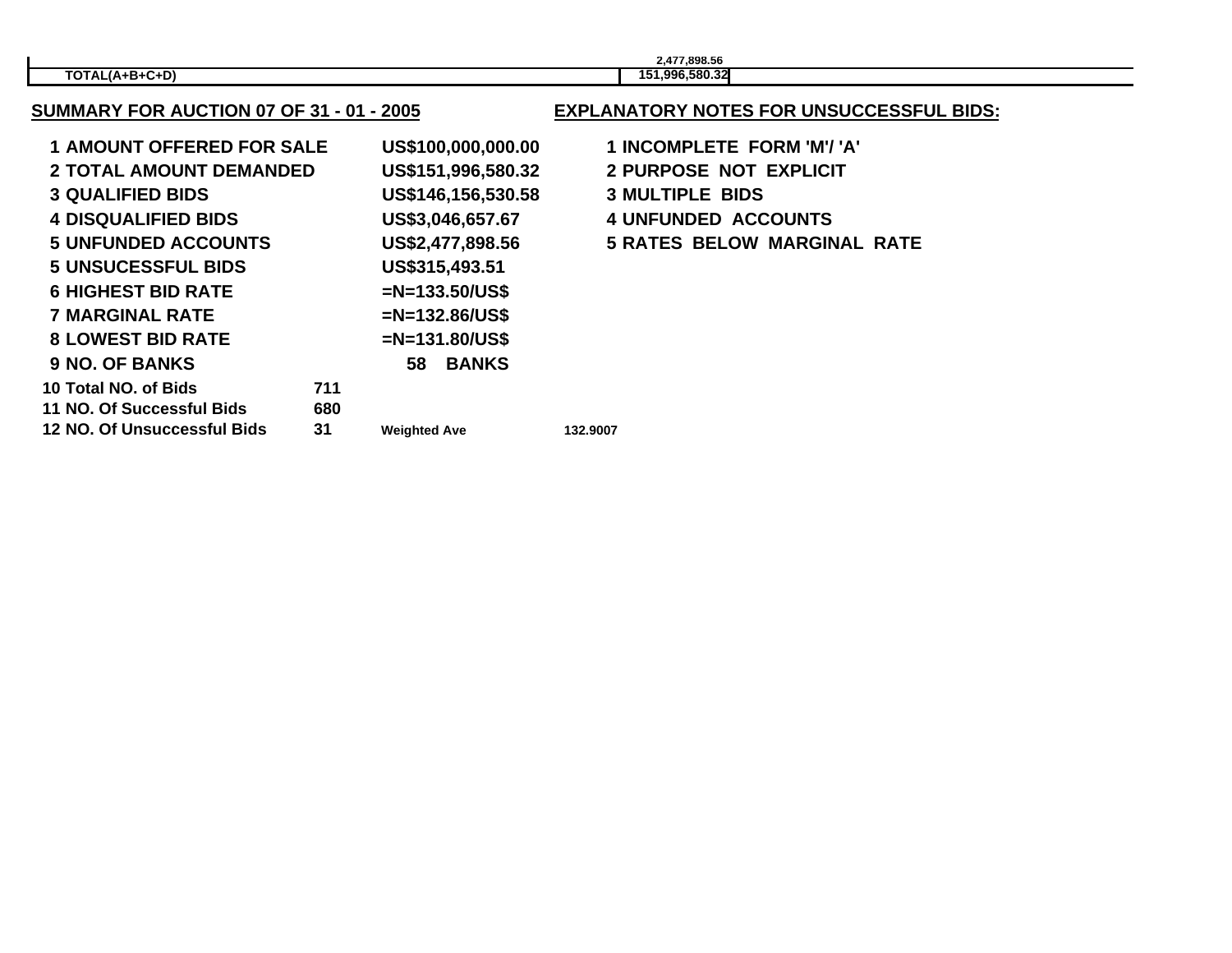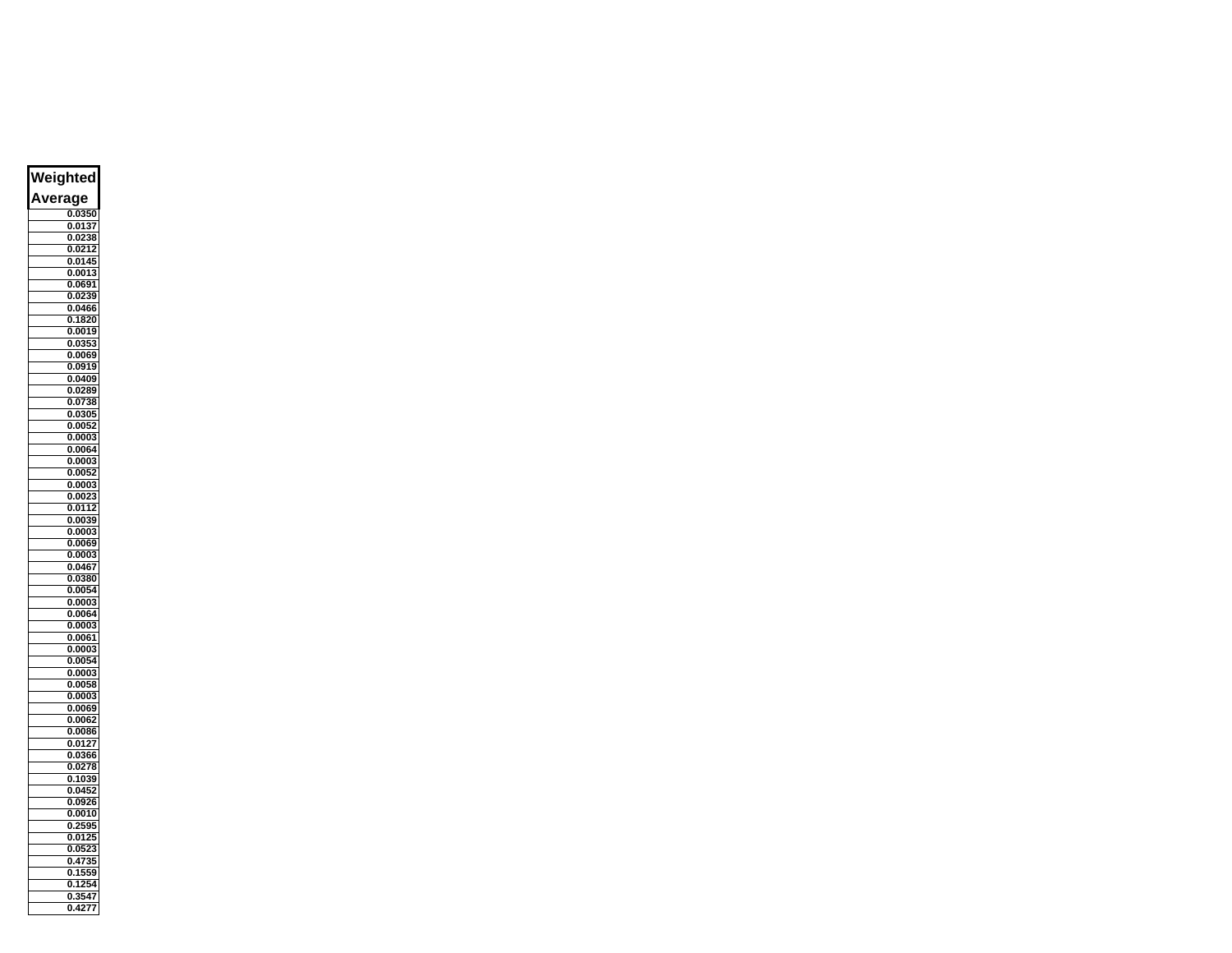| 027<br>2<br>0                       |
|-------------------------------------|
| 0.1215                              |
| 0507<br>0.                          |
| 0.0274                              |
|                                     |
| 0982<br>0.                          |
| 0.0571                              |
| 74<br>0.01                          |
| 0.<br>02<br>37                      |
| 0.0255                              |
| 0.0116                              |
|                                     |
| $00\overline{4}$<br>0.              |
| 0422<br>0.                          |
| 0.0176                              |
| 0937<br>0                           |
| 0.0355                              |
| 0<br>1028                           |
| 0.3091                              |
| 0206<br>0.                          |
|                                     |
| 0.<br>.01<br>36                     |
| 0<br>0123                           |
| 0.0869                              |
| 0<br>0380                           |
| 0765<br>0.<br>5                     |
| 0653<br>1                           |
| 1.0417                              |
|                                     |
| 0364<br>0.                          |
| 0.0100                              |
| 0015<br>0.                          |
| 0.0174                              |
| 054<br>4<br>0.                      |
| 0.0899                              |
|                                     |
| 0.2789                              |
| 0.0455                              |
| 0.045<br>7                          |
| $01\overline{48}$<br>0.             |
| 0.1001                              |
| 0833<br>O.                          |
| 0.4061                              |
|                                     |
| 0372<br>0                           |
| 0.0716                              |
| 0<br>0416                           |
| 0.0216                              |
| 1493<br>O.                          |
| 0.0176                              |
| 0562<br>0                           |
|                                     |
| 016<br>0.<br>3                      |
| 0<br>0<br>502                       |
| 0456<br>0.                          |
| 0<br>1869                           |
| 0.<br>0222                          |
| 0738<br>0.                          |
|                                     |
| 0.0386                              |
| 0831<br>0.                          |
| 0.0363                              |
| 1182<br>0.                          |
| 0.0081                              |
| 3<br>37                             |
| 0844<br>0                           |
| ï                                   |
| $\overline{1}$<br>Ò<br>).<br>(<br>7 |
| 0.2061                              |
| 0.011<br>1                          |
| 0552<br>0.                          |
| 0.0816                              |
| 0429<br>0                           |
| 0.0418                              |
|                                     |
|                                     |
| 0.0672                              |
| 2.8946                              |
| .0021<br>O.                         |
| 0.0291                              |
| Ō.<br>0196                          |
|                                     |
| 7266<br>2                           |
| 1027<br>2<br>0.0268                 |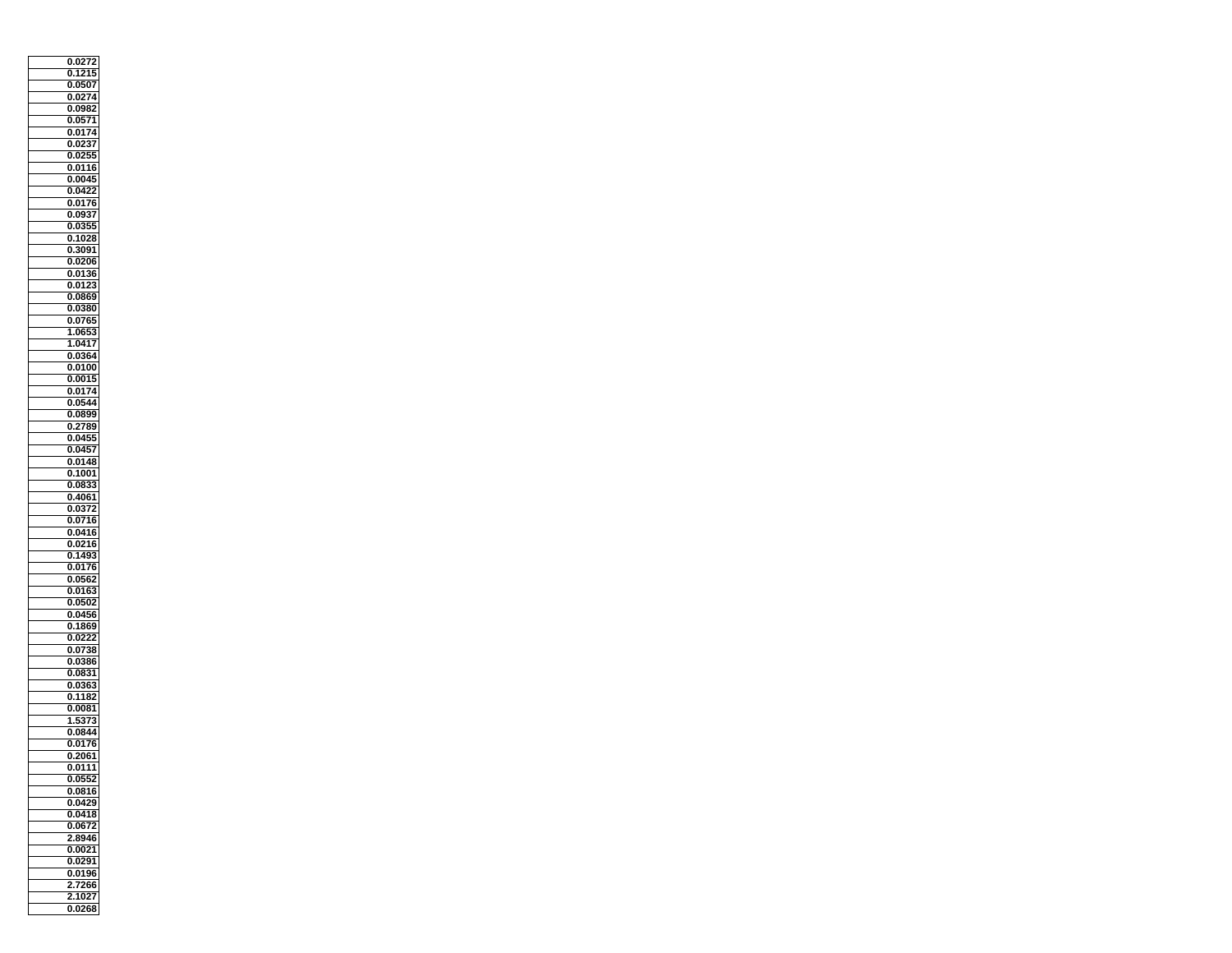| 0.0156          |
|-----------------|
| 0.0450          |
| 46<br>0.05      |
| 0114<br>0       |
| 0.0432          |
| 3578<br>0.      |
| 0.1244          |
| 0742<br>0       |
| 0.7275          |
| 2228<br>o       |
| 0.0726          |
| 0149<br>0.      |
| 0.2567          |
| 0<br>0541       |
| 0.0413          |
| O.<br>0998      |
| 0.0751          |
| 0<br>1314       |
| 0.0240          |
| 0774<br>0.      |
| 0.1546          |
| 2525<br>0.      |
| 0.0418          |
| 0.0975          |
| 0.0074          |
| 0.0023          |
| 0118<br>0       |
| 0.0001          |
| 0794<br>0.      |
| 0.01            |
| 0455<br>0.      |
| 0.0896          |
| .0647<br>o      |
| 0.0384          |
| .0911<br>o      |
| 0.0963          |
| 0156<br>O.      |
| 0.05<br>84      |
| 0<br>0201       |
| 0.<br>2642      |
| 0<br>0727       |
| 2<br>1763       |
| O.<br>2<br>593  |
| 0.0773          |
| 0.0509          |
| 0.0140          |
| 0191<br>0.      |
| 0.1760          |
| 0022<br>0.      |
| 0.<br>1045.     |
| 0.0004          |
| 0.0105          |
| 24<br>0.02      |
| 2746<br>0       |
| _<br>3046<br>0. |
| 2727<br>0.      |
| 0.0096          |
| 0086<br>0       |
| 0.0085          |
| 9364<br>0       |
| 0.0940          |
| .2736<br>2      |
| 0.0004          |
| 0<br>0018       |
| 0.0772          |
| 0018<br>0       |
| 0.0544          |
| O.<br>0170      |
| 0.1589          |
| 0.0195          |
| 0.0064          |
| 0.0222          |
| 0.0219          |
|                 |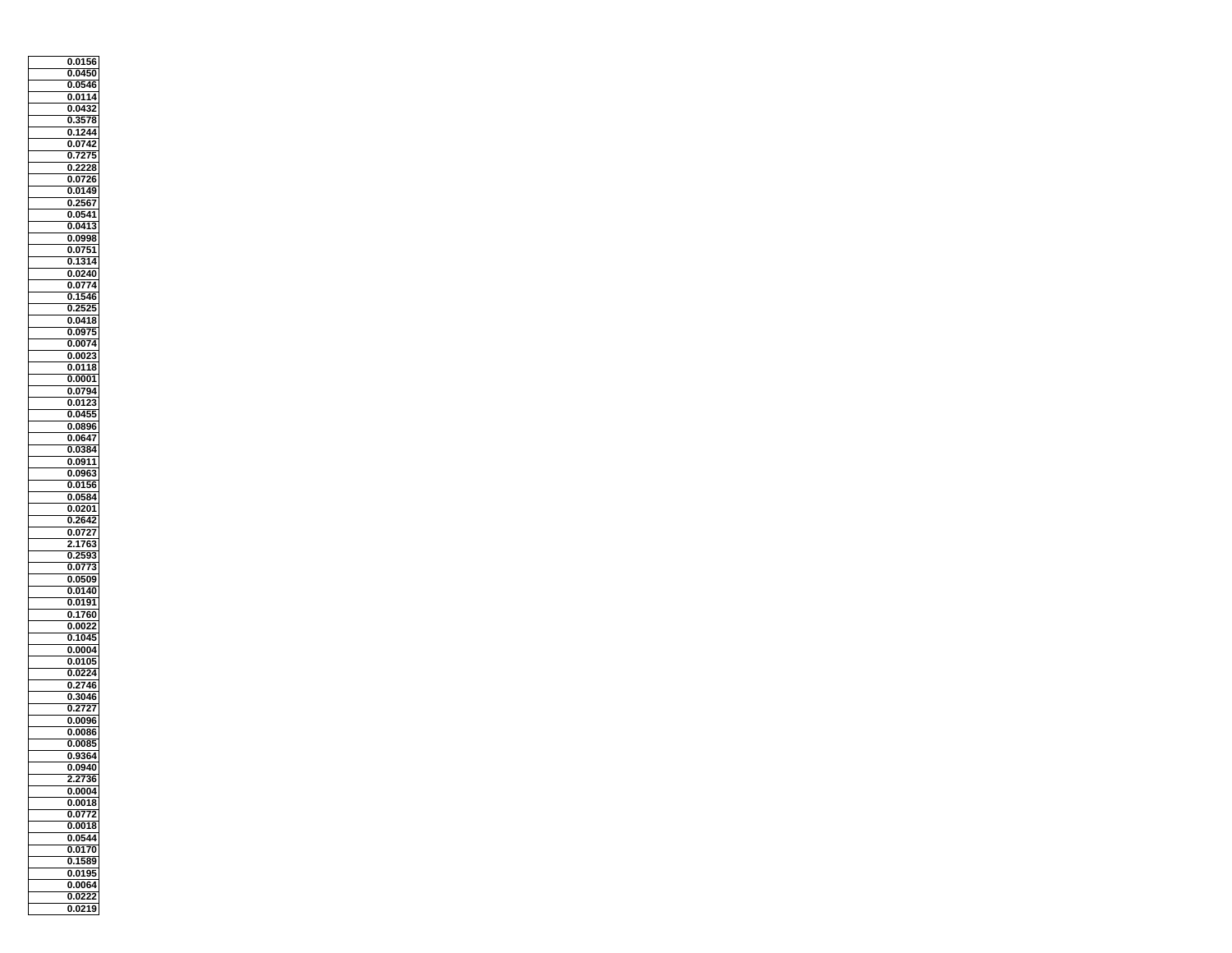| 0.0033                      |
|-----------------------------|
| 0.0028                      |
| 0.0019                      |
| 2<br>1<br>Į<br>:18          |
| 0.0293                      |
| 2892<br>0                   |
| 0.0194                      |
| 0579<br>Ō                   |
| 0.0501                      |
| .0206<br>o                  |
| 0.0909                      |
| O.<br>0160                  |
| 0.0301                      |
| 0<br>0664                   |
| 0.0482                      |
| O.<br>0174                  |
| 0.0068                      |
| 0141<br>0                   |
| 0.1819                      |
| 0.0010                      |
| 0.0023                      |
| 0.0009                      |
| 0.0355                      |
| 0.0071                      |
| 0.0089                      |
| š.<br>0.0                   |
| 26<br>0<br>0<br>3           |
| 0.0420                      |
| 0.0919                      |
| <u>0.0427</u>               |
| 0126<br>0                   |
| 0.0595                      |
| 0393<br>o                   |
| 0.0375                      |
| ō<br>984<br>2               |
| 0.0144                      |
| 0251<br>O.                  |
| 0.0500                      |
| O.<br>0973                  |
| 0.0439                      |
| 0<br>0765                   |
| 0.<br>2182                  |
| 1922<br>0                   |
| 0.0053                      |
| 1577<br>0.                  |
| 0.0217                      |
| 0066<br>0.                  |
| 0.0522                      |
| 3<br>227<br>0.              |
| 8108<br>0.                  |
| 5860<br>Ö.                  |
| 337<br>1:<br>0              |
| 597<br>0.05                 |
| 0<br>0070                   |
| ï1<br>$\overline{0.1}$<br>ı |
| 2!<br>1<br>5<br>0.          |
| 0.0594                      |
| .1584<br>0                  |
| 0.0747                      |
| 0.0024                      |
| 1.6238                      |
| 8581<br>7                   |
| 0.0311                      |
| 0554<br>0.                  |
| 1173<br>0.                  |
| 0<br>0497                   |
| 0.0532                      |
| 0<br>2728                   |
| 0.0095                      |
| 0.0521                      |
| 0.0136                      |
| 0.0285                      |
| 0.0086                      |
|                             |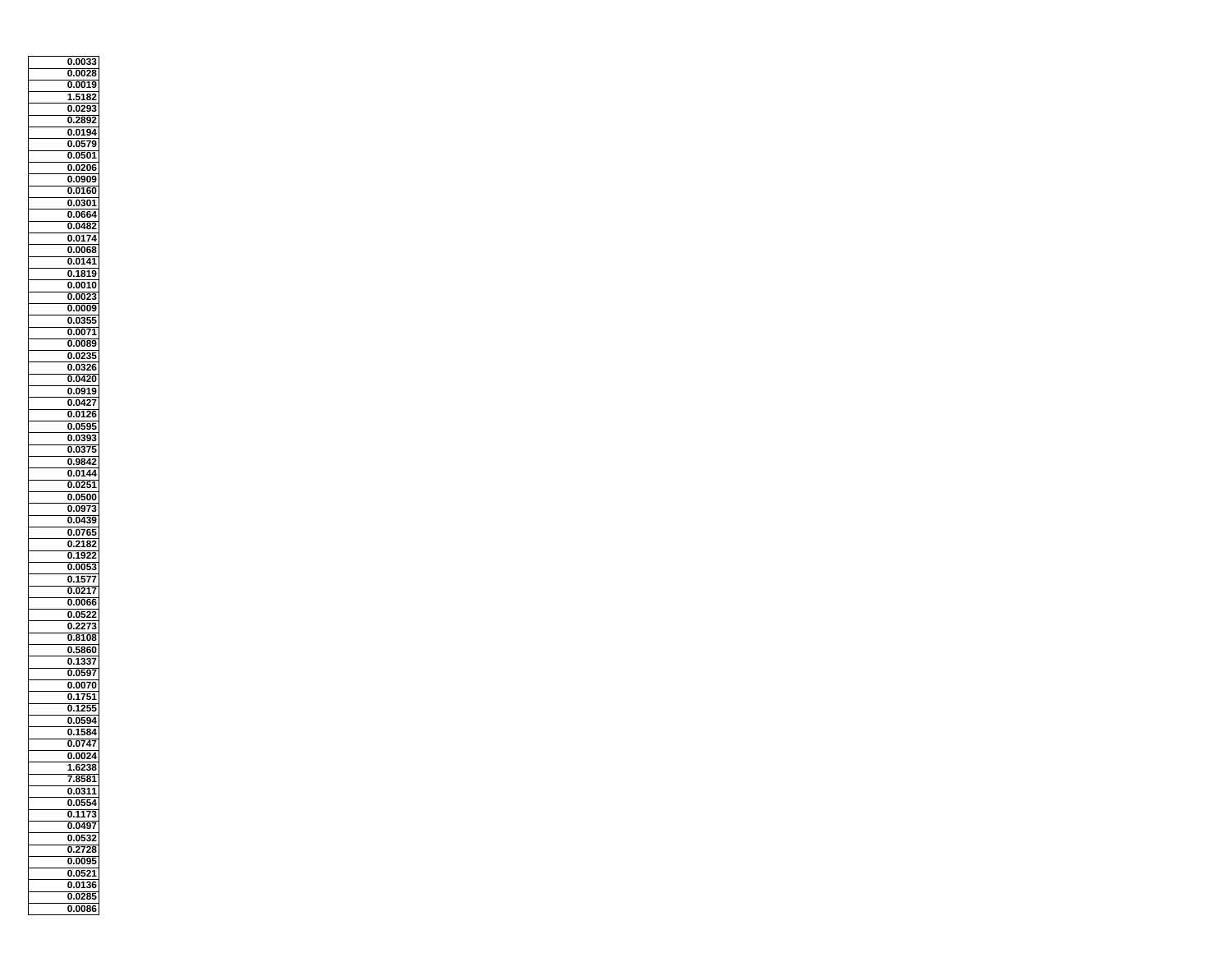| 0.6793              |
|---------------------|
| 181<br>ļ<br>١<br>0. |
| 0.0                 |
| 0147<br>0           |
| 0.095               |
| 0436<br>0.          |
| 0.0355              |
| o<br>.101<br>ŧ<br>j |
|                     |
| 0.0203<br>o<br>9842 |
|                     |
| 0.0481              |
| 0207<br>0.          |
| 0.0311              |
| 0560<br>0           |
| 0<br>0946.          |
| 0<br>1482           |
| 0391<br>0.          |
| 0147<br>0           |
| 0.0192              |
| 0.0507              |
| 0.0569              |
| .01<br>0.<br>3<br>4 |
| 0.0035              |
| 0.0748              |
| 0.4765              |
| , 111<br>0.<br>Į    |
| 0064                |
| 7<br>U7<br>T        |
| 0.0681              |
| 0.0161              |
| 0048<br>0.          |
| 0.0110              |
| o<br>0207           |
| 0.0961              |
| 0595<br>o           |
| 0.0117              |
| 0105<br>O.          |
| 0260                |
| 0.                  |
| 0<br>0115           |
| 0101<br>0.          |
| 0<br>0061           |
| 0458<br>0.          |
| 0292<br>0           |
| 0.0767              |
| 0084<br>0.          |
| 0.0152              |
| 0702<br>0.          |
| 0.1138              |
| 3775<br>0.          |
| 0<br>0091           |
| 0.0418              |
| 0601<br>0           |
| 0.0                 |
| 0<br>0<br>388       |
| 0.0145<br>5         |
| 0024<br>O.          |
| 0.0004              |
| 0000<br>0           |
| 0.0120              |
| 0.0105              |
| 0.0010              |
| 0086<br>O.          |
| 0.0008              |
| 0<br>0920           |
| 2382<br>0           |
| 0119<br>0.          |
| 0.0350              |
| 0818<br>0.          |
| 0.0346              |
| 0.0045              |
| 0.0445              |
| 0.0287              |
| 0.0288              |
|                     |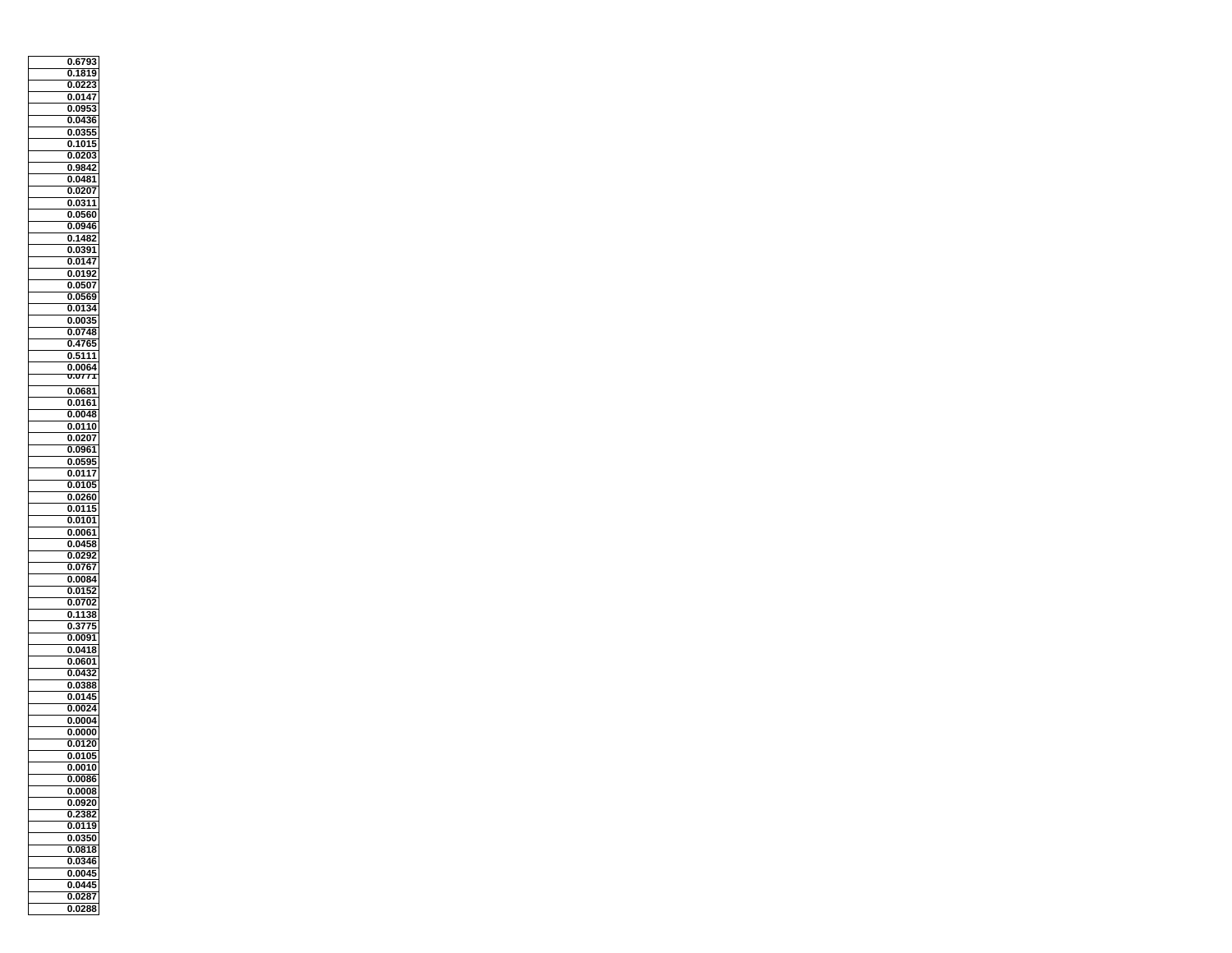|   | 0.0290                             |
|---|------------------------------------|
|   | 0.0129<br>١                        |
|   | 0.00                               |
|   | 0.<br>.068<br>2                    |
|   | 57<br>0.00                         |
|   | 065<br>0.                          |
|   |                                    |
|   | 0.<br>.1021                        |
|   | 0065<br>0                          |
|   | 0.0003                             |
|   | 0002<br>0                          |
|   | 0.0210                             |
|   | 0.<br>2028.                        |
|   | 0.0629                             |
|   | 0<br>0206                          |
|   | 1024<br>0.                         |
|   | 1409<br>0                          |
|   | 0.0000                             |
|   | Ō<br>0002                          |
|   | 0.5497                             |
|   | .1409<br>0.                        |
|   | 0.6896                             |
|   | 0670<br>0.                         |
|   | 0.0472                             |
|   | 0.0477                             |
|   | 0.0446                             |
|   |                                    |
|   | 0.0087                             |
|   | 0<br>0065                          |
|   | 0.01<br>36<br>72                   |
|   | 0.01                               |
|   | 3.<br>0.06                         |
|   | .0281<br>0                         |
|   | 0.0547                             |
|   | 0440<br>0                          |
|   | 0.0497                             |
|   | 0<br>.0201                         |
|   | 0.0342                             |
|   | 0309<br>0                          |
|   | 0.0164                             |
|   | O.<br>0086                         |
|   | 0.0110                             |
|   | 0<br>0322                          |
|   | 0.<br>0477.                        |
|   | 02<br>7<br>3<br>0                  |
|   | 0.0717                             |
|   | 2028<br>0.                         |
|   | 4020<br>0.                         |
|   | 0.0100                             |
|   | 0.2897                             |
|   | 0138                               |
|   | 0.                                 |
|   | 0.0089                             |
|   | 0.0091                             |
|   | 0.0133                             |
|   | 0.01                               |
|   | 0.<br>0760                         |
|   | $\overline{2}$<br>i1<br>$0.\delta$ |
| 1 | 815 <sup>1</sup><br>0              |
|   | 0.0411                             |
|   | 0446<br>0                          |
|   | 36<br>0.04                         |
|   | 0.0200                             |
|   | 0.0014                             |
|   | 0.0126                             |
|   | 0.0087                             |
|   | 2683<br>0                          |
|   | 0.5700                             |
|   | 0.<br>0235                         |
|   | 0.0103                             |
|   |                                    |
|   |                                    |
|   | 0312<br>O.                         |
|   | 0.1050                             |
|   | 1.7370                             |
|   | 2.4024                             |
|   | 0.0062<br>0.0124                   |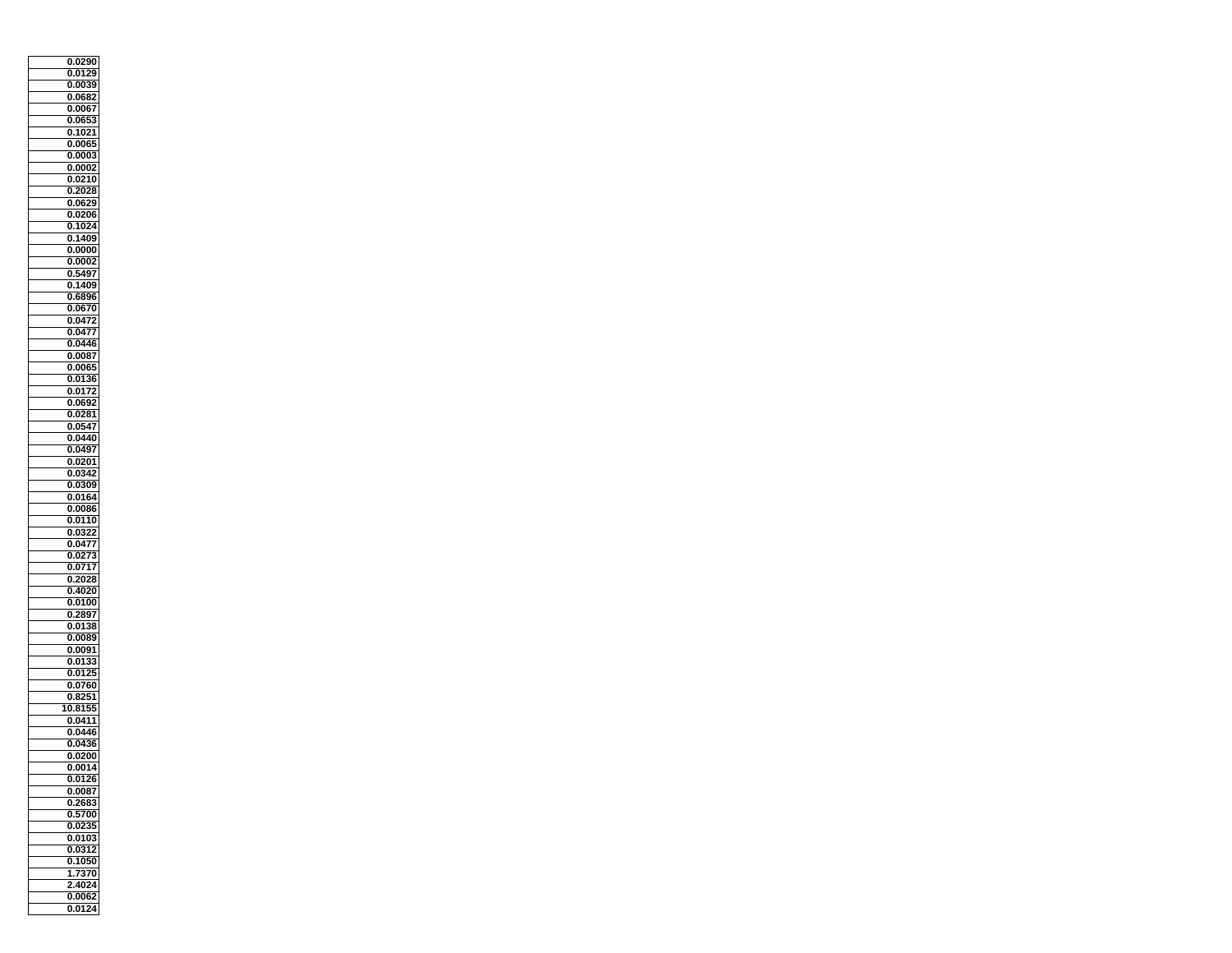| 0.0546                  |
|-------------------------|
| 0.0888                  |
| 0.01<br>30              |
| 0107<br>0               |
| 0.0354                  |
| 0440<br>0.              |
| 0.0221                  |
| 0793<br>0               |
| 1267<br>0.              |
| 8430<br>7               |
| 7165<br>O.              |
| 0.0055                  |
| 0.0626                  |
| 1915<br>0               |
| 5<br>7!<br>564          |
| 0.<br>0347<br>O.        |
|                         |
| 0318<br>0.<br>0723<br>0 |
| 0.0320                  |
|                         |
| 8130<br>0.              |
| 0.5453                  |
| 1248<br>0.              |
| 0.0200                  |
| 0.0136                  |
| 0.9092                  |
| 0.0018                  |
| j4<br>0<br>036          |
| 0.0672                  |
| 0184<br>0.              |
| 0.01<br>51              |
| 0745<br>0               |
| 0.0543                  |
| 0091<br>o               |
| 0.0859                  |
| o<br>1<br>2<br>36       |
| 0.0294                  |
| 1505<br>O.              |
| 0.0432                  |
| O.<br>0549              |
| 0.0552                  |
| 0<br>0542               |
| 0.<br>0263              |
| 01<br>24<br>0.          |
| 0.0249                  |
| 2870<br>0.              |
| 0.0282                  |
| 1392<br>0.              |
| 0.0457                  |
| 0790<br>0.              |
| 0.0587                  |
| 0.6560                  |
| 0.0045                  |
| 28<br>0.2<br>1          |
| 0<br>.080.              |
| $0.3^{\circ}$<br>بع     |
| .0688<br>O.             |
| 0.4106                  |
| .9092<br>0              |
| 0.0739<br>0.0113        |
|                         |
| 0.0612                  |
| 0.0700                  |
| 0.0367                  |
| 0<br>0556               |
| 0.0377                  |
| 0<br>4789               |
| 0.0418                  |
| 0<br>0824               |
| 0.0091                  |
| 0.1003                  |
| 0.0909                  |
| 0.0792                  |
| 0.0279                  |
|                         |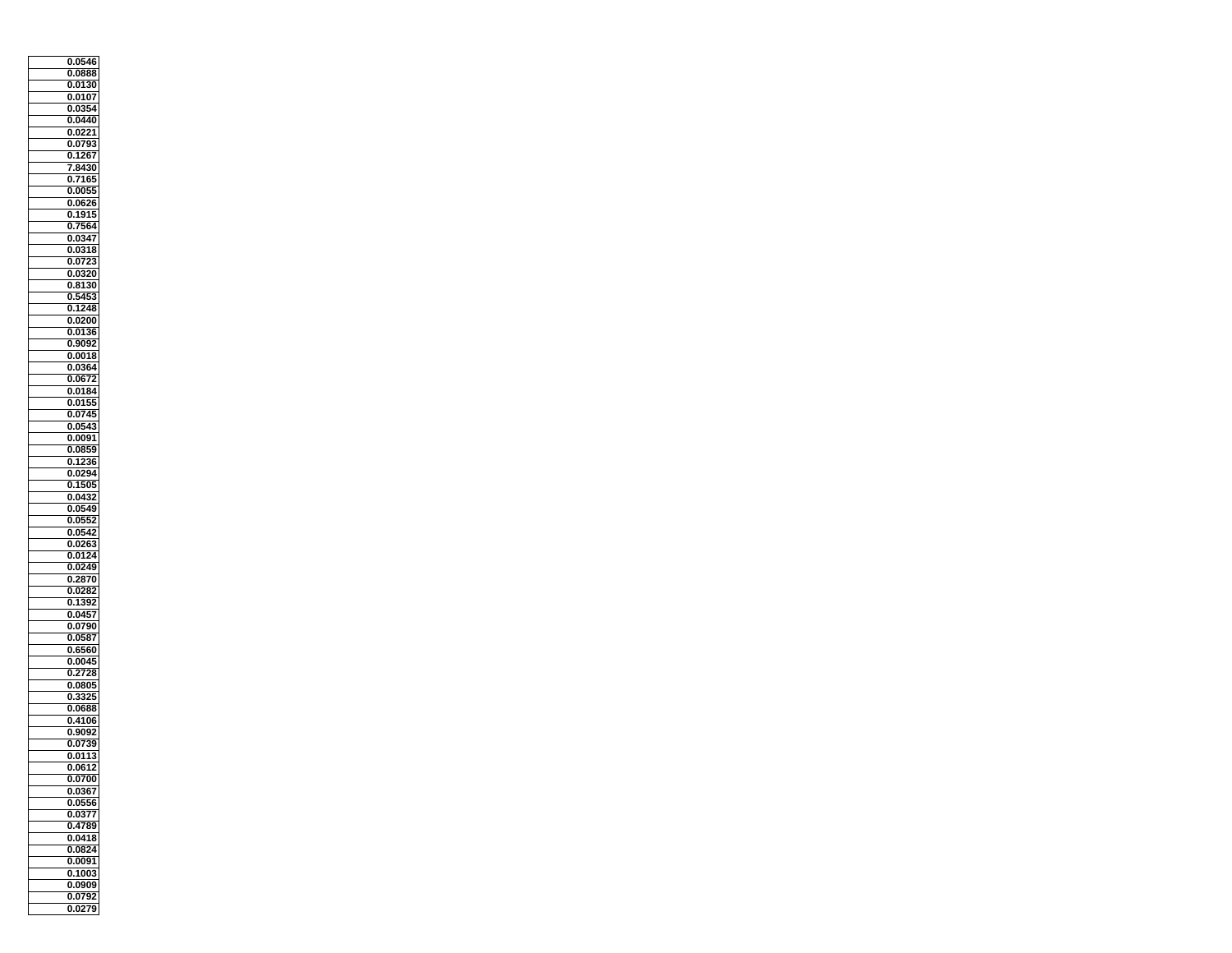| 1263<br>0.                 |
|----------------------------|
| O.<br>04<br>70             |
| Ō<br>0.0                   |
| í<br>0.                    |
| 095<br>ï.                  |
| 0164<br>0.                 |
| 3413<br>0.                 |
| 0.0218                     |
| o<br>0486                  |
| 0.0024                     |
| 0363<br>o                  |
| 0.0482                     |
| 2455<br>0.                 |
| 0.2782                     |
| 0<br>07<br>$\frac{1}{2}$   |
|                            |
| 27.<br>0.<br>1<br>5        |
| 0.<br>0192                 |
| 2982<br>0                  |
| 0<br>2197                  |
| 0.0535                     |
| 1459<br>0                  |
| 0.1500                     |
| 1674<br>0.                 |
| 2864<br>0.                 |
| 9703<br>0                  |
| 0.0087                     |
| 4093<br>0.                 |
| 1109<br>0                  |
| 1724                       |
| Ō.                         |
| 5018<br>0.                 |
| 30<br>0.<br>19             |
| 0<br>0668                  |
| 0.1465                     |
| 0027<br>0                  |
| 0.1<br>733                 |
| o<br>0<br>208              |
| 382<br>0.1                 |
| O.<br>2280                 |
| 1946<br>1                  |
| 1891<br>0                  |
| 0.0473                     |
| 0<br>0118                  |
|                            |
| 0538<br>0.                 |
| 0<br>0173                  |
| 0.0220                     |
| 0930.<br>0.                |
| 0.0213                     |
| 0.0326                     |
| 0.2029                     |
| 4099<br>0.                 |
| 0916<br>0.                 |
| 0.0196                     |
| 3893<br>1                  |
| o.<br>Ì                    |
| 2<br>0.<br>25<br>į<br>J,   |
| 0.0298                     |
| j<br>048!<br>j,<br>ı       |
|                            |
| 0.0154                     |
| 0879<br>0                  |
| 0.0216                     |
| $0.\overline{0323}$        |
| 0.0282                     |
| 0.0622                     |
| 0.0925                     |
| 121<br>$\overline{2}$<br>1 |
| 0.0088                     |
| 4481<br>0                  |
| 0.0653                     |
| O.<br>7827                 |
| 0.0105                     |
|                            |
| 0.0165                     |
| 0.1536                     |
| 0.0015                     |
| 0.0016                     |
|                            |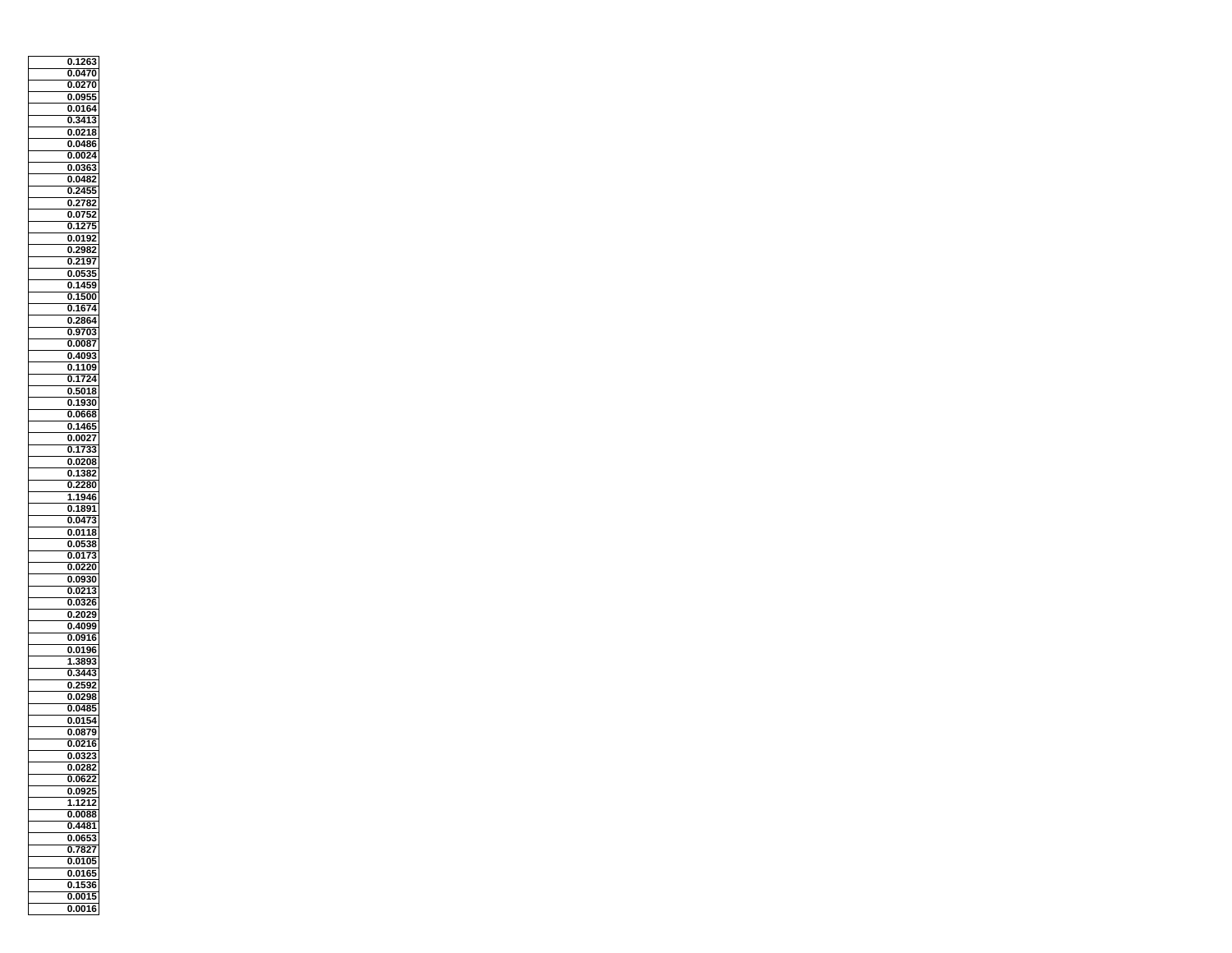| 0.0008                         |
|--------------------------------|
| 0.9722                         |
| 804<br>0.0                     |
| 2<br>283<br>0.                 |
| 0.0901                         |
| 0449<br>0                      |
| 0.0789                         |
| 0<br>$\overline{2}$<br>4<br>37 |
|                                |
| 0.0220<br>0281                 |
| 0                              |
| 343<br>0<br>.1                 |
| 0.0120                         |
| 0.0151                         |
| 0358<br>O.                     |
| 0.0160                         |
| O.<br>0062                     |
| 0.0062                         |
| 0<br>Į<br>386                  |
| 0.0232                         |
| 1787<br>0.                     |
| 0.0108                         |
| 0117<br>0.                     |
| 4065<br>2.                     |
| 0.0061                         |
| 0.0042                         |
| $0.\overline{0028}$            |
| 0.<br>0026                     |
| 0.0047                         |
| 1270<br>0.                     |
| 14<br>0<br>ä                   |
| 0409<br>0.                     |
| 0.1174                         |
| .0715<br>0                     |
| 0.2768                         |
| 0<br>31<br>4<br>2              |
| 0.0727                         |
| 0364<br>0                      |
| 0.0182                         |
| O.<br>0091                     |
| 0.<br>1002                     |
| 2192<br>0                      |
| 8950<br>1                      |
| o<br>0567                      |
| 0.0271                         |
| 0161.<br>0.                    |
| 0.4789                         |
| 5992<br>0.                     |
| 0.0190                         |
| 1263<br>0                      |
| 0.0607                         |
| 0.0042                         |
| 0.0557                         |
| 8018<br>0.                     |
| 4<br>3<br>20<br>3.             |
| 0.0166<br>j                    |
| 1076<br>0.                     |
| 0.0477                         |
| 0339<br>0.                     |
| 0.0736                         |
| 0.0205                         |
| 0.0216                         |
| .0890<br>O.                    |
| 1294<br>Ō.                     |
| 5164<br>6                      |
| 0.6305                         |
| 0<br>0860                      |
| 0.0104                         |
| 0<br>0427                      |
| 0.0024                         |
| 0.2037                         |
| 0.0182                         |
| 3<br>1.082                     |
| 0.1475                         |
|                                |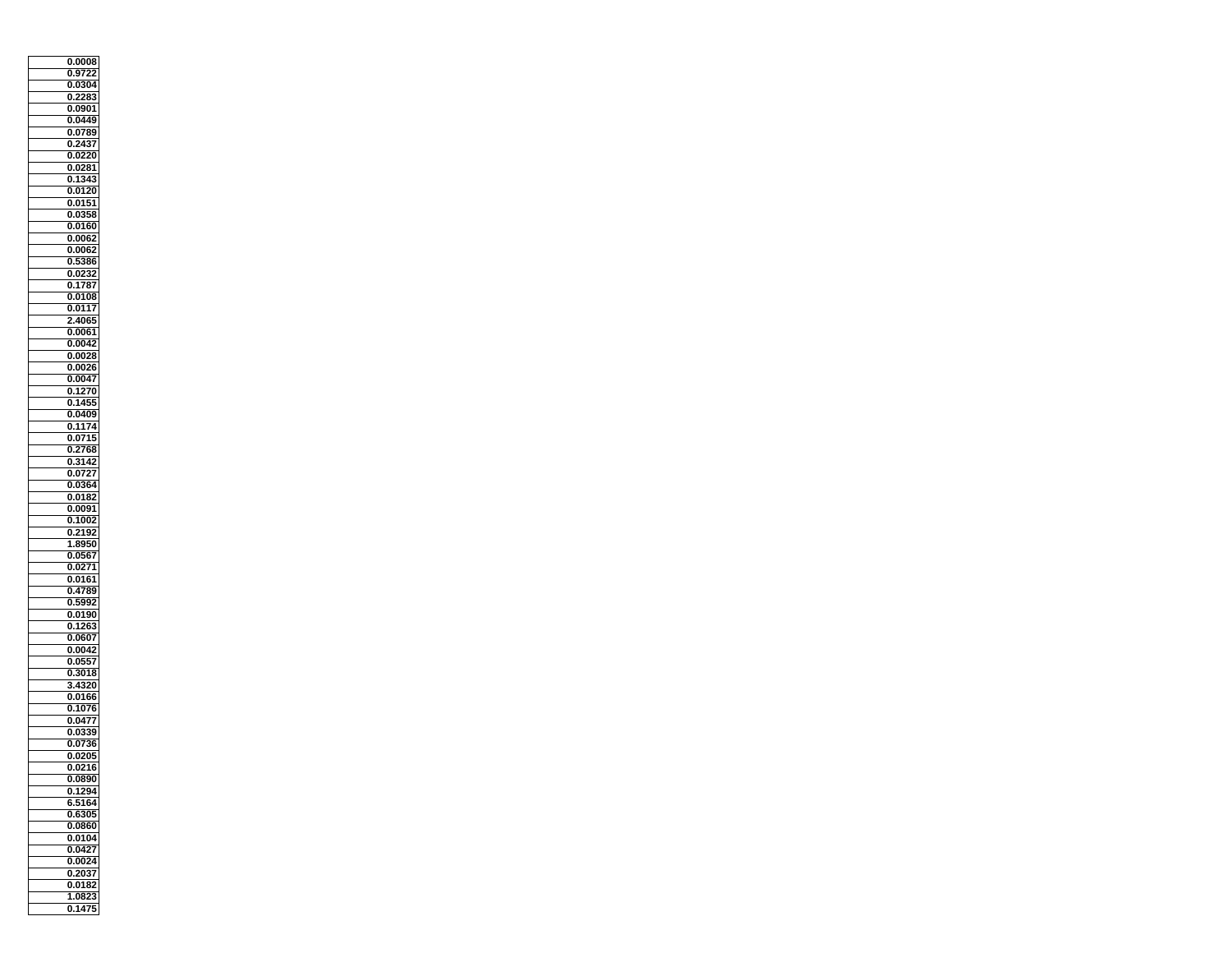